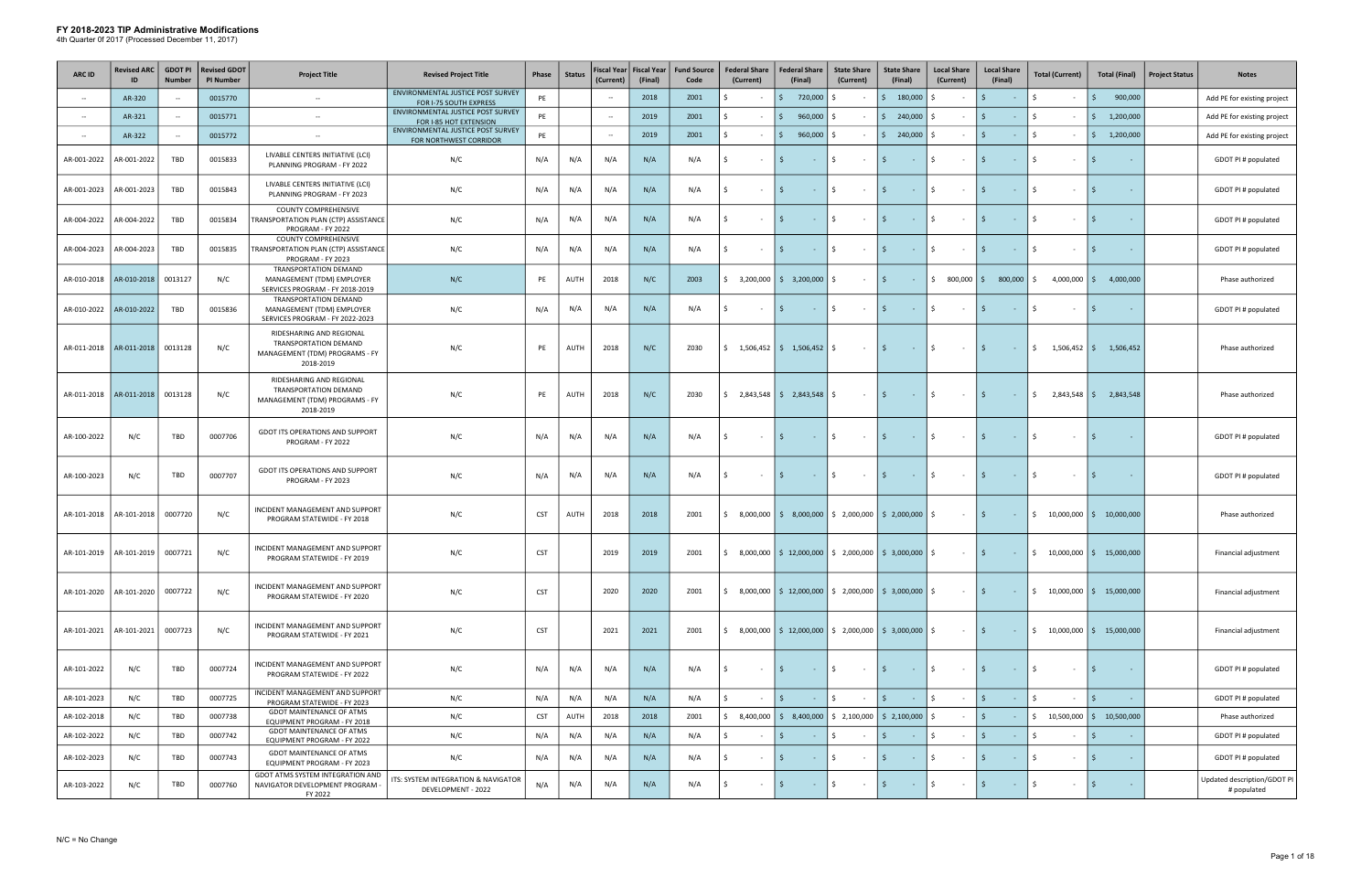| <b>ARC ID</b> | <b>Revised ARC</b> | <b>GDOT PI</b><br><b>Number</b> | <b>Revised GDOT</b><br><b>PI Number</b> | <b>Project Title</b>                                                                                         | <b>Revised Project Title</b>                                                               | Phase      | <b>Status</b> | Fiscal Year<br>(Current) | <b>Fiscal Year</b><br>(Final) | <b>Fund Source</b><br>Code | <b>Federal Share</b><br>(Current) | <b>Federal Share</b><br>(Final)                                                        | <b>State Share</b><br>(Current) | <b>State Share</b><br>(Final)                             | <b>Local Share</b><br>(Current)   | <b>Local Share</b><br>(Final)   | <b>Total (Current)</b>                           | <b>Total (Final)</b>     | <b>Project Status</b> | <b>Notes</b>                                                           |
|---------------|--------------------|---------------------------------|-----------------------------------------|--------------------------------------------------------------------------------------------------------------|--------------------------------------------------------------------------------------------|------------|---------------|--------------------------|-------------------------------|----------------------------|-----------------------------------|----------------------------------------------------------------------------------------|---------------------------------|-----------------------------------------------------------|-----------------------------------|---------------------------------|--------------------------------------------------|--------------------------|-----------------------|------------------------------------------------------------------------|
| AR-103-2023   | N/C                | TBD                             | 0007761                                 | GDOT ATMS SYSTEM INTEGRATION AND<br>NAVIGATOR DEVELOPMENT PROGRAM<br>FY 2023                                 | Change description-ITS: SYSTEM<br><b>INTEGRATION &amp; NAVIGATOR</b><br>DEVELOPMENT - 2023 | N/A        | N/A           | N/A                      | N/A                           | N/A                        | Ŝ.<br>$\sim$                      | $\sim 10$                                                                              | \$<br>$\sim$ $-$                | $\mathsf{S}$<br>$\sim 10^{-1}$                            | \$<br>$\sim$                      | S.<br>$\sim 10^{-1}$            | Ŝ.<br>$\sim$                                     | l \$<br>$\sim$           |                       | Updated description/GDOT PI<br># populated                             |
| AR-104-2022   | N/C                | TBD                             | 0007778                                 | GDOT REPLACEMENT OF OUTDATED<br>HARDWARE PROGRAM - FY 2022                                                   | N/C                                                                                        | N/A        | N/A           | N/A                      | N/A                           | N/A                        | Ŝ.                                | S.<br>$\sim 10$                                                                        | $\mathsf{S}$                    | $\mathsf{S}$<br>$\sim 10^{-1}$                            | $\mathsf{\$}$                     | S.<br>$\sim$                    | Ŝ.<br>$\sim$                                     | l s<br>$\sim$            |                       | GDOT PI # populated                                                    |
| AR-104-2023   | N/C                | TBD                             | 0007779                                 | GDOT REPLACEMENT OF OUTDATED<br>HARDWARE PROGRAM - FY 2023                                                   | N/C                                                                                        | N/A        | N/A           | N/A                      | N/A                           | N/A                        | Ŝ.<br>$\sim$                      | $\sim 10$                                                                              | \$<br>$\sim 10^{-1}$            | $\mathsf{S}$<br>$\sim 10^{-1}$                            | \$<br>$\sim$ $-$                  | $\mathsf{S}$<br>$\sim 10^{-1}$  | $\zeta$<br>$\sim$                                | ۱s<br>$\sim$             |                       | GDOT PI # populated                                                    |
| AR-105-2019   | N/C                | TBD                             | 0015325                                 |                                                                                                              | <b>GDOT REGIONAL TRAFFIC SIGNAL</b><br>OPTIMIZATION PROGRAM - FY 2019                      | <b>CST</b> |               |                          | 2019                          | Z001                       | Ŝ.                                | $$18,800,000$ $$$                                                                      | $\sim 10^{-1}$                  | $\mathsf{S}$<br>$\sim 100$ km s $^{-1}$                   | \$<br>$\sim 100$                  | $\mathsf{S}$<br>$\sim 10^{-1}$  | Ŝ.<br>$\sim$                                     | 18,800,000<br>IS.        |                       | GDOT PI # populated; federal<br>funding split between Z240<br>and Z001 |
| AR-105-2019   | N/C                | TBD                             | 0015325                                 |                                                                                                              | <b>GDOT REGIONAL TRAFFIC SIGNAL</b><br>OPTIMIZATION PROGRAM - FY 2019                      | <b>CST</b> |               |                          | 2019                          | Z240                       |                                   | $\frac{1}{2}$ 4,700,000 $\frac{1}{2}$                                                  | $\sim$ $-$                      | $\mathsf{S}$<br><b>Contract</b>                           | $\mathsf{S}$<br>$\sim 10^{-1}$    | $\mathsf{S}$<br>$\sim 100$      | S.<br>$\sim$                                     | I\$.<br>4,700,000        |                       | GDOT PI # populated; federal<br>funding split between Z240<br>and Z001 |
| AR-105-2020   | N/C                | TBD                             | 0015326                                 |                                                                                                              | GDOT REGIONAL TRAFFIC SIGNAL<br>OPTIMIZATION PROGRAM - FY 2020                             | <b>CST</b> |               |                          | 2020                          | Z001                       | Ŝ.<br>$\sim$                      | $$18,800,000$ $$$                                                                      | $\sim 100$                      | $\vert$ \$<br><b>Contractor</b>                           | $\vert$ \$<br>$\sim 100$          | l \$<br>$\sim 100$              | S.<br>$\sim$                                     | 5 18,800,000             |                       | GDOT PI # populated; federal<br>funding split between Z240<br>and Z001 |
| AR-105-2020   | N/C                | TBD                             | 0015326                                 |                                                                                                              | <b>GDOT REGIONAL TRAFFIC SIGNAL</b><br>OPTIMIZATION PROGRAM - FY 2020                      | <b>CST</b> |               |                          | 2020                          | Z240                       |                                   | $\frac{1}{2}$ 4,700,000 \$                                                             | $\sim$ $-$                      | $\mathsf{S}$<br><b>Contract</b>                           | \$<br>$\sim$ $-$                  | \$<br>$\sim 10^{-1}$            | Ŝ.<br>$\sim$                                     | I \$<br>4,700,000        |                       | GDOT PI # populated; federal<br>funding split between Z240<br>and Z001 |
| AR-105-2021   | N/C                | TBD                             | 0015506                                 |                                                                                                              | <b>GDOT REGIONAL TRAFFIC SIGNAL</b><br>OPTIMIZATION PROGRAM - FY 2021                      | <b>CST</b> |               |                          | 2021                          | Z001                       | Ŝ.<br>$\sim$                      | $$18,800,000$ $$$                                                                      | $\sim 10^{-1}$                  | $\mathsf{S}$<br>$\alpha$ , $\alpha$ , $\alpha$ , $\alpha$ | \$<br>$\sim 100$                  | $\mathsf{S}$<br>$\sim 10^{-1}$  | S.<br>$\sim$                                     | $\frac{1}{2}$ 18,800,000 |                       | GDOT PI # populated; federal<br>funding split between Z240<br>and Z001 |
| AR-105-2021   | N/C                | TBD                             | 0015327                                 | <b>GDOT REGIONAL TRAFFIC SIGNAL</b><br>OPTIMIZATION PROGRAM - FY 2021                                        | N/C                                                                                        | <b>CST</b> |               | 2021                     | N/C                           | Z240                       |                                   | $\frac{1}{2}$ 13,000,000 $\frac{1}{2}$ 4,700,000 $\frac{1}{2}$ 3,250,000 $\frac{1}{2}$ |                                 | $\sim 10^{-11}$                                           | \$<br>$\sim 100$                  | I\$.<br>$\sim 100$ km s $^{-1}$ | $\frac{1}{2}$ 16,250,000 $\frac{1}{2}$ 4,700,000 |                          |                       | GDOT PI # populated; federal<br>funding split between Z240<br>and Z001 |
| AR-105-2022   | N/C                |                                 | 0015328                                 |                                                                                                              | <b>GDOT REGIONAL TRAFFIC SIGNAL</b><br>OPTIMIZATION PROGRAM - FY 2022                      | <b>CST</b> |               |                          | 2022                          | Z001                       | \$<br>$\sim$ $-$                  | $$18,800,000$ $$$                                                                      | $\sim 100$                      | $\mathsf{S}$<br><b>Contact Contact</b>                    | $\mathsf{S}$<br>$\sim 100$        | I\$.<br>$\sim 100$              | S.<br>$\sim$                                     | 5 18,800,000             |                       | GDOT PI # populated; federal<br>funding split between Z240<br>and Z001 |
| AR-105-2022   | N/C                | TBD                             | 0015328                                 | <b>GDOT REGIONAL TRAFFIC SIGNAL</b><br>OPTIMIZATION PROGRAM - FY 2022                                        | N/C                                                                                        | <b>CST</b> |               |                          | 2022                          | Z240                       |                                   | $\frac{1}{2}$ 13,000,000 $\frac{1}{2}$ 4,700,000 $\frac{1}{2}$ 3,250,000 $\frac{1}{2}$ |                                 | $\sim 100$                                                | ls.<br>$\sim 100$                 |                                 | $$16,250,000$ $$$                                | 4,700,000                |                       | GDOT PI # populated; federal<br>funding split between Z240<br>and Z001 |
| AR-105-2023   | N/C                |                                 | 0015329                                 |                                                                                                              | <b>GDOT REGIONAL TRAFFIC SIGNAL</b><br>OPTIMIZATION PROGRAM - FY 2023                      | <b>CST</b> |               |                          | 2023                          | Z001                       | Ŝ.<br>$\sim$                      | $$18,800,000$ $$$                                                                      | $\sim 100$                      | $\mathsf{S}$<br><b>Contact Contact</b>                    | I \$<br>$\sim 100$                | l \$<br>$\sim 10^{-10}$         | \$<br>$\sim$                                     | $\frac{1}{2}$ 18,800,000 |                       | GDOT PI # populated; federal<br>funding split between Z240<br>and Z001 |
| AR-105-2023   | N/C                | TBD                             | 0015329                                 | <b>GDOT REGIONAL TRAFFIC SIGNAL</b><br>OPTIMIZATION PROGRAM - FY 2023                                        | N/C                                                                                        | <b>CST</b> |               |                          | 2023                          | Z240                       |                                   | $\frac{1}{2}$ 13,000,000 $\frac{1}{2}$ 4,700,000 $\frac{1}{2}$                         | $\sim 10^{-11}$                 | $\mathsf{S}$<br><b>Contractor</b>                         | $\ddot{\mathsf{S}}$<br>$\sim 100$ | I\$<br>$\sim 10^{-10}$          | $\frac{1}{2}$ 13,000,000 $\frac{1}{2}$ 4,700,000 |                          |                       | GDOT PI # populated; federal<br>funding split between Z240<br>and Z001 |
| AR-106-2021   | N/C                | TBD                             | 0015505                                 | <b>GDOT ROADWAY OPERATIONAL</b><br>IMPROVEMENTS PROGRAM IN THE<br>METROPOLITAN ATLANTA AREA - FY 2021        | N/C                                                                                        | N/A        | N/A           | N/A                      | N/A                           | N/A                        | 5<br>$\sim$                       | <b>Contract</b>                                                                        | \$<br>$\sim 100$                | $\mathsf{S}$<br>$\sim 100$ km s $^{-1}$                   | \$<br>$\sim 10^{-1}$              | $\mathsf{S}$<br>$\sim 100$      | Ŝ.<br>$\sim$                                     | I \$<br>$\sim 10^{-1}$   |                       | GDOT PI # populated.                                                   |
| AR-110-2022   | N/C                | TBD                             | 0012959                                 | <b>GDOT CONSTRUCTION MANAGEMENT</b><br>PROGRAM - FY 2022                                                     | N/C                                                                                        | N/A        | N/A           | N/A                      | N/A                           | N/A                        | S.<br>$\sim$                      | I\$.<br>$\sim 10$                                                                      | \$<br>$\sim$ $-$                | $\mathsf{S}$<br>$\sim 100$                                | $\frac{1}{2}$<br>$\sim$ $-$       | $\mathsf{S}$<br>$\sim 10^{-1}$  | Ŝ.<br>$\sim$                                     | l \$<br>$\sim$           |                       | GDOT PI # populated                                                    |
| AR-110-2023   | N/C                | TBD                             | 0013505                                 | GDOT CONSTRUCTION MANAGEMENT<br>PROGRAM - FY 2023                                                            | N/C                                                                                        | N/A        | N/A           | N/A                      | N/A                           | N/A                        | Ŝ.<br>$\sim$ $-$                  | $\sim 10$                                                                              | \$<br>$\sim$ $-$                | $\mathsf{S}$<br>$\sim 10^{-1}$                            | $\mathsf{S}^-$<br>$\sim$ $-$      | S.<br>$\sim 10^{-1}$            | Ŝ.<br>$\sim$                                     | ۱s<br>$\sim$             |                       | GDOT PI # populated                                                    |
| AR-113-2021   | N/C                | TBD                             | 0015498                                 | <b>GDOT SURFACE TRANSPORTATION</b><br>PROGRAM (STP) BRIDGE REPAINTING<br>PROGRAM - FY 2021                   | N/C                                                                                        | N/A        | N/A           | N/A                      | N/A                           | N/A                        |                                   | $\sim 10^{-1}$                                                                         | \$<br>$\sim$ $-$                | $\mathsf{S}$<br>$\sim 100$                                | \$<br>$\sim$                      | S.<br>$\sim 10^{-1}$            | Ŝ.<br>$\sim$                                     | ۱s<br>$\sim$             |                       | GDOT PI # populated                                                    |
| AR-116-2018   | N/C                | TBD                             | 0013629                                 | <b>GDOT SURFACE TRANSPORTATION</b><br>PROGRAM (STP) WETLAND MITIGATION<br>SITE RESTORATION PROGRAM - FY 2018 | N/C                                                                                        | N/A        | N/A           | N/A                      | N/A                           | N/A                        | Ŝ.<br>$\sim$                      | I\$<br>$\sim 10^{-1}$                                                                  | \$<br>$\sim$ $-$                | $\mathsf{S}$<br>$\sim 100$                                | $\mathsf{S}^-$<br>$\sim$ $-$      | $\mathsf{S}$<br>$\sim 10^{-1}$  | S.<br>$\sim$                                     | 5<br>$\sim$              |                       | GDOT PI # populated                                                    |
| AR-116-2019   | N/C                | TBD                             | 0013630                                 | <b>GDOT SURFACE TRANSPORTATION</b><br>PROGRAM (STP) WETLAND MITIGATION<br>SITE RESTORATION PROGRAM - FY 2019 | N/C                                                                                        | N/A        | N/A           | N/A                      | N/A                           | N/A                        | - Ś<br>$\sim$                     | IS.<br>$\sim 100$                                                                      | \$<br>$\sim 10^{-1}$            | $\frac{1}{2}$<br>$\sim 1000$ km s $^{-1}$                 | $\ddot{\mathsf{S}}$<br>$\sim$ $-$ | I\$<br>$\sim 100$               | \$<br>$\sim$                                     | \$<br>$\sim$             |                       | GDOT PI # populated                                                    |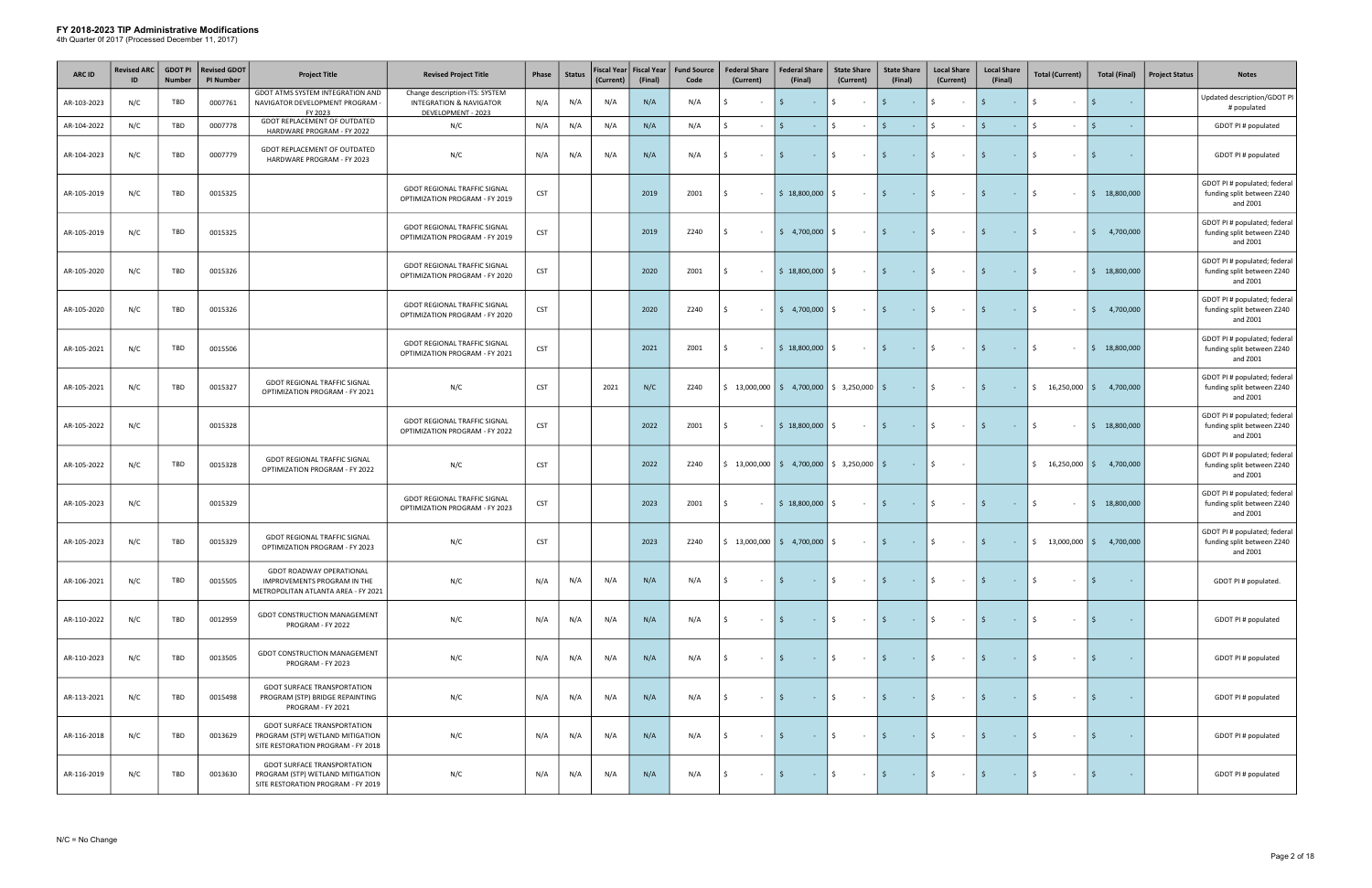| ARC ID      | <b>Revised ARC</b><br>ID | <b>GDOT PI</b><br><b>Number</b> | <b>Revised GDOT</b><br><b>PI Number</b> | <b>Project Title</b>                                                                                            | <b>Revised Project Title</b> | Phase      | <b>Status</b> | Fiscal Year Fiscal Year<br>(Current) | (Final) | <b>Fund Source</b><br>Code | <b>Federal Share</b><br>(Current) | <b>Federal Share</b><br>(Final)         | <b>State Share</b><br>(Current) | <b>State Share</b><br>(Final)    | <b>Local Share</b><br>(Current)  | <b>Local Share</b><br>(Final)                                                                                     | <b>Total (Current)</b> | <b>Total (Final)</b> | <b>Project Status</b> | <b>Notes</b>                        |
|-------------|--------------------------|---------------------------------|-----------------------------------------|-----------------------------------------------------------------------------------------------------------------|------------------------------|------------|---------------|--------------------------------------|---------|----------------------------|-----------------------------------|-----------------------------------------|---------------------------------|----------------------------------|----------------------------------|-------------------------------------------------------------------------------------------------------------------|------------------------|----------------------|-----------------------|-------------------------------------|
| AR-116-2020 | N/C                      | TBD                             | 0014152                                 | <b>GDOT SURFACE TRANSPORTATION</b><br>PROGRAM (STP) WETLAND MITIGATION<br>SITE RESTORATION PROGRAM - FY 2020    | N/C                          | N/A        | N/A           | N/A                                  | N/A     | N/A                        | Ŝ.<br>$\sim$                      | Ŝ.<br>$\sim 100$                        | \$<br>$\sim 100$                | l \$<br>$\sim 100$ km s $^{-1}$  | Ś.<br>$\sim 100$                 | $\mathsf{S}$<br>$\sim 10^{-1}$                                                                                    | Ŝ.<br>$\sim$           | $\sim$               |                       | GDOT PI # populated                 |
| AR-116-2021 | N/C                      | TBD                             | 0015510                                 | <b>GDOT SURFACE TRANSPORTATION</b><br>PROGRAM (STP) WETLAND MITIGATION<br>SITE RESTORATION PROGRAM - FY 2021    | N/C                          | N/A        | N/A           | N/A                                  | N/A     | N/A                        | Ŝ.<br>$\sim$                      | <b>Contract</b>                         | Ś.<br>$\sim 10^{-11}$           | l \$<br>$\sim 100$               | \$<br>$\sim$ $-$                 | $\mathsf{S}$<br>$\sim 10^{-1}$                                                                                    | Ŝ.<br>$\sim$           | S.                   |                       | GDOT PI # populated                 |
| AR-117-2021 | N/C                      | TBD                             | 0015501                                 | <b>GDOT SURFACE TRANSPORTATION</b><br>PROGRAM (STP) RAILROAD/HIGHWAY<br>HAZARD ELIMINATION PROGRAM - FY<br>2021 | N/C                          | N/A        | N/A           | N/A                                  | N/A     | N/A                        | Ŝ.<br>$\sim$                      | $\mathsf{S}$<br><b>Contract</b>         | Ś.<br>$\sim$ $-$                | l \$<br>$\sim 100$               | Ś.<br>$\sim$ $-$                 | $\ddot{\mathsf{S}}$<br>$\sim$ $ \sim$                                                                             | $\zeta$<br>$\sim$      | S.                   |                       | GDOT PI # populated                 |
| AR-118-2021 | N/C                      | TBD                             | 0015504                                 | <b>GDOT SURFACE TRANSPORTATION</b><br>PROGRAM (STP) SAFETY PROGRAM - FY<br>2021                                 | N/C                          | N/A        | N/A           | N/A                                  | N/A     | N/A                        | \$<br>$\sim$                      | $\mathsf{S}$<br>$\sim 100$ km s $^{-1}$ | \$<br>$\sim 10^{-11}$           | l \$<br><b>Contract</b>          | \$<br>$\sim 10^{-11}$            | \$<br>$\sim 100$                                                                                                  | Ŝ.<br>$\sim$           | I \$<br>$\sim$       |                       | GDOT PI # populated                 |
| AR-119-2021 | N/C                      | TBD                             | 0015503                                 | <b>GDOT SURFACE TRANSPORTATION</b><br>PROGRAM (STP) RIGHT OF WAY<br>PROTECTIVE BUYING PROGRAM - FY 2021         | N/C                          | N/A        | N/A           | N/A                                  | N/A     | N/A                        | \$<br>$\sim$                      | $\mathsf{S}$<br>$\sim 10^{-10}$         | \$<br>$\sim 100$                | l \$<br>$\sim 100$               | \$<br>$\sim 10^{-11}$            | 15<br>$\sim 10^{-1}$                                                                                              | Ŝ.<br>$\sim$           | S.<br>$\sim$         |                       | GDOT PI # populated                 |
| AR-122-2021 | N/C                      | TBD                             | 0015502                                 | STP RAILROAD/HIGHWAY PROTECTION<br>DEVICE LUMP SUM - FY 2021                                                    | N/C                          | N/A        | N/A           | N/A                                  | N/A     | N/A                        | Ŝ.<br>$\sim$                      | $\sim 10^{-10}$                         | Ś.<br>$\sim 10^{-1}$            | 5.<br>$\sim 100$                 | \$<br>$\sim$                     | $\ddot{\mathsf{s}}$<br>$\sim 10^{-1}$                                                                             | Ŝ.<br>$\sim$           | I \$                 |                       | GDOT PI # populated                 |
| AR-123-2021 | N/C                      | TBD                             | 0015506                                 | <b>GDOT SURFACE TRANSPORTATION</b><br>PROGRAM (STP) SIGNAL INSTALLATION<br>AND UPGRADE PROGRAM - FY 2021        | N/C                          | N/A        | N/A           | N/A                                  | N/A     | N/A                        | Ŝ.<br>$\sim$ $-$                  | Ŝ.<br>$\sim 10^{-10}$                   | $\frac{1}{2}$<br>$\sim 10^{-1}$ | l \$<br>$\sim 100$ km s $^{-1}$  | \$<br>$\sim 10^{-11}$            | \$<br>$\sim 10^{-1}$                                                                                              | Ŝ.<br>$\sim$           | I \$                 |                       | GDOT PI # populated                 |
| AR-125-2021 | N/C                      | TBD                             | 0015495                                 | <b>GDOT SURFACE TRANSPORTATION</b><br>PROGRAM (STP) RESURFACING AND<br>MAINTENANCE PROGRAM - FY 2021            | N/C                          | N/A        | N/A           | N/A                                  | N/A     | N/A                        | \$<br>$\sim$                      | S.<br>$\sim 100$ km s $^{-1}$           | $\frac{1}{2}$<br>$\sim 100$     | l \$<br>$\sim 1000$ km s $^{-1}$ | \$<br>$\sim 10^{-11}$            | \$<br>$\sim 10^{-10}$                                                                                             | \$<br>$\sim$           | I \$                 |                       | GDOT PI # populated                 |
| AR-127-2018 | AR-127-2018              | M003380                         | TBD                                     | <b>GDOT SURFACE TRANSPORTATION</b><br>PROGRAM (STP) FORCE ACCOUNT<br>MAINTENANCE PROGRAM - FY 2018              | N/C                          | N/A        | N/A           | N/A                                  | N/A     | N/A                        | Ŝ.<br>$\sim$                      | S.<br>$\sim 10^{-11}$                   | Ś.<br>$\sim 100$                | l \$<br>$\sim 100$ km s $^{-1}$  | \$<br>$\sim 10^{-1}$             | I \$<br>$\sim 10^{-1}$                                                                                            | Ŝ.<br>$\sim$           | S.                   |                       | GDOT PI # cancelled                 |
| AR-127-2019 | AR-127-2019              | M003381                         | TBD                                     | <b>GDOT SURFACE TRANSPORTATION</b><br>PROGRAM (STP) FORCE ACCOUNT<br>MAINTENANCE PROGRAM - FY 2019              | N/C                          | N/A        | N/A           | N/A                                  | N/A     | N/A                        | Ŝ.<br>$\sim$                      | <b>Contract</b>                         | \$<br>$\sim 10^{-1}$            | 5<br>$\sim 100$ km s $^{-1}$     | Ś.<br>$\sim$ $-$                 | $\mathsf{S}$<br>$\sim 10^{-1}$                                                                                    | Ŝ.<br>$\sim$           |                      |                       | GDOT PI # cancelled                 |
| AR-127-2020 | AR-127-2020              | M003382                         | TBD                                     | <b>GDOT SURFACE TRANSPORTATION</b><br>PROGRAM (STP) FORCE ACCOUNT<br>MAINTENANCE PROGRAM - FY 2020              | N/C                          | N/A        | N/A           | N/A                                  | N/A     | N/A                        | Ŝ.<br>$\sim$                      | S.<br><b>Contract</b>                   | \$<br>$\sim$ $-$                | l \$<br><b>Contract</b>          | Ś.<br>$\sim$ $-$                 | I\$<br>$\sim$ $ \sim$                                                                                             | Ŝ.<br>$\sim$           | S.                   |                       | GDOT PI # cancelled                 |
| AR-127-2021 | AR-127-2021              | M003383                         | TBD                                     | <b>GDOT SURFACE TRANSPORTATION</b><br>PROGRAM (STP) FORCE ACCOUNT<br>MAINTENANCE PROGRAM - FY 2021              | N/C                          | N/A        | N/A           | N/A                                  | N/A     | N/A                        | l \$<br>$\sim$ $-$                | $ \frac{1}{2}$<br>$\mathsf{S}$          | $ \frac{1}{2}$                  | $ \frac{1}{2}$                   | $ \sqrt{5}$                      | $\mathcal{L}^{\mathcal{L}}(\mathcal{L}^{\mathcal{L}})$ and $\mathcal{L}^{\mathcal{L}}(\mathcal{L}^{\mathcal{L}})$ | \$<br>$\sim$           | l \$<br>$\sim$       |                       | GDOT PI # cancelled                 |
| AR-129-2021 | N/C                      | TBD                             | 0015508                                 | GDOT LOW IMPACT BRIDGE PROGRAM - FY<br>2021                                                                     | N/C                          | N/A        | N/A           | N/A                                  | N/A     | N/A                        | Ŝ.<br>$\sim$                      | $\mathsf{S}$<br>$\sim 10^{-1}$          | Ś.<br>$\sim 100$                | l \$<br><b>Contract</b>          | Ś.<br>$\sim 10^{-11}$            | l \$<br>$\sim 10^{-1}$                                                                                            | Ŝ.<br>$\sim$           | l \$<br>$\sim$       |                       | GDOT PI # populated                 |
| AR-135-2021 | AR-135-2021              | TBD                             | 0015494                                 | STP TRANSPORTATION ENHANCEMENT<br>ACTIVITIES PROGRAM - FY 2021                                                  | N/C                          | N/A        | N/A           | N/A                                  | N/A     | N/A                        | Ŝ.<br>$\sim$                      | $\sim 10^{-1}$                          | \$<br>$\sim 100$                | l \$<br><b>Contract</b>          | Ś.<br>$\sim 100$                 | $\mathsf{S}$<br>$\sim 10^{-11}$                                                                                   | Ŝ.<br>$\sim$           | $\sim$               |                       | GDOT PI # populated                 |
| AR-136-2021 | AR-136-2021              | TBD                             | 0015509                                 | RECREATIONAL TRAILS PROGRAM - FY<br>2021                                                                        | N/C                          | N/A        | N/A           | N/A                                  | N/A     | N/A                        | Ŝ.<br>$\sim$ $-$                  | Ŝ.<br>$\sim 10$                         | \$<br>$\sim 10^{-1}$            | l \$<br><b>Contract</b>          | Ś.<br>$\sim$ $-$                 | 15<br>$\sim$ $ \sim$                                                                                              | S.<br>$\sim$           | IS.                  |                       | GDOT PI # populated                 |
| AR-138-2022 | AR-138-2022              | TBD                             | 0015837                                 | OVERSIGHT SERVICES FOR STP URBAN,<br>CMAQ AND TAP FUNDED PROJECTS - FY<br>2022                                  | N/C                          | N/A        | N/A           | N/A                                  | N/A     | N/A                        | \$<br>$\sim$ $-$                  | S.<br><b>Contract</b>                   | \$<br>$\sim 100$                | l \$<br>$\sim 1000$ km s $^{-1}$ | $\frac{1}{2}$<br>$\sim 10^{-11}$ | l \$<br>$\sim 10^{-10}$                                                                                           | \$<br>$\sim$           | I \$<br>$\sim$       |                       | GDOT PI # populated                 |
| AR-138-2023 | AR-138-2023              | <b>TBD</b>                      | 0015838                                 | OVERSIGHT SERVICES FOR STP URBAN,<br>CMAQ AND TAP FUNDED PROJECTS - FY<br>2023                                  | N/C                          | N/A        | N/A           | N/A                                  | N/A     | N/A                        | Ŝ.<br>$\sim$                      | S.<br>$\sim 10^{-11}$                   | \$<br>$\sim 100$                | l \$<br><b>Contract</b>          | \$<br>$\sim 10^{-11}$            | l \$<br>$\sim 10$                                                                                                 | Ŝ.<br>$\sim$           | l\$.<br>$\sim$       |                       | GDOT PI # populated                 |
| AR-314      | N/C                      | 0015149                         | N/C                                     | RTOP - SR 3 (NORTHSIDE DRIVE)<br><b>COMMUNICATIONS PROJECT</b>                                                  | N/C                          | <b>CST</b> | AUTH          | 2017                                 | N/C     | Z400                       | $\mathsf{S}$                      | 730,000   \$457,200   \$                | $\sim$ $-$                      | l \$<br>$\sim 100$               | Ś.<br>$\sim$ $-$                 | $\mathsf{S}$<br>$\sim 10^{-11}$                                                                                   | \$<br>730,000 \$       | 457,200              | COMPLETE              | Final authorized amount<br>adjusted |
| AR-315      | N/C                      | 0015663                         | N/C                                     | RTOP - US 278 (D.L. HOLLOWELL<br>PARKWAY) COMMUNICATIONS PROJECT                                                | N/C                          | <b>CST</b> | AUTH          | 2017                                 | N/C     | Z400                       | Ŝ.                                | 460,000   \$732,800                     | Ŝ.<br>$\sim$                    | l \$<br><b>Common</b>            | Ś.<br>$\sim$ $-$                 | $\mathsf{S}$<br>$\sim 100$                                                                                        | \$<br>$460,000$ \$     | 732,800              | COMPLETE              | Final authorized amount<br>adjusted |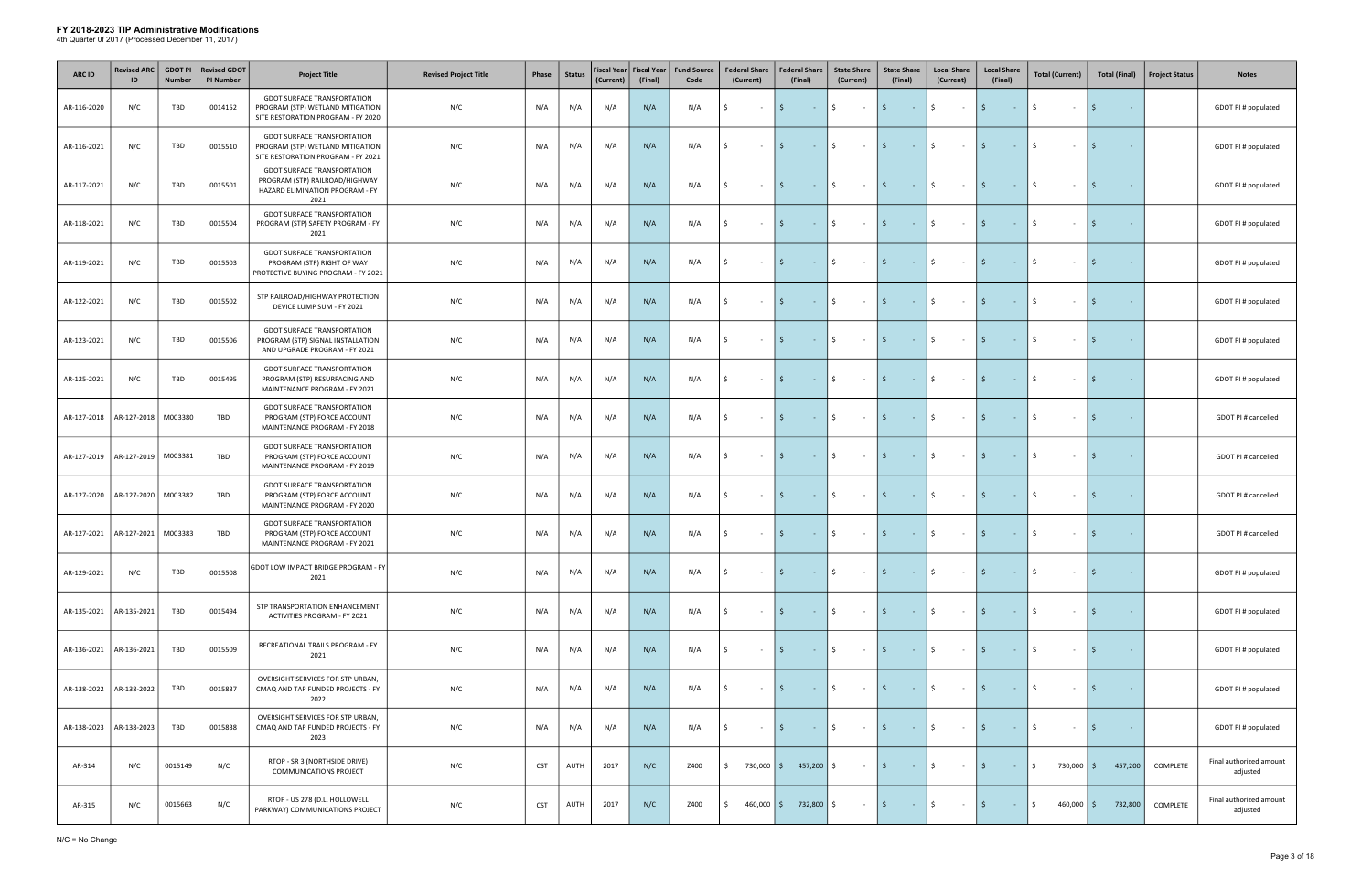| <b>ARC ID</b> | <b>Revised ARC</b><br>ID | <b>GDOT PI</b><br><b>Number</b> | <b>Revised GDOT</b><br><b>PI Number</b> | <b>Project Title</b>                                                  | <b>Revised Project Title</b> | Phase      | <b>Status</b> | (Current) | Fiscal Year   Fiscal Year<br>(Final) | <b>Fund Source</b><br>Code | <b>Federal Share</b><br>(Current) | <b>Federal Share</b><br>(Final) | <b>State Share</b><br>(Current)                                                             | <b>State Share</b><br>(Final)         | <b>Local Share</b><br>(Current)    | <b>Local Share</b><br>(Final)                             | <b>Total (Current)</b> | <b>Total (Final)</b>   | <b>Project Status</b> | <b>Notes</b>                                                                                                                   |
|---------------|--------------------------|---------------------------------|-----------------------------------------|-----------------------------------------------------------------------|------------------------------|------------|---------------|-----------|--------------------------------------|----------------------------|-----------------------------------|---------------------------------|---------------------------------------------------------------------------------------------|---------------------------------------|------------------------------------|-----------------------------------------------------------|------------------------|------------------------|-----------------------|--------------------------------------------------------------------------------------------------------------------------------|
| AR-318        | N/C                      | 0014203                         | N/C                                     | <b>I-75 COMMERCIAL VEHICLE LANES</b><br>(NORTHBOUND DIRECTION ONLY)   | N/C                          | N/A        | N/A           | N/A       | N/A                                  | N/A                        | Ś.<br>$\sim$                      | S.<br>$\sim 10^{-1}$            | \$<br>$\sim 100$                                                                            | I\$.<br><b>Contract</b>               | \$<br>$\sim 100$                   | l \$ l<br>$\sim 100$                                      | $\mathsf{S}$<br>$\sim$ | - S<br>$\sim$          |                       | Update project type to<br>managed lanes, jurisdiction to<br>Henry and Spalding Counties<br>and project length to 38.6<br>miles |
| AR-319        | N/C                      | 0015244                         | 0015244                                 | I-20 MOVABLE BARRIER ZIPPER LANE                                      | N/C                          | PE         | AUTH          |           | 2017                                 | HB170                      | Ś.<br>$\sim$                      | 5<br>$\sim 10^{-11}$            | $\frac{1}{2}$<br>$\sim$                                                                     | $\frac{1}{2}$ \$ 1,000,000            | \$<br>$\sim 10^{-11}$              | l \$<br>$\sim 10^{-1}$                                    | \$<br>$\sim$           | 1,000,000<br>I \$      |                       | HB 170 phase documented;<br>authorized.                                                                                        |
| AR-319        | N/C                      | 0015244                         | 0015244                                 | I-20 MOVABLE BARRIER ZIPPER LANE                                      | N/C                          | <b>CST</b> |               | 2019      | 2020                                 | N/C                        | Ŝ.<br>$\sim$                      | S.<br>$\sim 100$ km s $^{-1}$   | \$<br>$\sim 100$                                                                            | l \$<br><b>Contract</b>               | \$<br>$\sim 100$                   | I\$<br>$\sim 10^{-1}$                                     | S.<br>$\sim$           | - Ś<br>$\sim$          |                       | Shift CST to 2020                                                                                                              |
| AR-319        | N/C                      | 0015244                         | 0015244                                 | I-20 MOVABLE BARRIER ZIPPER LANE                                      | N/C                          | PE         | AUTH          | 2018      | N/C                                  | Z001                       |                                   |                                 | $\frac{1}{2}$ 1,800,000 $\frac{1}{2}$ 1,800,000 $\frac{1}{2}$ 200,000 $\frac{1}{2}$ 200,000 |                                       | \$<br>$\sim$                       | l \$<br>$\sim 100$                                        | \$<br>$2,000,000$   \$ | 2,000,000              |                       | Phase authorized                                                                                                               |
| AR-5307-ARC   | N/C                      | N/A                             | N/C                                     | FTA SECTION 5307/5340 FORMULA FUNDS<br>ALLOCATION FOR ARC             | N/C                          | <b>CST</b> | AUTH          | 2016      | N/C                                  | 5307 / 5340                | $297,700$ \$<br>S.                | 297,700 \$                      | $\sim 100$                                                                                  | $\vert$ \$<br><b>Contractor</b>       | $\frac{1}{2}$ 74,425 \$            | $74,425$ \$                                               | $372,125$ \$           | 372,125                |                       | Authorized                                                                                                                     |
| AR-5307-ARC   | N/C                      | N/A                             | N/C                                     | FTA SECTION 5307/5340 FORMULA FUNDS<br>ALLOCATION FOR ARC             | N/C                          | <b>CST</b> |               | 2018      | N/C                                  | 5307 / 5340                | $300,000$ \$<br>S.                | $320,294$ \$                    | $\sim$                                                                                      | l \$<br>$\sim 10$                     | $$75,000$ \$                       | $80,073$ \$                                               | $375,000$ \$           | 400,367                |                       | Financial adjustment                                                                                                           |
| AR-5307-ARC   | N/C                      | N/A                             | N/C                                     | FTA SECTION 5307/5340 FORMULA FUNDS<br>ALLOCATION FOR ARC             | N/C                          | <b>CST</b> |               | 2019      | N/C                                  | 5307 / 5340                | S.                                | $300,000$ \$ $320,294$ \$       | $\sim$ $-$                                                                                  | l \$<br>$\sim 100$                    | $$75,000$ \$                       | $80,073$ \$                                               | $375,000$ \$           | 400,367                |                       | Financial adjustment                                                                                                           |
| AR-5307-BA    | N/C                      | N/A                             | N/C                                     | FTA SECTION 5307/5340 FORMULA FUNDS<br>ALLOCATION FOR BARROW COUNTY   | N/C                          | <b>CST</b> | <b>AUTH</b>   | 2016      | N/C                                  | 5307 / 5340                | $39,979$ \$<br>S.                 | $39,979$ \$                     | $\sim$ $-$                                                                                  | l \$<br><b>Contract</b>               | \$<br>$9,995$ \$                   | $9,995$ \$                                                | $49,974$ \$            | 49,974                 |                       | Authorized                                                                                                                     |
| AR-5307-BA    | N/C                      | N/A                             | N/C                                     | FTA SECTION 5307/5340 FORMULA FUNDS<br>ALLOCATION FOR BARROW COUNTY   | N/C                          | <b>CST</b> |               | 2018      | N/C                                  | 5307 / 5340                | $38,300$ \$<br>S.                 | $42,582$ \$                     | $\sim$ $-$                                                                                  | l \$<br>$\sim 1000$ km s $^{-1}$      | \$<br>$9,575$ \$                   | $10,646$ \$                                               | 47,875                 | 53,228<br>I\$          |                       | Financial adjustment                                                                                                           |
| AR-5307-BA    | N/C                      | N/A                             | N/C                                     | FTA SECTION 5307/5340 FORMULA FUNDS<br>ALLOCATION FOR BARROW COUNTY   | N/C                          | <b>CST</b> |               | 2019      | N/C                                  | 5307 / 5340                | $38,300$ $\frac{2}{5}$<br>S.      | $42,582$ \$                     | $\sim 10^{-11}$                                                                             | I \$<br>$\sim 1000$ km s $^{-1}$      | \$<br>$9,575$ $\frac{2}{3}$        | $10,646$ \$                                               | $47,875$ \$            | 53,228                 |                       | Financial adjustment                                                                                                           |
| AR-5307-BT    | N/C                      | N/A                             | N/C                                     | FTA SECTION 5307/5340 FORMULA FUNDS<br>ALLOCATION FOR BARTOW COUNTY   | N/C                          | <b>CST</b> | AUTH          | 2016      | N/C                                  | 5307 / 5340                | $26,633$ \$<br>S.                 | $26,633$ \$                     | $\sim 10^{-11}$                                                                             | l \$<br>$\sim 100$                    | $\ddot{\mathsf{S}}$<br>$6,658$ \$  | 6,658                                                     | 33,291<br>5            | 33,291<br>I\$.         |                       | Authorized                                                                                                                     |
| AR-5307-BT    | N/C                      | N/A                             | N/C                                     | FTA SECTION 5307/5340 FORMULA FUNDS<br>ALLOCATION FOR BARTOW COUNTY   | N/C                          | <b>CST</b> |               | 2018      | N/C                                  | 5307 / 5340                | $25,600$ \$<br>Ŝ.                 | 28,367                          | \$<br>$\sim$ $-$                                                                            | l \$<br>$\sim 10$                     | \$<br>6,400                        | 7,092<br>I \$                                             | 32,000<br>I\$.         | 35,459<br>I\$.         |                       | Financial adjustment                                                                                                           |
| AR-5307-BT    | N/C                      | N/A                             | N/C                                     | FTA SECTION 5307/5340 FORMULA FUNDS<br>ALLOCATION FOR BARTOW COUNTY   | N/C                          | <b>CST</b> |               | 2019      | N/C                                  | 5307 / 5340                | $25,600$ \$<br>S.                 | $28,367$ \$                     | $\sim 100$                                                                                  | l \$<br>$\sim 100$ km s $^{-1}$       | \$<br>$6,400$   \$                 | $7,092$ \$                                                | $32,000$ \$            | 35,459                 |                       | Financial adjustment                                                                                                           |
| AR-5307-CA    | N/C                      | N/A                             | N/C                                     | FTA SECTION 5307/5340 FORMULA FUNDS<br>ALLOCATION FOR CARROLL COUNTY  | N/C                          | <b>CST</b> | <b>AUTH</b>   | 2016      | N/C                                  | 5307 / 5340                | $76,525$ \$<br>S.                 | $76,525$ \$                     | $\sim$ $-$                                                                                  | I\$.<br>$\sim 10$                     | \$<br>$19,131$ $\frac{1}{2}$       | $19,131$ \$                                               | 95,656                 | 95,656<br>IS.          |                       | Authorized                                                                                                                     |
| AR-5307-CA    | N/C                      | N/A                             | N/C                                     | FTA SECTION 5307/5340 FORMULA FUNDS<br>ALLOCATION FOR CARROLL COUNTY  | N/C                          | <b>CST</b> |               | 2018      | N/C                                  | 5307 / 5340                | 73,400 \$<br>\$                   | $81,509$ \$                     | $\sim 100$                                                                                  | l \$<br>$\sim 100$                    | $\frac{1}{2}$ 18,350 \$            | $20,377$ \$                                               | $91,750$ \$            | 101,886                |                       | Financial adjustment                                                                                                           |
| AR-5307-CA    | N/C                      | N/A                             | N/C                                     | FTA SECTION 5307/5340 FORMULA FUNDS<br>ALLOCATION FOR CARROLL COUNTY  | N/C                          | <b>CST</b> |               | 2019      | N/C                                  | 5307 / 5340                | 73,400 \$<br>S.                   | $81,509$ \$                     | $\sim 100$                                                                                  | l \$<br>$\sim 100$                    | $\frac{1}{2}$ 18,350 $\frac{1}{2}$ | $20,377$ \$                                               | $91,750$ \$            | 101,886                |                       | Financial adjustment                                                                                                           |
| AR-5307-CH    | N/C                      | N/A                             | N/C                                     | FTA SECTION 5307/5340 FORMULA FUNDS<br>ALLOCATION FOR CHEROKEE COUNTY | N/C                          | <b>CST</b> | AUTH          | 2016      | N/C                                  | 5307 / 5340                | 795,877 \$<br>\$                  | 795,877 \$                      | $\sim 100$                                                                                  | $\vert$ \$<br>$\sim 100$ km s $^{-1}$ | \$198,969                          | $198,969$ \$                                              | $994,846$ \$           | 994,846                |                       | Authorized                                                                                                                     |
| AR-5307-CH    | N/C                      | N/A                             | N/C                                     | FTA SECTION 5307/5340 FORMULA FUNDS<br>ALLOCATION FOR CHEROKEE COUNTY | N/C                          | <b>CST</b> |               | 2018      | N/C                                  | 5307 / 5340                | $680,000$ \$<br>\$                | $867,069$ \$                    | $\sim$ $-$                                                                                  | I \$<br>$\sim 1000$ km s $^{-1}$      |                                    | $\frac{1}{2}$ 170,000 $\frac{1}{2}$ 216,767 $\frac{1}{2}$ |                        | 850,000   \$ 1,083,836 |                       | Financial adjustment                                                                                                           |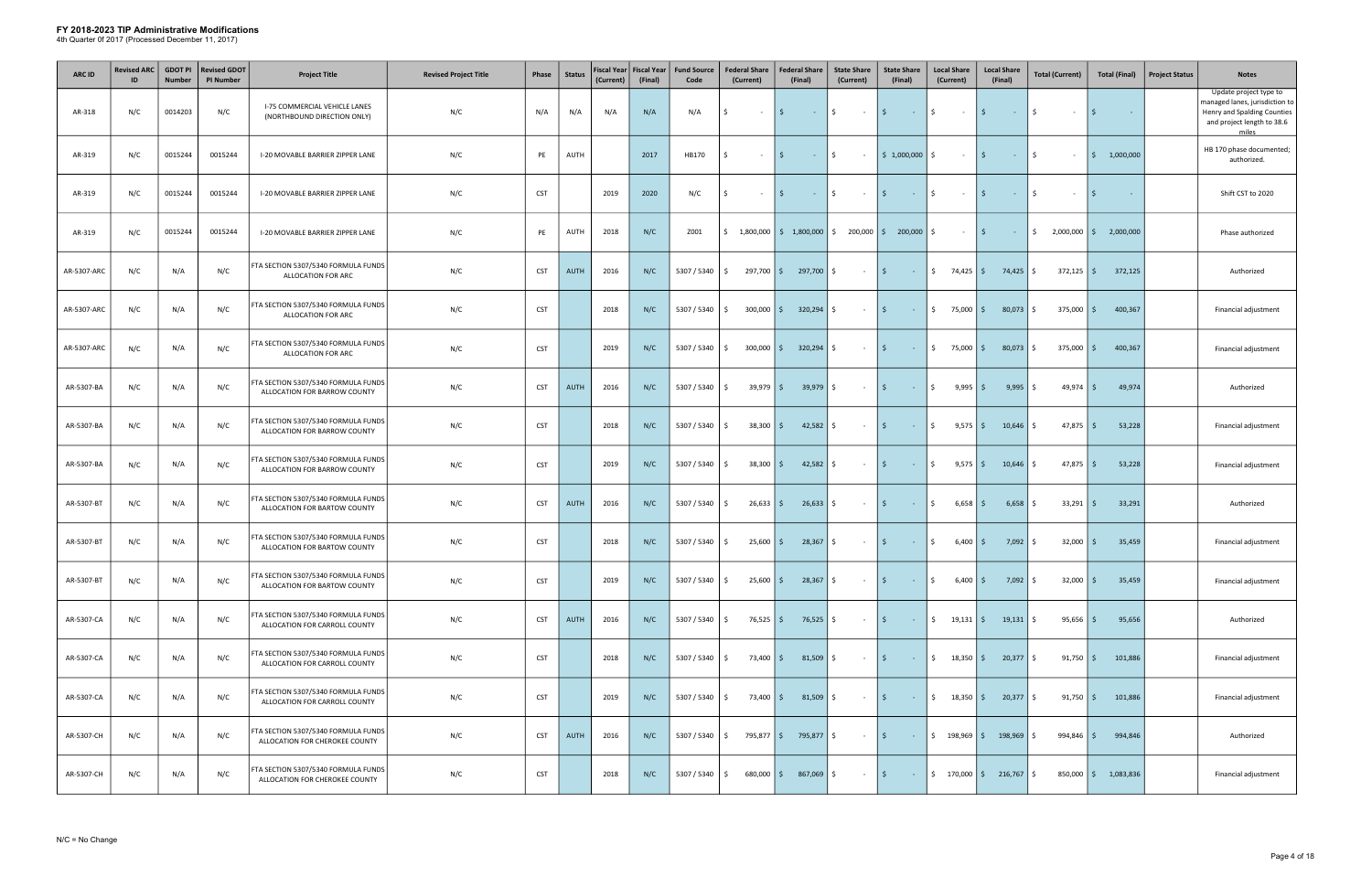| <b>ARC ID</b> | <b>Revised ARC</b> | <b>GDOT PI</b><br><b>Number</b> | <b>Revised GDOT</b><br><b>PI Number</b> | <b>Project Title</b>                                                  | <b>Revised Project Title</b> | Phase      | <b>Status</b> | Fiscal Year<br>(Current) | <b>Fiscal Year</b><br>(Final) | <b>Fund Source</b><br>Code | <b>Federal Share</b><br>(Current)               | <b>Federal Share</b><br>(Final)                 | <b>State Share</b><br>(Current) | <b>State Share</b><br>(Final)          | <b>Local Share</b><br>(Current)   | <b>Local Share</b><br>(Final)                              | <b>Total (Current)</b>                                                                      | <b>Total (Final)</b>     | <b>Project Status</b><br><b>Notes</b> |
|---------------|--------------------|---------------------------------|-----------------------------------------|-----------------------------------------------------------------------|------------------------------|------------|---------------|--------------------------|-------------------------------|----------------------------|-------------------------------------------------|-------------------------------------------------|---------------------------------|----------------------------------------|-----------------------------------|------------------------------------------------------------|---------------------------------------------------------------------------------------------|--------------------------|---------------------------------------|
| AR-5307-CH    | N/C                | N/A                             | N/C                                     | FTA SECTION 5307/5340 FORMULA FUNDS<br>ALLOCATION FOR CHEROKEE COUNTY | N/C                          | <b>CST</b> |               | 2019                     | N/C                           | 5307 / 5340                | $680,000$ \$<br>S.                              | 867,069                                         | Ŝ.<br>$\sim$ $-$                | l \$<br>$\sim 100$                     |                                   | $\frac{1}{2}$ 170,000 $\frac{1}{2}$ 216,767 $\frac{1}{2}$  |                                                                                             | 850,000   \$ 1,083,836   | Financial adjustment                  |
| AR-5307-CL    | N/C                | N/A                             | N/C                                     | FTA SECTION 5307/5340 FORMULA FUNDS<br>ALLOCATION FOR CLAYTON COUNTY  | N/C                          | <b>CST</b> | <b>AUTH</b>   | 2016                     | N/C                           | 5307 / 5340                | $\sim$                                          |                                                 | \$<br>$\sim$ $-$                | l \$<br>$\sim 10^{-11}$                | \$<br>$\sim$ $-$                  | l \$<br>$\sim 10^{-10}$                                    | S.<br>$\sim$                                                                                | l \$                     | Authorized                            |
| AR-5307-CO    | N/C                | T000583                         | N/C                                     | FTA SECTION 5307/5340 FORMULA FUNDS<br>ALLOCATION FOR COBB COUNTY     | N/C                          | <b>CST</b> | <b>AUTH</b>   | 2016                     | N/C                           | 5307 / 5340                | ، \$                                            | $4,874,615$ \$ $4,874,615$ \$                   | $\sim 10^{-11}$                 | $\vert$ \$                             |                                   |                                                            | $6,093,269$ \$                                                                              | 6,093,269                | Authorized                            |
| AR-5307-CO    | AR-5307-CO         | T000583                         | T000583                                 | FTA SECTION 5307/5340 FORMULA FUNDS<br>ALLOCATION FOR COBB COUNTY     | N/C                          | <b>CST</b> |               | 2018                     | N/C                           | 5307 / 5340                | S.                                              | $5,200,000$   \$ 5,289,569                      | -\$<br>$\sim 10^{-11}$          | I \$                                   |                                   | $\begin{bmatrix} 5 & 1,300,000 \end{bmatrix}$ \$ 1,322,392 | $6,500,000$ \$<br>-S                                                                        | 6,611,961                | Financial adjustment                  |
| AR-5307-CO    | AR-5307-CO         | T000583                         | T000583                                 | FTA SECTION 5307/5340 FORMULA FUNDS<br>ALLOCATION FOR COBB COUNTY     | N/C                          | <b>CST</b> |               | 2019                     | N/C                           | 5307 / 5340                | $\frac{1}{2}$ 5,200,000 $\frac{1}{2}$ 5,289,569 |                                                 | \$<br>$\sim$ $-$                | l \$<br>$\sim 10^{-1}$                 |                                   |                                                            | $\frac{1}{2}$ 1,300,000 $\frac{1}{2}$ 1,322,392 $\frac{1}{2}$ 6,500,000 $\frac{1}{2}$       | 6,611,961                | Financial adjustment                  |
| AR-5307-CW    | N/C                | N/A                             | N/C                                     | FTA SECTION 5307/5340 FORMULA FUNDS<br>ALLOCATION FOR COWETA COUNTY   | N/C                          | <b>CST</b> | <b>AUTH</b>   | 2016                     | N/C                           | 5307 / 5340                | $302,558$ \$<br>S.                              | 302,558                                         | \$<br>$\sim$                    | l \$<br>$\sim 10^{-1}$                 | $\mathsf{S}$<br>75,640            | 75,640<br>I\$.                                             | $378,198$ \$<br>S.                                                                          | 378,198                  | Authorized                            |
| AR-5307-CW    | AR-5307-CW         | N/A                             | N/A                                     | FTA SECTION 5307/5340 FORMULA FUNDS<br>ALLOCATION FOR COWETA COUNTY   | N/C                          | <b>CST</b> |               | 2018                     | N/C                           | 5307 / 5340                | $290,000$ \$<br>S.                              | $322,261$ \$                                    | $\sim 100$                      | $\vert$ \$<br>$\sim 1000$ km s $^{-1}$ | $\frac{1}{2}$ 72,500 \$           | 80,565                                                     | $362,500$ \$<br>S.                                                                          | 402,826                  | Financial adjustment                  |
| AR-5307-CW    | AR-5307-CW         | N/A                             | N/A                                     | FTA SECTION 5307/5340 FORMULA FUNDS<br>ALLOCATION FOR COWETA COUNTY   | N/C                          | <b>CST</b> |               | 2019                     | N/C                           | 5307 / 5340                | 290,000 \$<br>S.                                | $322,261$ \$                                    | $\sim 10^{-11}$                 | I \$<br>$\sim 10^{-11}$                | $\frac{1}{2}$ 72,500 \$           | $80,565$ \$                                                | $362,500$ \$                                                                                | 402,826                  | Financial adjustment                  |
| AR-5307-DA    | N/C                | N/A                             | N/C                                     | FTA SECTION 5307/5340 FORMULA FUNDS<br>ALLOCATION FOR DAWSON COUNTY   | N/C                          | <b>CST</b> | <b>AUTH</b>   | 2016                     | N/C                           | 5307 / 5340                | $13,955$ \$<br>Ŝ.                               | 13,955                                          | \$<br>$\sim$ $-$                | l \$<br><b>Contract</b>                | $\ddot{\mathsf{S}}$<br>$3,489$ \$ | 3,489                                                      | S.<br>$17,444$ \$                                                                           | 17,444                   | Authorized                            |
| AR-5307-DA    | N/C                | N/A                             | N/C                                     | FTA SECTION 5307/5340 FORMULA FUNDS<br>ALLOCATION FOR DAWSON COUNTY   | N/C                          | <b>CST</b> |               | 2017                     | N/C                           | 5307 / 5340                | $13,400$ $\mid$ \$<br>Ŝ.                        | 14,864                                          | \$<br>$\sim$ $-$                | l \$ l<br>$\sim 100$ km s $^{-1}$      | $\mathsf{S}$<br>$3,350$ $\mid$ \$ | $3,716$ \$                                                 | $16,750$   \$                                                                               | 18,580                   | Financial adjustment                  |
| AR-5307-DA    | N/C                | N/A                             | N/C                                     | FTA SECTION 5307/5340 FORMULA FUNDS<br>ALLOCATION FOR DAWSON COUNTY   | N/C                          | <b>CST</b> |               | 2018                     | N/C                           | 5307 / 5340                | $13,400$   \$<br>S.                             | $14,864$ \$                                     | $\sim$ $-$                      | l \$<br>$ \sqrt{5}$                    | $3,350$ \$                        | $3,716$ \$                                                 | $16,750$ \$                                                                                 | 18,580                   | Financial adjustment                  |
| AR-5307-DA    | N/C                | N/A                             | N/C                                     | FTA SECTION 5307/5340 FORMULA FUNDS<br>ALLOCATION FOR DAWSON COUNTY   | N/C                          | <b>CST</b> |               | 2019                     | N/C                           | 5307 / 5340                | $13,400$   \$<br>S.                             | $14,864$ \$                                     | $\sim 10^{-10}$                 | l \$<br>$ \sqrt{5}$                    | $3,350$ $\mid$ \$                 | $3,716$ \$                                                 | $16,750$   \$                                                                               | 18,580                   | Financial adjustment                  |
| AR-5307-DO    | N/C                | N/A                             | N/C                                     | FTA SECTION 5307/5340 FORMULA FUNDS<br>ALLOCATION FOR DOUGLAS COUNTY  | N/C                          | <b>CST</b> | <b>AUTH</b>   | 2016                     | N/C                           |                            | $5307 / 5340$   \$ 1,126,618   \$ 1,126,618     |                                                 | S.<br>$\sim$ $-$                | l \$<br>$\sim 100$                     |                                   |                                                            | $\frac{1}{2}$ 281,654 $\frac{1}{2}$ 281,654 $\frac{1}{2}$ 1,408,272 $\frac{1}{2}$ 1,408,272 |                          | Authorized                            |
| AR-5307-DO    | N/C                | N/A                             | N/C                                     | FTA SECTION 5307/5340 FORMULA FUNDS<br>ALLOCATION FOR DOUGLAS COUNTY  | N/C                          | <b>CST</b> |               | 2018                     | N/C                           | 5307 / 5340                |                                                 |                                                 | $\sim 100$                      | l \$<br>$\sim 1000$ km s $^{-1}$       |                                   | $\frac{1}{2}$ 300,000 $\frac{1}{2}$ 260,488 $\frac{1}{2}$  |                                                                                             | $1,500,000$ \$ 1,302,441 | Financial adjustment                  |
| AR-5307-DO    | N/C                | N/A                             | N/C                                     | FTA SECTION 5307/5340 FORMULA FUNDS<br>ALLOCATION FOR DOUGLAS COUNTY  | N/C                          | <b>CST</b> |               | 2019                     | N/C                           | 5307 / 5340                | IS.                                             | $1,200,000$   \$ $1,041,953$   \$               | $\sim 100$                      | l \$<br><b>Contract</b>                | $$300,000$ \$                     | $260,488$ \$                                               |                                                                                             | $1,500,000$ \$ 1,302,441 | Financial adjustment                  |
| AR-5307-FA    | N/C                | N/A                             | N/C                                     | FTA SECTION 5307/5340 FORMULA FUNDS<br>ALLOCATION FOR FAYETTE COUNTY  | N/C                          | <b>CST</b> | <b>AUTH</b>   | 2016                     | N/C                           | 5307 / 5340                | S.                                              | $322,431$ \$ $322,431$ \$                       | $\sim 100$ m $^{-1}$            | l \$<br>$ \sqrt{5}$                    | $80,608$ \$                       | $80,608$ \$                                                | $403,039$ \$                                                                                | 403,039                  | Authorized                            |
| AR-5307-FA    | N/C                | N/A                             | N/C                                     | FTA SECTION 5307/5340 FORMULA FUNDS<br>ALLOCATION FOR FAYETTE COUNTY  | N/C                          | <b>CST</b> |               | 2018                     | N/C                           | 5307 / 5340                | \$                                              | $310,000$ $\frac{1}{5}$ $343,428$ $\frac{1}{5}$ | $\sim 100$                      | I \$<br>$\sim 10^{-1}$                 | $$77,500$ \$                      | 85,857                                                     | $387,500$ \$<br>-S                                                                          | 429,285                  | Financial adjustment                  |
| AR-5307-FA    | N/C                | N/A                             | N/C                                     | FTA SECTION 5307/5340 FORMULA FUNDS<br>ALLOCATION FOR FAYETTE COUNTY  | N/C                          | <b>CST</b> |               | 2019                     | N/C                           | 5307 / 5340                | \$                                              | $310,000$ $\frac{1}{5}$ $343,428$ $\frac{1}{5}$ | $\sim 100$                      | l \$                                   | $ \frac{1}{2}$ 77,500 \$          | $85,857$ \$                                                | $387,500$ \$                                                                                | 429,285                  | Financial adjustment                  |
| AR-5307-FT    | N/C                | N/A                             | N/C                                     | FTA SECTION 5307/5340 FORMULA FUNDS<br>ALLOCATION FOR FORSYTH COUNTY  | N/C                          | <b>CST</b> | <b>AUTH</b>   | 2016                     | N/C                           | 5307 / 5340                | \$                                              | 576,367   \$ 576,367   \$                       | $\sim 100$                      | $\vert$ \$<br><b>Contractor</b>        | $\frac{1}{2}$ 144,092 \$          | 144,092                                                    | $720,459$ \$<br>S.                                                                          | 720,459                  | Authorized                            |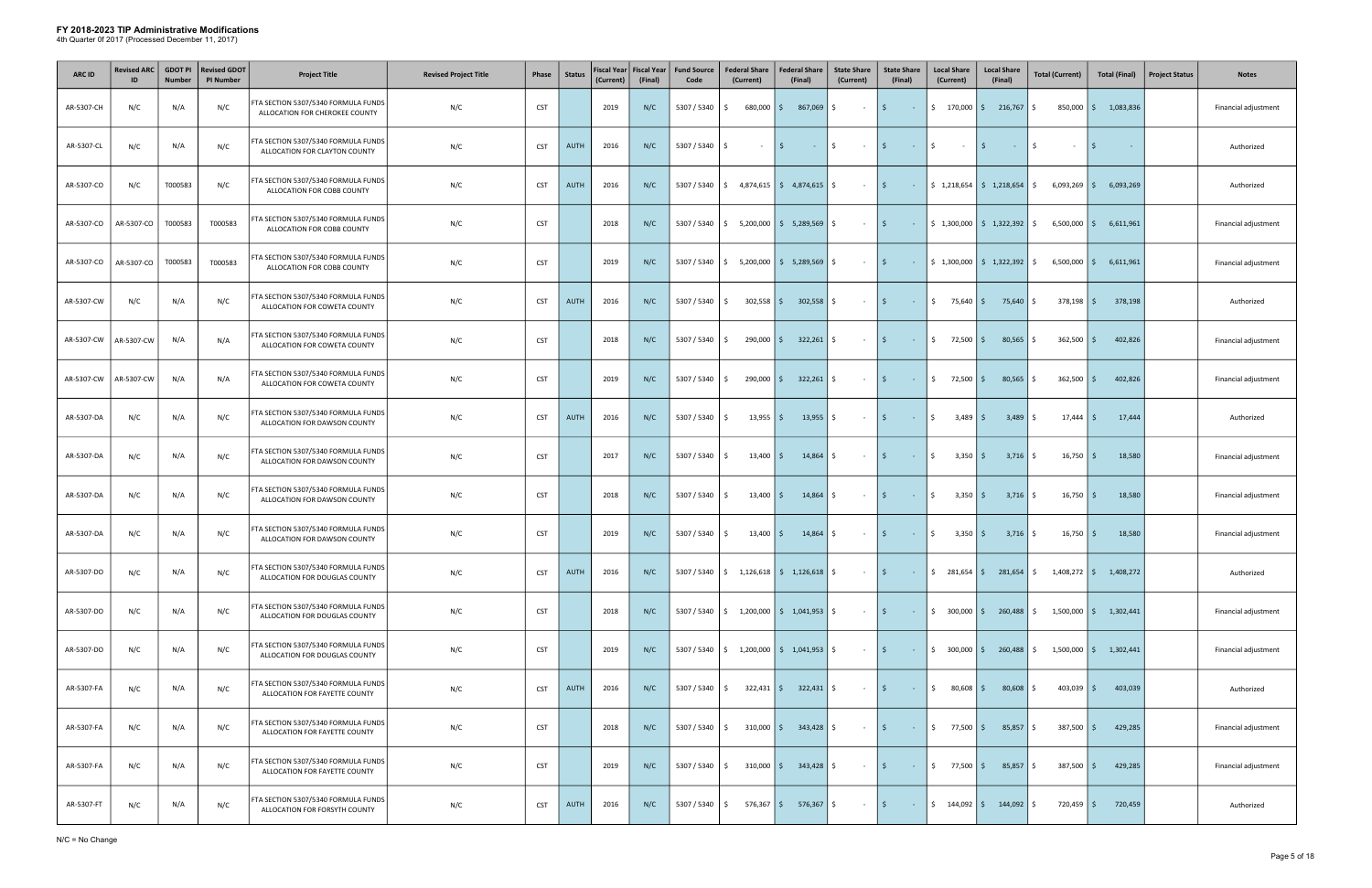| <b>ARC ID</b> | <b>Revised ARC</b><br>ID | <b>GDOT PI</b><br><b>Number</b> | <b>Revised GDOT</b><br><b>PI Number</b> | <b>Project Title</b>                                                                                                                     | <b>Revised Project Title</b> | Phase      | <b>Status</b> | <b>Fiscal Year</b><br>(Current) | <b>Fiscal Year</b><br>(Final) | <b>Fund Source</b><br>Code | <b>Federal Share</b><br>(Current)                               | <b>Federal Share</b><br>(Final)                                                                               | <b>State Share</b><br>(Current) | <b>State Share</b><br>(Final)          | <b>Local Share</b><br>(Current)   | <b>Local Share</b><br>(Final)                                 | <b>Total (Current)</b>                                  | <b>Total (Final)</b>     | <b>Project Status</b> | <b>Notes</b>         |
|---------------|--------------------------|---------------------------------|-----------------------------------------|------------------------------------------------------------------------------------------------------------------------------------------|------------------------------|------------|---------------|---------------------------------|-------------------------------|----------------------------|-----------------------------------------------------------------|---------------------------------------------------------------------------------------------------------------|---------------------------------|----------------------------------------|-----------------------------------|---------------------------------------------------------------|---------------------------------------------------------|--------------------------|-----------------------|----------------------|
| AR-5307-FT    | AR-5307-FT               | N/A                             | N/A                                     | FTA SECTION 5307/5340 FORMULA FUNDS<br>ALLOCATION FOR FORSYTH COUNTY                                                                     | N/C                          | <b>CST</b> |               | 2018                            | N/C                           | 5307 / 5340                | $550,000$ \$<br>S.                                              | 613,899                                                                                                       | Ŝ.<br>$\sim$ $-$                | $\mathsf{S}$<br>$\sim 10^{-1}$         | $\frac{137,500}{5}$               | $153,475$ $\frac{2}{3}$                                       | $687,500$ $\frac{2}{5}$                                 | 767,374                  |                       | Financial adjustment |
| AR-5307-FT    | AR-5307-FT               | N/A                             | N/A                                     | FTA SECTION 5307/5340 FORMULA FUNDS<br>ALLOCATION FOR FORSYTH COUNTY                                                                     | N/C                          | <b>CST</b> |               | 2019                            | N/C                           | 5307 / 5340                | 550,000 \$<br>S.                                                | 613,899                                                                                                       | \$<br>$\sim$                    | I\$.<br>$\sim 100$                     |                                   | $\frac{1}{2}$ 137,500 $\frac{1}{2}$ 153,475 $\frac{1}{2}$     | 687,500 \$                                              | 767,374                  |                       | Financial adjustment |
| AR-5307-GRTA  | N/C                      | N/A                             | N/C                                     | FTA SECTION 5307/5340 FORMULA FUNDS<br>ALLOCATION FOR GRTA                                                                               | N/C                          | <b>CST</b> | AUTH          | 2016                            | N/C                           | 5307 / 5340                |                                                                 | $\frac{1}{2}$ 5,727,850 $\frac{1}{2}$ 5,727,850 $\frac{1}{2}$ 1,431,963 $\frac{1}{2}$ 1,431,963 $\frac{1}{2}$ |                                 |                                        | $\sim$ $-$                        | l \$<br>$\sim 1000$ km s $^{-1}$                              | $\frac{1}{2}$ 7,159,813 $\frac{1}{2}$ 7,159,813         |                          |                       | Authorized           |
| AR-5307-GRTA  | AR-5307-<br>GRTA         | N/A                             | N/A                                     | FTA SECTION 5307/5340 FORMULA FUNDS<br>ALLOCATION FOR GRTA                                                                               | N/C                          | <b>CST</b> |               | 2018                            | N/C                           | 5307 / 5340                | S.                                                              | 4,800,000   \$ 5,255,478   \$ 1,200,000   \$ 1,313,869                                                        |                                 |                                        | \$<br>$\sim$                      | $\vert$ \$<br>$\sim 1000$ km s $^{-1}$                        | $\ddot{\mathsf{s}}$<br>$6,000,000$ \$                   | 6,569,347                |                       | Financial adjustment |
| AR-5307-GRTA  | AR-5307-<br>GRTA         | N/A                             | N/A                                     | FTA SECTION 5307/5340 FORMULA FUNDS<br>ALLOCATION FOR GRTA                                                                               | N/C                          | <b>CST</b> |               | 2019                            | N/C                           | 5307 / 5340                | Ŝ.<br>4,800,000                                                 | $\frac{1}{2}$ 5,255,478 $\frac{1}{2}$ 1,200,000 $\frac{1}{2}$ 1,313,869                                       |                                 |                                        | Ś.<br>$\sim$                      | l \$<br>$\sim 10^{-1}$                                        | \$<br>$6,000,000$ \$                                    | 6,569,347                |                       | Financial adjustment |
| AR-5307-GW    | N/C                      | N/A                             | N/C                                     | FTA SECTION 5307/5340 FORMULA FUNDS<br>ALLOCATION FOR GWINNETT COUNTY                                                                    | N/C                          | <b>CST</b> | <b>AUTH</b>   | 2016                            | N/C                           | 5307 / 5340                | \$                                                              | $5,238,896$ $\mid$ \$ 5,238,896                                                                               | \$<br>$\sim$ $-$                | $\vert$ \$<br>$\sim 10^{-1}$           |                                   | $\frac{1}{2}$ 1,309,724 $\frac{1}{2}$ 1,309,724 $\frac{1}{2}$ | $6,548,620$ \$                                          | 6,548,620                |                       | Authorized           |
| AR-5307-GW    | N/C                      | N/A                             | N/C                                     | FTA SECTION 5307/5340 FORMULA FUNDS<br>ALLOCATION FOR GWINNETT COUNTY                                                                    | N/C                          | SCP        |               | 2018                            | N/C                           | 5307 / 5340                | 5,400,000<br>S.                                                 | 5,437,936                                                                                                     | \$<br>$\sim$ $-$                | l \$<br>$\sim 100$                     |                                   | $\frac{1}{2}$ 1,350,000 $\frac{1}{2}$ 1,359,484 $\frac{1}{2}$ |                                                         | $6,750,000$ \$ 6,797,420 |                       | Financial adjustment |
| AR-5307-GW    | N/C                      | N/A                             | N/C                                     | FTA SECTION 5307/5340 FORMULA FUNDS<br>ALLOCATION FOR GWINNETT COUNTY                                                                    | N/C                          | PE         |               | 2019                            | N/C                           | 5307 / 5340                |                                                                 | $\frac{1}{2}$ 5,400,000 $\frac{1}{2}$ 5,437,936 $\frac{1}{2}$                                                 | $\sim 10^{-1}$                  | $\vert$ \$<br>$\sim 1000$ km s $^{-1}$ |                                   | $\frac{1}{2}$ 1,350,000 $\frac{1}{2}$ 1,359,484 $\frac{1}{2}$ |                                                         | $6,750,000$ \$ 6,797,420 |                       | Financial adjustment |
| AR-5307-HA    | N/C                      | N/A                             | N/C                                     | FTA SECTION 5307/5340 FORMULA FUNDS<br>ALLOCATION FOR HALL COUNTY                                                                        | N/C                          | <b>CST</b> | <b>AUTH</b>   | 2016                            | N/C                           | 5307 / 5340                | $47,577$ \$<br>Ŝ.                                               | $47,577$ \$                                                                                                   | $\sim$ $-$                      | l \$<br>$\sim 10^{-10}$                | $\frac{1}{2}$ 11,894 \$           | $11,894$ \$                                                   | $59,471$ $\frac{1}{5}$                                  | 59,471                   |                       | Authorized           |
| AR-5307-HA    | N/C                      | N/A                             | N/C                                     | FTA SECTION 5307/5340 FORMULA FUNDS<br>ALLOCATION FOR HALL COUNTY                                                                        | N/C                          | <b>CST</b> |               | 2018                            | N/C                           | 5307 / 5340                | $45,600$ \$<br>S.                                               | $50,675$ \$                                                                                                   | $\sim$ $-$                      | I\$.<br>$\sim 100$                     | $\frac{1}{2}$ 11,400 \$           | $12,669$ \$                                                   | 57,000                                                  | 63,344<br>l \$           |                       | Financial adjustment |
| AR-5307-HA    | N/C                      | N/A                             | N/C                                     | FTA SECTION 5307/5340 FORMULA FUNDS<br>ALLOCATION FOR HALL COUNTY                                                                        | N/C                          | <b>CST</b> |               | 2019                            | N/C                           | 5307 / 5340                | $45,600$ \$<br>S.                                               | $50,675$ \$                                                                                                   | $\sim$ $-$                      | l \$<br>$\sim 100$ km s $^{-1}$        | $\frac{1}{2}$ 11,400 \$           | $12,669$ \$                                                   | $57,000$ \$                                             | 63,344                   |                       | Financial adjustment |
| AR-5307-HE    | N/C                      | N/A                             | N/C                                     | FTA SECTION 5307/5340 FORMULA FUNDS<br>ALLOCATION FOR HENRY COUNTY                                                                       | N/C                          | <b>CST</b> | <b>AUTH</b>   | 2016                            | N/C                           | 5307 / 5340                | 798,966 \$<br>S.                                                | 798,966 \$                                                                                                    | $\sim$                          | $\vert$ \$<br><b>Contractor</b>        | $$199,741$ $$$                    | 199,741   \$                                                  | 998,707 \$                                              | 998,707                  |                       | Authorized           |
| AR-5307-HE    | N/C                      | N/A                             | N/C                                     | FTA SECTION 5307/5340 FORMULA FUNDS<br>ALLOCATION FOR HENRY COUNTY                                                                       | N/C                          | <b>CST</b> |               | 2018                            | N/C                           | 5307 / 5340                | \$<br>$620,000$   \$                                            | $853,554$ $\frac{1}{5}$                                                                                       | $\sim$ $-$                      | l \$<br>$\sim$ $-$                     |                                   | $\frac{155,000}{5}$ 213,389 \$                                |                                                         | 775,000   \$1,066,943    |                       | Financial adjustment |
| AR-5307-HE    | N/C                      | N/A                             | N/C                                     | FTA SECTION 5307/5340 FORMULA FUNDS<br>ALLOCATION FOR HENRY COUNTY                                                                       | N/C                          | <b>CST</b> |               | 2019                            | N/C                           | 5307 / 5340                | $620,000$ \$<br>S.                                              | $853,554$ \$                                                                                                  | $\sim$ 100 $\pm$                | I\$.<br>$\sim 100$                     |                                   | $\frac{1}{2}$ 155,000 $\frac{1}{2}$ 213,389 $\frac{1}{2}$     |                                                         | 775,000 \$ 1,066,943     |                       | Financial adjustment |
| AR-5307-JA    | N/C                      | N/A                             | N/C                                     | FTA SECTION 5307/5340 FORMULA FUNDS<br>ALLOCATION FOR JACKSON COUNTY                                                                     | N/C                          | <b>CST</b> | <b>AUTH</b>   | 2016                            | N/C                           | 5307 / 5340                | $21,580$ \$<br>S.                                               | $21,580$ \$                                                                                                   | $\sim$ $-$                      | I\$.<br>$\sim 10^{-1}$                 | $\ddot{\mathsf{S}}$<br>$5,395$ \$ | $5,395$ \$                                                    | $26,975$ \$                                             | 26,975                   |                       | Authorized           |
| AR-5307-JA    | N/C                      | N/A                             | N/C                                     | FTA SECTION 5307/5340 FORMULA FUNDS<br>ALLOCATION FOR JACKSON COUNTY                                                                     | N/C                          | <b>CST</b> |               | 2018                            | N/C                           | 5307 / 5340                | $20,700$ \$<br>S.                                               | $22,986$ \$                                                                                                   | $\sim$ $-$                      | l \$<br>$\sim 100$                     | $\ddot{\mathsf{S}}$<br>$5,175$ \$ | $5,746$ \$                                                    | $25,875$ \$                                             | 28,732                   |                       | Financial adjustment |
| AR-5307-JA    | N/C                      | N/A                             | N/C                                     | FTA SECTION 5307/5340 FORMULA FUNDS<br>ALLOCATION FOR JACKSON COUNTY                                                                     | N/C                          | <b>CST</b> |               | 2019                            | N/C                           | 5307 / 5340                | $20,700$ \$<br>S.                                               | $22,986$ \$                                                                                                   | $\sim$ $-$                      | I \$<br>$\sim 10$                      | $\ddot{\mathsf{S}}$<br>$5,175$ \$ | $5,746$ \$                                                    | $25,875$ \$                                             | 28,732                   |                       | Financial adjustment |
| AR-5307-M     | N/C                      | 0010221                         | N/C                                     | FTA SECTION 5307/5340 FORMULA FUNDS<br>ALLOCATION FOR MARTA AND FLEXED<br>FHWA FUNDS PURPOSED FOR SECTION<br>5307/5340 ELIGIBLE PROJECTS | N/C                          | <b>CST</b> | <b>AUTH</b>   | 2016                            | N/C                           | 5307 / 5340                | $\frac{1}{2}$ 42,028,114 $\frac{1}{2}$ 42,028,114 $\frac{1}{2}$ |                                                                                                               | $\sim$ $-$                      | l \$<br>$\sim 100$                     |                                   |                                                               | $$10,507,029$ $$10,507,029$ $$52,535,143$ $$52,535,143$ |                          |                       | Authorized           |
| AR-5307-M     | N/C                      | 0010221                         | N/C                                     | FTA SECTION 5307/5340 FORMULA FUNDS<br>ALLOCATION FOR MARTA AND FLEXED<br>FHWA FUNDS PURPOSED FOR SECTION<br>5307/5340 ELIGIBLE PROJECTS | N/C                          | <b>CST</b> |               | 2018                            | N/C                           | 5307 / 5340                | $\frac{1}{2}$ 41,000,000 $\frac{1}{2}$ 46,235,952 $\frac{1}{2}$ |                                                                                                               | $\sim$                          | $\frac{1}{2}$<br>$\sim 10^{-1}$        |                                   |                                                               | $$10,250,000$ $$11,558,988$ $$51,250,000$ $$57,794,940$ |                          |                       | Financial adjustment |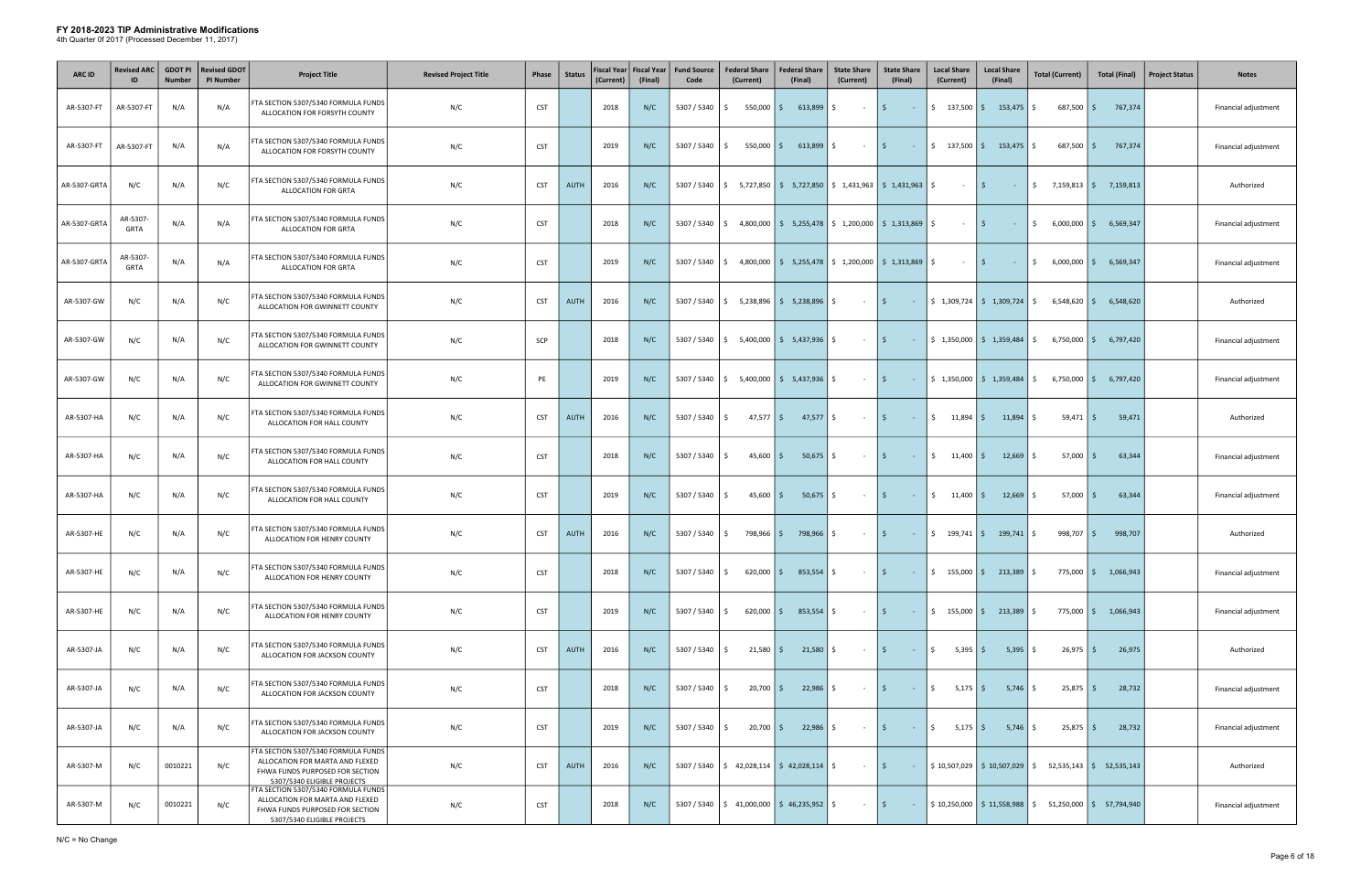| ARC ID      | <b>Revised ARC</b><br>ID | <b>GDOT PI</b><br><b>Number</b> | <b>Revised GDOT</b><br><b>PI Number</b> | <b>Project Title</b>                                                                                                                     | <b>Revised Project Title</b> | Phase      | <b>Status</b> | <b>Fiscal Year</b><br>(Current) | <b>Fiscal Year</b><br>(Final) | <b>Fund Source</b><br>Code | <b>Federal Share</b><br>(Current)                               | <b>Federal Share</b><br>(Final) | <b>State Share</b><br>(Current) | <b>State Share</b><br>(Final)      | <b>Local Share</b><br>(Current)               | <b>Local Share</b><br>(Final) | <b>Total (Current)</b>                                                                      | <b>Total (Final)</b> | <b>Project Status</b><br><b>Notes</b> |
|-------------|--------------------------|---------------------------------|-----------------------------------------|------------------------------------------------------------------------------------------------------------------------------------------|------------------------------|------------|---------------|---------------------------------|-------------------------------|----------------------------|-----------------------------------------------------------------|---------------------------------|---------------------------------|------------------------------------|-----------------------------------------------|-------------------------------|---------------------------------------------------------------------------------------------|----------------------|---------------------------------------|
| AR-5307-M   | N/C                      | 0010221                         | N/C                                     | FTA SECTION 5307/5340 FORMULA FUNDS<br>ALLOCATION FOR MARTA AND FLEXED<br>FHWA FUNDS PURPOSED FOR SECTION<br>5307/5340 ELIGIBLE PROJECTS | N/C                          | <b>CST</b> |               | 2019                            | N/C                           | 5307 / 5340                | $\frac{1}{2}$ 41,000,000 $\frac{1}{2}$ 46,235,952 $\frac{1}{2}$ |                                 | $\sim$ $-$                      | \$<br>$\sim 100$                   |                                               |                               | $$10,250,000$ $$11,558,988$ $$51,250,000$ $$57,794,940$                                     |                      | Financial adjustment                  |
| AR-5307-NE  | N/C                      | N/A                             | N/C                                     | FTA SECTION 5307/5340 FORMULA FUNDS<br>ALLOCATION FOR NEWTON COUNTY                                                                      | N/C                          | <b>CST</b> | <b>AUTH</b>   | 2016                            | N/C                           | 5307 / 5340                | 256,006 \$<br>S.                                                | 256,006                         | S.<br>$\sim$                    | \$<br>$\sim 10^{-11}$              | \$<br>$64,002$ \$                             | 64,002                        | $320,008$   \$<br>S.                                                                        | 320,008              | Authorized                            |
| AR-5307-NE  | N/C                      | N/A                             | N/C                                     | FTA SECTION 5307/5340 FORMULA FUNDS<br>ALLOCATION FOR NEWTON COUNTY                                                                      | N/C                          | <b>CST</b> |               | 2018                            | N/C                           | 5307 / 5340                | $245,000$   \$<br>S.                                            | 272,677                         | \$<br>$\sim$ $-$                | l \$<br><b>Contract</b>            | $\ddot{\mathsf{S}}$<br>$61,250$ $\frac{2}{5}$ | $68,169$ \$                   | 306,250                                                                                     | 340,846<br>l \$      | Financial adjustment                  |
| AR-5307-NE  | N/C                      | N/A                             | N/C                                     | FTA SECTION 5307/5340 FORMULA FUNDS<br>ALLOCATION FOR NEWTON COUNTY                                                                      | N/C                          | <b>CST</b> |               | 2019                            | N/C                           | 5307 / 5340                | $245,000$   \$<br>S.                                            | $272,677$ \$                    | $\sim$ $-$                      | l \$<br>$\sim 10^{-10}$            | $\ddot{\mathsf{S}}$<br>$61,250$ \$            | $68,169$ \$                   | $306,250$ \$                                                                                | 340,846              | Financial adjustment                  |
| AR-5307-PA  | N/C                      | N/A                             | N/C                                     | FTA SECTION 5307/5340 FORMULA FUNDS<br>ALLOCATION FOR PAULDING COUNTY                                                                    | N/C                          | <b>CST</b> | AUTH          | 2016                            | N/C                           | 5307 / 5340                | 408,037<br>Ŝ.                                                   | 408,037<br>l \$ l               | Ŝ.<br>$\sim$ $-$                | l \$<br>$\sim$ $-$                 | \$102,009                                     | 102,009<br>l \$               | 510,046                                                                                     | 510,046<br>l \$      | Authorized                            |
| AR-5307-PA  | N/C                      | N/A                             | N/C                                     | FTA SECTION 5307/5340 FORMULA FUNDS<br>ALLOCATION FOR PAULDING COUNTY                                                                    | N/C                          | <b>CST</b> |               | 2018                            | N/C                           | 5307 / 5340                | 390,000 \$<br>Ś.                                                | 434,608                         | Ŝ.<br>$\sim$                    | 5<br>$\sim$ $-$                    | $\frac{1}{2}$ 97,500 \$                       | 108,652                       | 487,500<br>-S                                                                               | l \$<br>543,260      | Financial adjustment                  |
| AR-5307-PA  | N/C                      | N/A                             | N/C                                     | FTA SECTION 5307/5340 FORMULA FUNDS<br>ALLOCATION FOR PAULDING COUNTY                                                                    | N/C                          | <b>CST</b> |               | 2019                            | N/C                           | 5307 / 5340                | $390,000$ $\mid$ \$<br>S.                                       | 434,608                         | Ŝ.<br>$\sim$ $-$                | l \$<br>$\sim 100$                 | $\mathsf{S}$<br>$97,500$ \$                   | 108,652                       | $487,500$ \$                                                                                | 543,260              | Financial adjustment                  |
| AR-5307-PI  | N/C                      | N/A                             | N/C                                     | FTA SECTION 5307/5340 FORMULA FUNDS<br>ALLOCATION FOR PIKE COUNTY                                                                        | N/C                          | <b>CST</b> | AUTH          | 2016                            | N/C                           | 5307 / 5340                | $586$ $\mid$ \$<br>Ŝ.                                           | 586                             | \$<br>$\sim$ $-$                | l \$<br>$\sim 10^{-10}$            | \$<br>$146 \mid \zeta$                        | $146 \mid \xi$                | $732 \mid 5$                                                                                | 732                  | Authorized                            |
| AR-5307-PI  | N/C                      | N/A                             | N/C                                     | FTA SECTION 5307/5340 FORMULA FUNDS<br>ALLOCATION FOR PIKE COUNTY                                                                        | N/C                          | <b>CST</b> |               | 2018                            | N/C                           | 5307 / 5340                | $20,700$ \$<br>Ŝ.                                               | 624                             | \$<br>$\sim$ $-$                | l \$<br>$\sim 10$                  | \$<br>$5,175$ \$                              | $156 \mid \xi$                | $25,875$ \$                                                                                 | 780                  | Financial adjustment                  |
| AR-5307-PI  | N/C                      | N/A                             | N/C                                     | FTA SECTION 5307/5340 FORMULA FUNDS<br>ALLOCATION FOR PIKE COUNTY                                                                        | N/C                          | <b>CST</b> |               | 2019                            | N/C                           | 5307 / 5340                | $20,700$ \$<br>Ŝ.                                               | $624$ \$                        | $\sim$ $-$                      | l \$<br>$\sim 10^{-11}$            | $\ddot{\mathsf{S}}$<br>$5,175$ \$             | $156 \mid \xi$                | $25,875$ \$                                                                                 | 780                  | Financial adjustment                  |
| AR-5307-RO  | N/C                      | N/A                             | N/C                                     | FTA SECTION 5307/5340 FORMULA FUNDS<br>ALLOCATION FOR ROCKDALE COUNTY                                                                    | N/C                          | <b>CST</b> | AUTH          | 2016                            | N/C                           | 5307 / 5340                | $287,249$ \$<br>S.                                              | 287,249 \$                      | $\sim$ $-$                      | l \$<br>$\sim 100$ km s $^{-1}$    | $\frac{1}{2}$ 71,812 \$                       | $71,812$ \$                   | 359,061                                                                                     | 359,061<br>I\$       | Authorized                            |
| AR-5307-RO  | N/C                      | N/A                             | N/C                                     | FTA SECTION 5307/5340 FORMULA FUNDS<br>ALLOCATION FOR ROCKDALE COUNTY                                                                    | N/C                          | <b>CST</b> |               | 2018                            |                               | 5307 / 5340                | 275,000 \$<br>S.                                                | 305,954 \$                      | $\sim 10^{-11}$                 | $\vert$ \$<br><b>Service State</b> | \$<br>68,750 \$                               | 76,488 \$                     | $343,750$   \$                                                                              | 382,442              | Financial adjustment                  |
| AR-5307-RO  | N/C                      | N/A                             | N/C                                     | FTA SECTION 5307/5340 FORMULA FUNDS<br>ALLOCATION FOR ROCKDALE COUNTY                                                                    | N/C                          | <b>CST</b> |               | 2019                            |                               | 5307 / 5340                | S.                                                              | 275,000   \$ 305,954            | S.<br>$\sim$ $-$                | l \$<br>$\sim 100$                 | \$<br>$68,750$ \$                             | 76,488 \$                     | $343,750$ \$                                                                                | 382,442              | Financial adjustment                  |
| AR-5307-RTC | N/C                      | N/A                             | N/C                                     | FTA SECTION 5307/5340 FORMULA FUNDS<br>ALLOCATION FOR REGIONAL TRANSIT<br>COMMITTEE                                                      | N/C                          | <b>CST</b> | <b>AUTH</b>   | 2016                            | N/C                           | 5307 / 5340                | S.                                                              | 950,000   \$950,000   \$        | $\sim$ 100 $\pm$                | \$<br>$\sim 1000$                  |                                               |                               | $\frac{1}{2}$ 237,500 $\frac{1}{2}$ 237,500 $\frac{1}{2}$ 1,187,500 $\frac{1}{2}$ 1,187,500 |                      | Authorized                            |
| AR-5307-SP  | N/C                      | N/A                             | N/C                                     | FTA SECTION 5307/5340 FORMULA FUNDS<br>ALLOCATION FOR SPALDING COUNTY                                                                    | N/C                          | <b>CST</b> | <b>AUTH</b>   | 2016                            | N/C                           | 5307 / 5340                | $153,425$ \$<br>S.                                              | $153,425$ \$                    | $\sim$ $-$                      | l \$<br>$\sim 100$                 | \$38,356                                      | $38,356$ \$                   | $191,781$ \$                                                                                | 191,781              | Authorized                            |
| AR-5307-SP  | N/C                      | N/A                             | N/C                                     | FTA SECTION 5307/5340 FORMULA FUNDS<br>ALLOCATION FOR SPALDING COUNTY                                                                    | N/C                          | <b>CST</b> |               | 2018                            | N/C                           | 5307 / 5340                | $147,000$ \$<br>S.                                              | $163,415$ \$                    | $\sim 100$                      | \$<br>$\sim 1000$                  | $\frac{1}{2}$ 36,750 \$                       | $40,854$ \$                   | $183,750$ \$                                                                                | 204,269              | Financial adjustment                  |
| AR-5307-SP  | N/C                      | N/A                             | N/C                                     | FTA SECTION 5307/5340 FORMULA FUNDS<br>ALLOCATION FOR SPALDING COUNTY                                                                    | N/C                          | <b>CST</b> |               | 2019                            | N/C                           | 5307 / 5340                | $147,000$ \$<br>S.                                              | $163,415$ \$                    | $\sim$ $-$                      | l \$<br>$\sim 10$                  | $\frac{1}{2}$ 36,750 \$                       | 40,854                        | $183,750$ \$<br>-S                                                                          | 204,269              | Financial adjustment                  |
| AR-5307-WA  | N/C                      | N/A                             | N/C                                     | FTA SECTION 5307/5340 FORMULA FUNDS<br>ALLOCATION FOR WALTON COUNTY                                                                      | N/C                          | <b>CST</b> | <b>AUTH</b>   | 2016                            | N/C                           | 5307 / 5340                | $96,035$ \$<br>Ŝ.                                               | $96,035$ \$                     | $\sim 100$                      | l \$<br>$\sim 10^{-1}$             | $\frac{1}{2}$ 24,009 \$                       | $24,009$ \$                   | $120,044$ \$                                                                                | 120,044              | Authorized                            |
| AR-5307-WA  | N/C                      | N/A                             | N/C                                     | FTA SECTION 5307/5340 FORMULA FUNDS<br>ALLOCATION FOR WALTON COUNTY                                                                      | N/C                          | <b>CST</b> |               | 2018                            | N/C                           | 5307 / 5340                | $92,100$ \$<br>S.                                               | 102,289                         | \$<br>$\sim$ $-$                | \$<br><b>Contract</b>              | $\frac{1}{2}$ 23,025 \$                       | $25,572$ \$                   | $115,125$ \$                                                                                | 127,861              | Financial adjustment                  |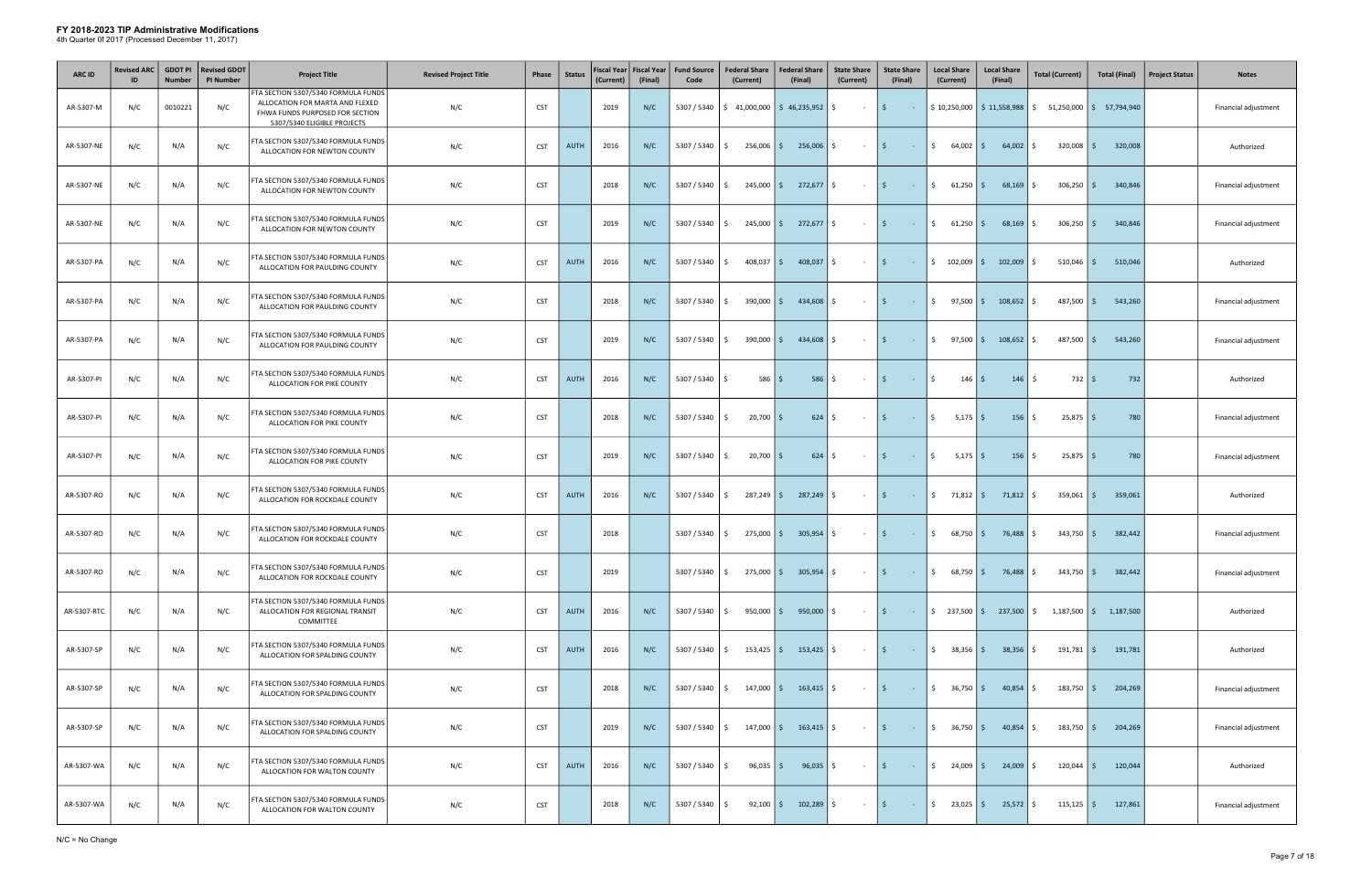| <b>ARC ID</b> | <b>Revised ARC</b><br>ID | <b>GDOT PI</b><br><b>Number</b> | <b>Revised GDOT</b><br><b>PI Number</b> | <b>Project Title</b>                                                                                                                   | <b>Revised Project Title</b> | Phase      | <b>Status</b> | Fiscal Year  <br>(Current) | <b>Fiscal Year</b><br>(Final) | <b>Fund Source</b><br>Code | <b>Federal Share</b><br>(Current)                               | <b>Federal Share</b><br>(Final)                                 | <b>State Share</b><br>(Current) | <b>State Share</b><br>(Final)                                                                                  | <b>Local Share</b><br>(Current) | <b>Local Share</b><br>(Final)                               | <b>Total (Current)</b>                                                                                    | <b>Total (Final)</b>                 | <b>Project Status</b> | <b>Notes</b>                        |
|---------------|--------------------------|---------------------------------|-----------------------------------------|----------------------------------------------------------------------------------------------------------------------------------------|------------------------------|------------|---------------|----------------------------|-------------------------------|----------------------------|-----------------------------------------------------------------|-----------------------------------------------------------------|---------------------------------|----------------------------------------------------------------------------------------------------------------|---------------------------------|-------------------------------------------------------------|-----------------------------------------------------------------------------------------------------------|--------------------------------------|-----------------------|-------------------------------------|
| AR-5307-WA    | N/C                      | N/A                             | N/C                                     | FTA SECTION 5307/5340 FORMULA FUNDS<br>ALLOCATION FOR WALTON COUNTY                                                                    | N/C                          | <b>CST</b> |               | 2019                       | N/C                           | 5307 / 5340                | $92,100$ \$<br>S.                                               | 102,289                                                         | Ŝ.<br>$\sim$ $-$                | 5<br>$\sim 10^{-1}$                                                                                            | $\frac{1}{2}$ 23,025 \$         | $25,572$ \$                                                 | $115,125$ \$                                                                                              | 127,861                              |                       | Financial adjustment                |
| AR-5310       | N/C                      | N/A                             | N/C                                     | FTA SECTION 5310 TRANSIT FOR ELDERLY<br>AND PERSONS WITH DISABILITIES FUNDS<br>REGIONAL LUMP SUM                                       | N/C                          | <b>CST</b> | <b>AUTH</b>   | 2014                       | N/C                           | 5310                       |                                                                 | $\frac{1}{2}$ 1,200,000 $\frac{1}{2}$ 1,150,000                 | S.<br>$\sim$                    | l \$<br>$\sim 10^{-11}$                                                                                        |                                 | $\frac{1}{2}$ 300,000 $\frac{1}{2}$ 287,500                 | S.                                                                                                        | $1,500,000$ $\binom{6}{5}$ 1,437,500 |                       | Financial adjustment                |
| AR-5310       | N/C                      | N/A                             | N/C                                     | FTA SECTION 5310 TRANSIT FOR ELDERLY<br>AND PERSONS WITH DISABILITIES FUNDS<br>REGIONAL LUMP SUM                                       | N/C                          | <b>CST</b> | <b>AUTH</b>   | 2015                       | N/C                           | 5310                       | Ŝ.<br>1,200,000                                                 | \$1,491,198                                                     | Ŝ.<br>$\sim$                    | l \$<br>$\sim 100$                                                                                             | $$300,000$ \$                   | 372,800                                                     | 1,500,000<br>S.                                                                                           | 1,863,998<br>Is.                     |                       | Financial adjustment                |
| AR-5310       | N/C                      | N/A                             | N/C                                     | FTA SECTION 5310 TRANSIT FOR ELDERLY<br>AND PERSONS WITH DISABILITIES FUNDS<br>REGIONAL LUMP SUM                                       | N/C                          | <b>CST</b> | <b>AUTH</b>   | 2016                       | N/C                           | 5310                       | \$1,200,000                                                     | $\frac{1}{2}$ 1,220,796                                         | Ŝ.<br>$\sim$ $-$                | l \$<br>$\sim 100$                                                                                             | $$300,000$ \$                   | 305,199                                                     | $1,500,000$ \$<br>-S                                                                                      | 1,525,995                            |                       | Authorized; financial<br>adjustment |
| AR-5310       | N/C                      | N/A                             | N/C                                     | FTA SECTION 5310 TRANSIT FOR ELDERLY<br>AND PERSONS WITH DISABILITIES FUNDS<br>REGIONAL LUMP SUM                                       | N/C                          | <b>CST</b> |               | 2017                       | N/C                           | 5310                       |                                                                 | $\frac{1}{2}$ 1,200,000 $\frac{1}{2}$ 1,220,796                 | Ŝ.<br>$\sim$                    | 5<br>$\sim$ $-$                                                                                                | $$300,000$ $$$                  | 305,199                                                     | Ŝ.<br>$1,500,000$   \$                                                                                    | 1,525,995                            |                       | Financial adjustment                |
| AR-5310       | N/C                      | N/A                             | N/C                                     | FTA SECTION 5310 TRANSIT FOR ELDERLY<br>AND PERSONS WITH DISABILITIES FUNDS<br>REGIONAL LUMP SUM                                       | N/C                          | <b>CST</b> |               | 2018                       | N/C                           | 5310                       |                                                                 | $\frac{1}{2}$ 1,200,000 $\frac{1}{2}$ 1,220,796                 | Ŝ.<br>$\sim$                    | 5<br>$\sim$                                                                                                    | $$300,000$ \$                   | 305,199                                                     |                                                                                                           | $1,500,000$ \$ 1,525,995             |                       | Financial adjustment                |
| AR-5310       | N/C                      | N/A                             | N/C                                     | FTA SECTION 5310 TRANSIT FOR ELDERLY<br>AND PERSONS WITH DISABILITIES FUNDS<br><b>REGIONAL LUMP SUM</b>                                | N/C                          | <b>CST</b> |               | 2019                       | N/C                           | 5310                       | \$                                                              | $1,200,000$ \$ 1,220,796                                        | Ŝ.<br>$\sim$ $-$                | l \$<br>$\sim 100$                                                                                             | $$300,000$ \$                   | 305,199                                                     | $1,500,000$ \$<br>S.                                                                                      | 1,525,995                            |                       | Financial adjustment                |
| AR-5311       | N/C                      | N/A                             | N/C                                     | FTA SECTION 5311 NONURBANIZED AREA<br>SECTION 5311 TRANSIT FORMULA<br>PROGRAM FUNDS - REGIONAL LUMP SUM                                | N/C                          | <b>CST</b> | <b>AUTH</b>   | 2016                       | N/C                           | 5311                       | 760,000 \$<br>\$                                                | 760,000                                                         | Ŝ.<br>$\sim$ $-$                | l \$<br>$\sim 10^{-1}$                                                                                         | $$190,000$ \$                   | 190,000                                                     | 950,000<br>S.                                                                                             | 950,000<br>l \$                      |                       | Authorized                          |
| AR-5311       | N/C                      | N/A                             | N/C                                     | FTA SECTION 5311 NONURBANIZED AREA<br>SECTION 5311 TRANSIT FORMULA<br>PROGRAM FUNDS - REGIONAL LUMP SUM                                | N/C                          | <b>CST</b> |               | 2017                       | N/C                           | 5311                       | \$                                                              | 760,000   \$ 1,370,038                                          | Ŝ.<br>$\sim$ $-$                | $\vert$ \$<br>52,249                                                                                           |                                 | $\frac{1}{2}$ 190,000 $\frac{1}{2}$ 1,004,272 $\frac{1}{2}$ |                                                                                                           | $950,000$ $\frac{2}{9}$ 2,426,559    |                       | Financial adjustment                |
| AR-5337A      | N/C                      | N/A                             | N/C                                     | FTA SECTION 5337 HIGH INTENSITY FIXED<br><b>GUIDEWAY STATE OF GOOD REPAIR</b><br>FORMULA FUNDS - REGIONAL LUMP SUM<br><b>FOR MARTA</b> | N/C                          | <b>CST</b> | <b>AUTH</b>   | 2014                       | N/C                           | 5337                       |                                                                 | $\frac{1}{2}$ 46,194,324 $\frac{1}{2}$ 41,707,261 $\frac{1}{2}$ | $\sim$ $-$                      | l \$<br>$\sim 100$                                                                                             |                                 |                                                             | $\frac{1}{2}$ 11,548,581   $\frac{1}{2}$ 10,426,815   $\frac{1}{2}$ 57,742,905   $\frac{1}{2}$ 52,134,076 |                                      |                       | Financial adjustment                |
| AR-5337A      | N/C                      | N/A                             | N/C                                     | FTA SECTION 5337 HIGH INTENSITY FIXED<br>GUIDEWAY STATE OF GOOD REPAIR<br>FORMULA FUNDS - REGIONAL LUMP SUM<br><b>FOR MARTA</b>        | N/C                          | <b>CST</b> | <b>AUTH</b>   | 2015                       | N/C                           | 5337                       | $\frac{1}{2}$ 46,194,324 $\frac{1}{2}$ 39,652,743 $\frac{1}{2}$ |                                                                 | $\sim$ $-$                      | l \$ l<br>$\sim 1000$ km s $^{-1}$                                                                             |                                 |                                                             | $$11,548,581$ $$9,913,186$ $$57,742,905$ $$49,565,929$                                                    |                                      |                       | Financial adjustment                |
| AR-5337A      | N/C                      | N/A                             | N/C                                     | FTA SECTION 5337 HIGH INTENSITY FIXED<br>GUIDEWAY STATE OF GOOD REPAIR<br>FORMULA FUNDS - REGIONAL LUMP SUM<br><b>FOR MARTA</b>        | N/C                          | <b>CST</b> | <b>AUTH</b>   | 2016                       | N/C                           | 5337                       |                                                                 | $\frac{1}{2}$ 46,194,324 $\frac{1}{2}$ 45,733,773 $\frac{1}{2}$ | $\sim$ $-$                      | l \$ l<br>$\sim$                                                                                               |                                 |                                                             | $$11,548,581$ $$11,433,443$ $$57,742,905$ $$57,167,216$                                                   |                                      |                       | Authorized                          |
| AR-5337A      | N/C                      | N/A                             | N/C                                     | FTA SECTION 5337 HIGH INTENSITY FIXED<br>GUIDEWAY STATE OF GOOD REPAIR<br>FORMULA FUNDS - REGIONAL LUMP SUM<br><b>FOR MARTA</b>        | N/C                          | <b>CST</b> |               | 2017                       | N/C                           | 5337                       |                                                                 | $\frac{1}{2}$ 46,194,324 $\frac{1}{2}$ 48,969,526 $\frac{1}{2}$ |                                 | l \$                                                                                                           |                                 |                                                             | $$11,548,581$ $$12,242,382$ $$57,742,905$ $$61,211,908$                                                   |                                      |                       | Financial adjustment                |
| AR-5337A      | N/C                      | N/A                             | N/C                                     | FTA SECTION 5337 HIGH INTENSITY FIXED<br>GUIDEWAY STATE OF GOOD REPAIR<br>FORMULA FUNDS - REGIONAL LUMP SUM<br>FOR MARTA               | N/C                          | <b>CST</b> |               | 2018                       | N/C                           | 5337                       | $\frac{1}{2}$ 46,194,324 $\frac{1}{2}$ 48,969,526 $\frac{1}{2}$ |                                                                 | $\sim 100$                      | l \$<br>$\sim 100$                                                                                             |                                 |                                                             | $\frac{1}{2}$ 11,548,581 $\frac{1}{2}$ 12,242,382 $\frac{1}{2}$ 57,742,905 $\frac{1}{2}$ 61,211,908       |                                      |                       | Financial adjustment                |
| AR-5337A      | N/C                      | N/A                             | N/C                                     | FTA SECTION 5337 HIGH INTENSITY FIXED<br><b>GUIDEWAY STATE OF GOOD REPAIR</b><br>FORMULA FUNDS - REGIONAL LUMP SUM<br><b>FOR MARTA</b> | N/C                          | <b>CST</b> |               | 2019                       | N/C                           | 5337                       |                                                                 | $\frac{1}{2}$ 46,194,324 $\frac{1}{2}$ 48,969,526 $\frac{1}{2}$ | $\sim 10^{-1}$                  | l \$ l<br>$\sim 100$                                                                                           |                                 |                                                             | $\frac{1}{2}$ 11,548,581   $\frac{1}{2}$ 12,242,382   $\frac{1}{2}$ 57,742,905   $\frac{1}{2}$ 61,211,908 |                                      |                       | Financial adjustment                |
| AR-5337B-CO   | N/C                      | N/A                             | N/C                                     | HIGH INTENSITY MOTORBUS STATE OF<br>GOOD REPAIR FORMULA FUNDS FOR COBB<br>COUNTY                                                       | N/C                          | <b>CST</b> | <b>AUTH</b>   | 2016                       | N/C                           | 5337                       | Ś.                                                              | 392,441   \$392,441   \$                                        | $\sim 100$                      | l \$<br><b>Contact</b>                                                                                         | $\mathsf{S}$<br>$98,110$ \$     | $98,110$ \$                                                 | 490,551                                                                                                   | 490,551<br>l s                       |                       | Authorized                          |
| AR-5337B-CO   | N/C                      | N/A                             | N/C                                     | HIGH INTENSITY MOTORBUS STATE OF<br>GOOD REPAIR FORMULA FUNDS FOR COBB<br>COUNTY                                                       | N/C                          | <b>CST</b> |               | 2017                       | N/C                           | 5337                       | $\mathsf{\$}$                                                   | $311,982$ $\mid \xi$ 473,628 $\mid \xi$                         | $\sim 100$ km s $^{-1}$         | $\vert$ \$<br>$\mathcal{L}^{\mathcal{L}}(\mathbb{R}^{d})$ . In the $\mathcal{L}^{\mathcal{L}}(\mathbb{R}^{d})$ |                                 | $\frac{1}{2}$ 77,996 $\frac{1}{2}$ 118,407 $\frac{1}{2}$    | $389,978$ \$                                                                                              | 592,035                              |                       | Financial adjustment                |
| AR-5337B-CO   | N/C                      | N/A                             | N/C                                     | HIGH INTENSITY MOTORBUS STATE OF<br>GOOD REPAIR FORMULA FUNDS FOR COBB<br>COUNTY                                                       | N/C                          | <b>CST</b> |               | 2018                       | N/C                           | 5337                       | \$                                                              | $311,982$ $\frac{2}{3}$ $473,628$ $\frac{2}{3}$                 | $\sim$ $-$                      | l \$<br>$\sim 10^{-10}$                                                                                        |                                 | $\frac{1}{2}$ 77,996 $\frac{1}{2}$ 118,407 $\frac{1}{2}$    | $389,978$ \$                                                                                              | 592,035                              |                       | Financial adjustment                |
| AR-5337B-CO   | N/C                      | N/A                             | N/C                                     | HIGH INTENSITY MOTORBUS STATE OF<br>GOOD REPAIR FORMULA FUNDS FOR COBB<br>COUNTY                                                       | N/C                          | <b>CST</b> |               | 2019                       | N/C                           | 5337                       | \$                                                              | $311,982$ $\frac{2}{3}$ $473,628$ $\frac{2}{3}$                 | $\sim$ $-$                      | \$<br>$\sim 10^{-10}$                                                                                          |                                 | $\frac{1}{2}$ 77,996 $\frac{1}{2}$ 118,407 $\frac{1}{2}$    | $389,978$ \$                                                                                              | 592,035                              |                       | Financial adjustment                |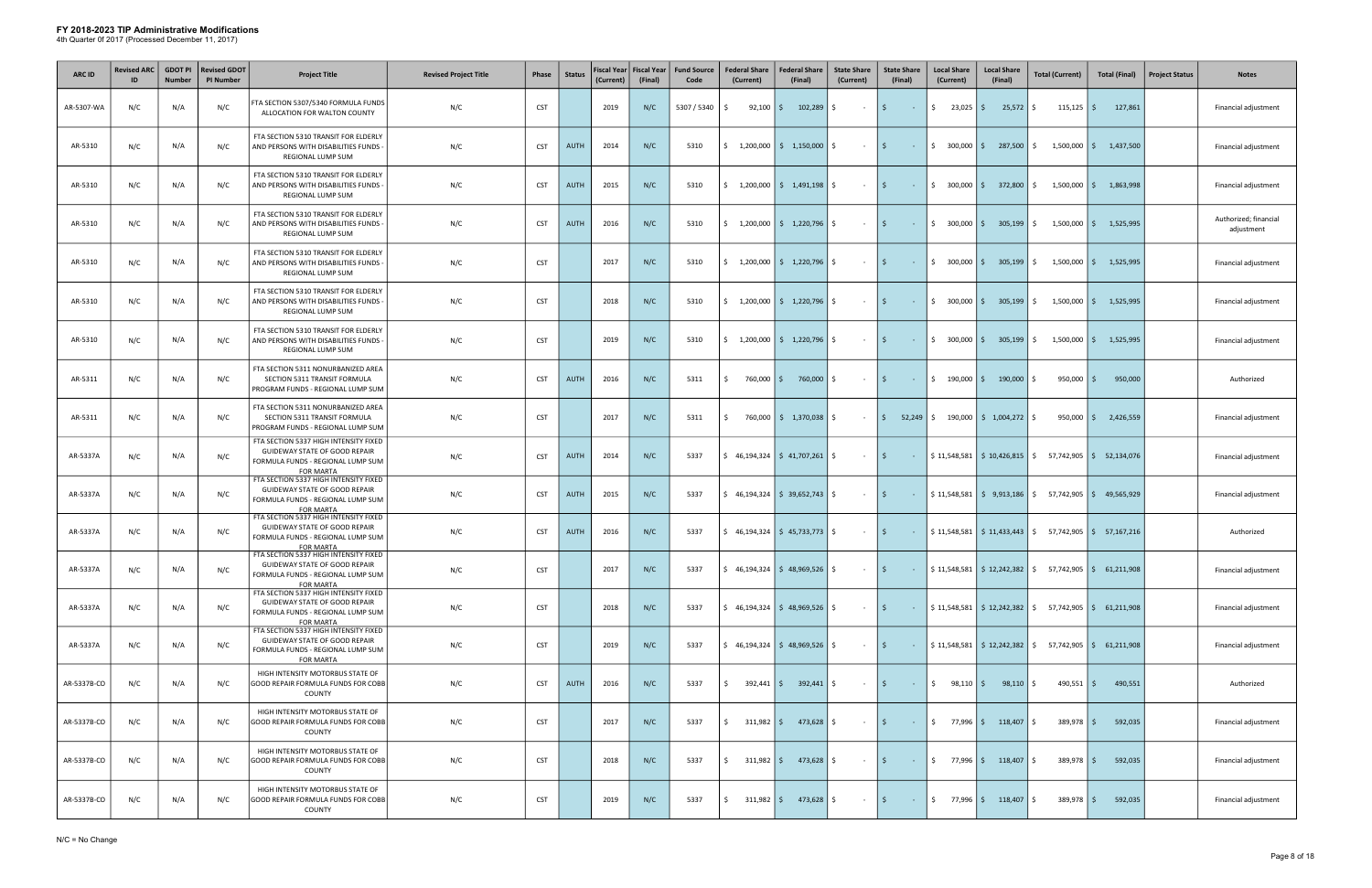| <b>ARC ID</b> | <b>Revised ARC</b> | <b>GDOT PI</b><br><b>Number</b> | <b>Revised GDOT</b><br><b>PI Number</b> | <b>Project Title</b>                                                                        | <b>Revised Project Title</b> | Phase      | <b>Status</b> | (Current) | Fiscal Year   Fiscal Year<br>(Final) | <b>Fund Source</b><br>Code | <b>Federal Share</b><br>(Current) | <b>Federal Share</b><br>(Final)                               | <b>State Share</b><br>(Current) | <b>State Share</b><br>(Final)                 | <b>Local Share</b><br>(Current)                                                                                                                                                                                                                                                                                     | <b>Local Share</b><br>(Final)    | <b>Total (Current)</b>                                          | <b>Total (Final)</b>                            | <b>Project Status</b> | <b>Notes</b>         |
|---------------|--------------------|---------------------------------|-----------------------------------------|---------------------------------------------------------------------------------------------|------------------------------|------------|---------------|-----------|--------------------------------------|----------------------------|-----------------------------------|---------------------------------------------------------------|---------------------------------|-----------------------------------------------|---------------------------------------------------------------------------------------------------------------------------------------------------------------------------------------------------------------------------------------------------------------------------------------------------------------------|----------------------------------|-----------------------------------------------------------------|-------------------------------------------------|-----------------------|----------------------|
| AR-5337B-GRTA | N/C                | N/A                             | N/C                                     | HIGH INTENSITY MOTORBUS STATE OF<br>GOOD REPAIR FORMULA FUNDS FOR GRTA                      | N/C                          | <b>CST</b> | <b>AUTH</b>   | 2015      | N/C                                  | 5337                       |                                   | $\frac{1}{2}$ 1,006,615 $\frac{1}{2}$ 1,056,615               |                                 | $\frac{1}{2}$ 251,654 $\frac{1}{2}$ 264,154   | S.<br>$\sim$                                                                                                                                                                                                                                                                                                        | $\mathsf{S}$<br>$\sim$ $ \sim$   |                                                                 | $\frac{1}{2}$ 1,258,269 $\frac{1}{2}$ 1,320,769 |                       | Financial adjustment |
| AR-5337B-GRTA | N/C                | N/A                             | N/C                                     | HIGH INTENSITY MOTORBUS STATE OF<br>GOOD REPAIR FORMULA FUNDS FOR GRTA                      | N/C                          | <b>CST</b> | <b>AUTH</b>   | 2016      | N/C                                  | 5337                       |                                   | $\frac{1}{2}$ 1,281,641   $\frac{1}{2}$ 1,281,641             |                                 | $\frac{1}{2}$ 320,410   $\frac{1}{2}$ 320,410 | S.<br>$\sim$                                                                                                                                                                                                                                                                                                        | I\$.<br>$\sim 10^{-10}$          | $\frac{1}{2}$ 1,602,051 $\frac{1}{2}$ 1,602,051                 |                                                 |                       | Authorized           |
| AR-5337B-GRTA | N/C                | N/A                             | N/C                                     | HIGH INTENSITY MOTORBUS STATE OF<br>GOOD REPAIR FORMULA FUNDS FOR GRTA                      |                              | <b>CST</b> |               | 2017      | N/C                                  | 5337                       | S.                                | $611,792$   \$ 1,455,529                                      |                                 | $\frac{152,948}{5}$ 363,882 \ \$              | $\sim$ 10 $\pm$                                                                                                                                                                                                                                                                                                     | I\$.<br>$\sim 1000$ km s $^{-1}$ | \$                                                              | 764,740   \$1,819,411                           |                       | Financial adjustment |
| AR-5337B-GRTA | N/C                | N/A                             | N/C                                     | HIGH INTENSITY MOTORBUS STATE OF<br>GOOD REPAIR FORMULA FUNDS FOR GRTA                      |                              | <b>CST</b> |               | 2018      | N/C                                  | 5337                       | \$                                | $611,792$   \$ 1,455,529                                      |                                 | $\frac{152,948}{5}$ 363,882 \ \$              | $\sim$ $-$                                                                                                                                                                                                                                                                                                          | $15 -$<br>$\sim 10^{-10}$        | \$                                                              | 764,740   \$1,819,411                           |                       | Financial adjustment |
| AR-5337B-GRTA | N/C                | N/A                             | N/C                                     | HIGH INTENSITY MOTORBUS STATE OF<br>GOOD REPAIR FORMULA FUNDS FOR GRTA                      |                              | <b>CST</b> |               | 2019      | N/C                                  | 5337                       | Ŝ.                                | $611,792$ $\mid$ \$ 1,455,529                                 | \$152,948                       | $363,882$ \$                                  | $\sim$ 10 $\pm$                                                                                                                                                                                                                                                                                                     | l \$<br>$\sim 10^{-1}$           | \$                                                              | 764,740   \$1,819,411                           |                       | Financial adjustment |
| AR-5337B-GW   | N/C                | 0015526                         | N/C                                     | HIGH INTENSITY MOTORBUS STATE OF<br>GOOD REPAIR FORMULA FUNDS FOR<br><b>GWINNETT COUNTY</b> | N/C                          | <b>CST</b> | <b>AUTH</b>   | 2016      | N/C                                  | 5337                       |                                   | $\frac{1}{2}$ 1,525,108 $\frac{1}{2}$ 1,525,108               | Ŝ.<br>$\sim$ $-$                | l \$<br>$\sim 100$                            | $$381,277$ \$                                                                                                                                                                                                                                                                                                       | 381,277                          | S.                                                              | $1,906,385$ $\frac{2}{5}$ 1,906,385             |                       | Authorized           |
| AR-5337B-GW   | N/C                | 0015526                         | N/C                                     | HIGH INTENSITY MOTORBUS STATE OF<br>GOOD REPAIR FORMULA FUNDS FOR<br><b>GWINNETT COUNTY</b> | N/C                          | <b>CST</b> | <b>AUTH</b>   | 2017      | N/C                                  | Z230                       | 5                                 | $1,800,000$ \$ 1,800,000 \$                                   | $\sim 10^{-11}$                 | $\vert$ \$<br><b>Contractor</b>               | $\frac{1}{2}$ 8,950,000 \$                                                                                                                                                                                                                                                                                          | 450,000                          | $10,750,000$ \$<br>S.                                           | 2,250,000                                       |                       | Financial adjustment |
| AR-5337B-GW   | N/C                | 0015526                         | N/C                                     | HIGH INTENSITY MOTORBUS STATE OF<br>GOOD REPAIR FORMULA FUNDS FOR<br><b>GWINNETT COUNTY</b> | N/C                          | <b>CST</b> |               | 2017      | N/C                                  | 5337                       |                                   |                                                               | $ \frac{1}{2}$                  |                                               | $-\frac{1}{2}$ \$ 271,865 \$                                                                                                                                                                                                                                                                                        |                                  | $431,534$ \$ $1,359,326$ \$ 2,157,668                           |                                                 |                       | Financial adjustment |
| AR-5337B-GW   | N/C                | 0015526                         | N/C                                     | HIGH INTENSITY MOTORBUS STATE OF<br>GOOD REPAIR FORMULA FUNDS FOR<br><b>GWINNETT COUNTY</b> | N/C                          | <b>CST</b> |               | 2018      | N/C                                  | 5337                       |                                   | $\frac{1}{2}$ 1,087,461 $\frac{1}{2}$ 1,726,134 $\frac{1}{2}$ | $ \frac{1}{2}$                  |                                               |                                                                                                                                                                                                                                                                                                                     |                                  |                                                                 | $1,359,326$ \$ 2,157,668                        |                       | Financial adjustment |
| AR-5337B-GW   | N/C                | 0015526                         | N/C                                     | HIGH INTENSITY MOTORBUS STATE OF<br>GOOD REPAIR FORMULA FUNDS FOR<br><b>GWINNETT COUNTY</b> | N/C                          | <b>CST</b> |               | 2019      | N/C                                  | 5337                       |                                   | $\frac{1}{2}$ 1,087,461 $\frac{1}{2}$ 1,726,134 $\frac{1}{2}$ | $\sim 10^{-11}$                 | l \$<br><b>Contractor</b>                     |                                                                                                                                                                                                                                                                                                                     |                                  | $ \xi$ 271,865 $ \xi$ 431,534 $ \xi$ 1,359,326 $ \xi$ 2,157,668 |                                                 |                       | Financial adjustment |
| AR-5337B-M    | N/C                | N/A                             | N/C                                     | HIGH INTENSITY MOTORBUS STATE OF<br>GOOD REPAIR FORMULA FUNDS FOR<br><b>MARTA</b>           | N/C                          | <b>CST</b> | <b>AUTH</b>   | 2016      | N/C                                  | 5337                       | $403,256$ \$<br>Ŝ.                | 403,256                                                       | \$<br>$\sim$ $-$                | l \$ l<br><b>Contractor</b>                   | $\frac{100,814}{5}$                                                                                                                                                                                                                                                                                                 | 100,814                          | $504,070$ \$                                                    | 504,070                                         |                       | Authorized           |
| AR-5339-CH    | N/C                | N/A                             | N/C                                     | FTA SECTION 5339 BUS AND BUS<br>FACILITIES PROGRAM FUNDS FOR<br><b>CHEROKEE COUNTY</b>      | N/C                          | <b>CST</b> | <b>AUTH</b>   | 2016      | N/C                                  | 5339                       | Ŝ.<br>$84,855$ $\frac{2}{3}$      | $84,855$ $\frac{2}{3}$                                        | $ \frac{1}{2}$                  |                                               | $\frac{1}{2}$ $\frac{1}{2}$ $\frac{1}{2}$ $\frac{1}{2}$ $\frac{1}{2}$ $\frac{1}{2}$ $\frac{1}{2}$ $\frac{1}{2}$ $\frac{1}{2}$ $\frac{1}{2}$ $\frac{1}{2}$ $\frac{1}{2}$ $\frac{1}{2}$ $\frac{1}{2}$ $\frac{1}{2}$ $\frac{1}{2}$ $\frac{1}{2}$ $\frac{1}{2}$ $\frac{1}{2}$ $\frac{1}{2}$ $\frac{1}{2}$ $\frac{1}{2}$ | $21,214$ \$                      | $106,069$ \$                                                    | 106,069                                         |                       | Authorized           |
| AR-5339-CH    | N/C                | N/A                             | N/C                                     | FTA SECTION 5339 BUS AND BUS<br>FACILITIES PROGRAM FUNDS FOR<br><b>CHEROKEE COUNTY</b>      | N/C                          | <b>CST</b> |               | 2017      | N/C                                  | 5339                       | Ŝ.<br>$85,445$ $\frac{2}{3}$      | 99,520                                                        | S.<br>$\sim$                    | l \$<br>$\sim 100$                            | S.<br>$21,361$ \$                                                                                                                                                                                                                                                                                                   | $24,880$ \$                      | $106,806$ \$                                                    | 124,400                                         |                       | Financial adjustment |
| AR-5339-CH    | N/C                | N/A                             | N/C                                     | FTA SECTION 5339 BUS AND BUS<br>FACILITIES PROGRAM FUNDS FOR<br><b>CHEROKEE COUNTY</b>      | N/C                          | <b>CST</b> |               | 2018      | N/C                                  | 5339                       | $85,445$ \$<br>Ŝ.                 | 99,520                                                        | \$<br>$\sim 10^{-11}$           | l \$<br>$\sim 100$                            | $\frac{1}{2}$ 21,361 \$                                                                                                                                                                                                                                                                                             | 24,880                           | $106,806$ \$<br>S.                                              | 124,400                                         |                       | Financial adjustment |
| AR-5339-CH    | N/C                | N/A                             | N/C                                     | FTA SECTION 5339 BUS AND BUS<br>FACILITIES PROGRAM FUNDS FOR<br><b>CHEROKEE COUNTY</b>      | N/C                          | <b>CST</b> |               | 2019      | N/C                                  | 5339                       | $85,445$ \$<br>Ŝ.                 | 99,520                                                        | S.<br>$\sim$                    | l \$ l<br>$\sim 100$                          | $\frac{1}{2}$ 21,361 \$                                                                                                                                                                                                                                                                                             | 24,880                           | $106,806$ \$<br>S.                                              | 124,400                                         |                       | Financial adjustment |
| AR-5339-CO    | N/C                | N/A                             | N/C                                     | FTA SECTION 5339 BUS AND BUS<br>FACILITIES PROGRAM FUNDS FOR COBB<br>COUNTY                 | N/C                          | <b>CST</b> | <b>AUTH</b>   | 2016      | N/C                                  | 5339                       | \$                                | 573,126   \$ 573,126   \$                                     | $\sim 10^{-11}$                 | I \$<br><b>Contract</b>                       | $\frac{1}{2}$ 143,282 \$                                                                                                                                                                                                                                                                                            | $143,282$ \$                     | $716,408$ \$                                                    | 716,408                                         |                       | Authorized           |
| AR-5339-CO    | N/C                | N/A                             | N/C                                     | FTA SECTION 5339 BUS AND BUS<br>FACILITIES PROGRAM FUNDS FOR COBB<br>COUNTY                 | N/C                          | <b>CST</b> |               | 2017      | N/C                                  | 5339                       | \$<br>$674,048$ \$                | 602,660                                                       | S.<br>$\sim$ $-$                | I \$<br>$\sim 100$                            | \$168,512                                                                                                                                                                                                                                                                                                           | 150,665                          | $842,560$ \$                                                    | 753,325                                         |                       | Financial adjustment |
| AR-5339-CO    | N/C                | N/A                             | N/C                                     | FTA SECTION 5339 BUS AND BUS<br>FACILITIES PROGRAM FUNDS FOR COBB<br>COUNTY                 | N/C                          | <b>CST</b> |               | 2018      | N/C                                  | 5339                       | Ŝ.<br>674,048 \$                  | 602,660                                                       | Ŝ.<br>$\sim$ $-$                | l \$<br>$\sim 10$                             | $\frac{168,512}{5}$                                                                                                                                                                                                                                                                                                 | 150,665                          | $842,560$ \$<br>S.                                              | 753,325                                         |                       | Financial adjustment |
| AR-5339-CO    | N/C                | N/A                             | N/C                                     | FTA SECTION 5339 BUS AND BUS<br>FACILITIES PROGRAM FUNDS FOR COBB<br>COUNTY                 | N/C                          | <b>CST</b> |               | 2019      | N/C                                  | 5339                       | Ś.<br>$674,048$ \$                | 602,660                                                       | S.<br>$\sim$                    | l \$<br>$\sim 100$ km s $^{-1}$               | $\frac{168,512}{5}$                                                                                                                                                                                                                                                                                                 | 150,665                          | $842,560$ \$<br>-S                                              | 753,325                                         |                       | Financial adjustment |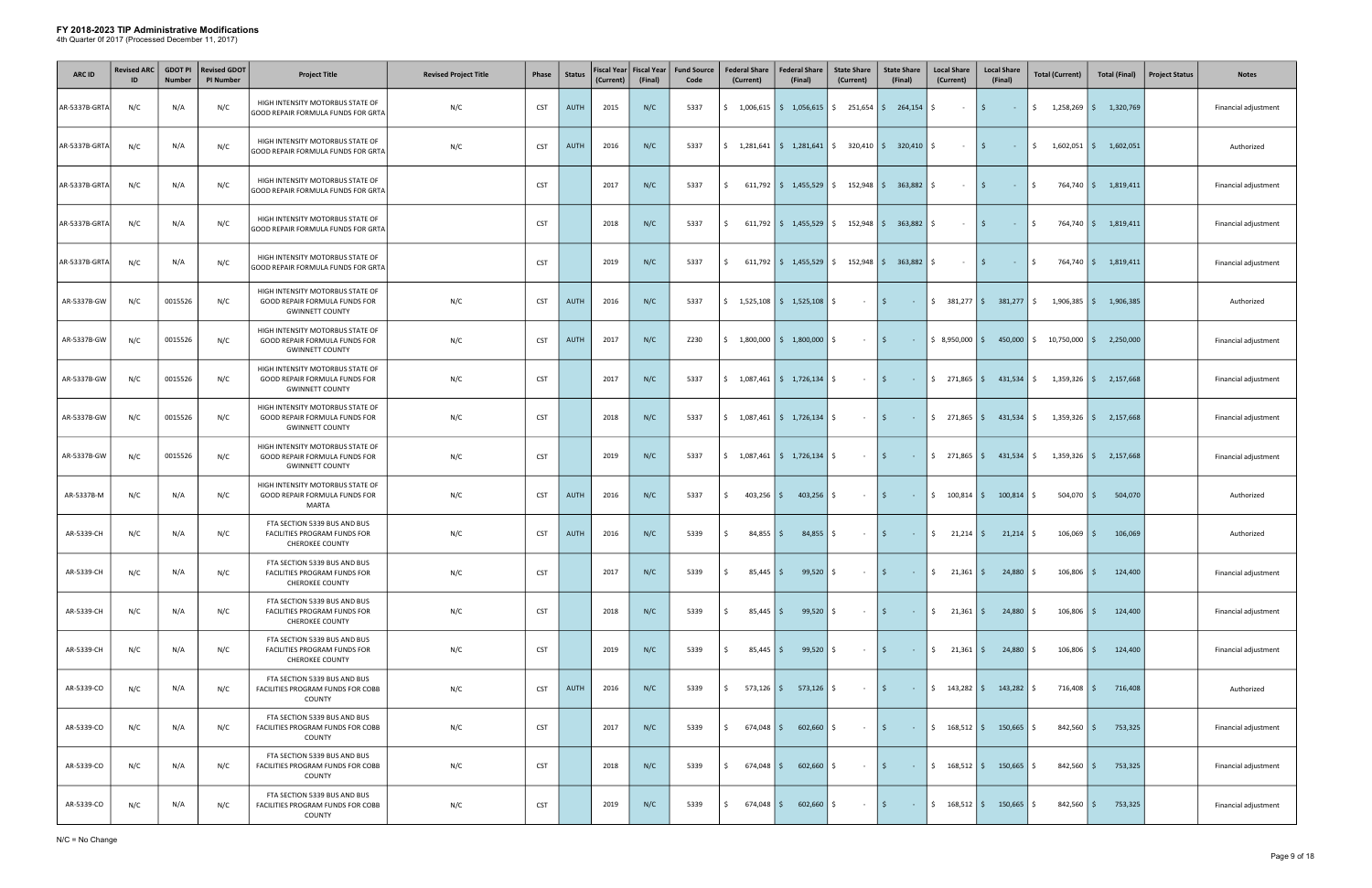| <b>ARC ID</b> | <b>Revised ARC</b><br>ID | <b>GDOT PI</b><br><b>Number</b> | <b>Revised GDOT</b><br><b>PI Number</b> | <b>Project Title</b>                                                                                  | <b>Revised Project Title</b> | Phase      | <b>Status</b> | <b>Fiscal Year</b><br>(Current) | <b>Fiscal Year</b><br>(Final) | <b>Fund Source</b><br>Code | <b>Federal Share</b><br>(Current) | <b>Federal Share</b><br>(Final)           | <b>State Share</b><br>(Current)                | <b>State Share</b><br>(Final)                                                                            | <b>Local Share</b><br>(Current)   | <b>Local Share</b><br>(Final)                             | <b>Total (Current)</b>   | <b>Total (Final)</b> | <b>Project Status</b> | <b>Notes</b>         |
|---------------|--------------------------|---------------------------------|-----------------------------------------|-------------------------------------------------------------------------------------------------------|------------------------------|------------|---------------|---------------------------------|-------------------------------|----------------------------|-----------------------------------|-------------------------------------------|------------------------------------------------|----------------------------------------------------------------------------------------------------------|-----------------------------------|-----------------------------------------------------------|--------------------------|----------------------|-----------------------|----------------------|
| AR-5339-CW    | N/C                      | N/A                             | N/C                                     | FTA SECTION 5339 BUS AND BUS<br>FACILITIES PROGRAM FUNDS FOR COWETA<br>COUNTY                         | N/C                          | <b>CST</b> | AUTH          | 2016                            | N/C                           | 5339                       | $36,213$ \$<br>Ś.                 | $39,273$ \$                               | $\sim$ $-$                                     | $\mathsf{S}$<br>$\sim 100$                                                                               | $\ddot{\mathsf{S}}$<br>$9,053$ \$ | 9,818                                                     | 45,266<br>S.             | 49,091<br>l \$       |                       | Authorized           |
| AR-5339-CW    | N/C                      | N/A                             | N/C                                     | FTA SECTION 5339 BUS AND BUS<br>FACILITIES PROGRAM FUNDS FOR COWETA<br>COUNTY                         | N/C                          | <b>CST</b> |               | 2017                            | N/C                           | 5339                       | Ŝ.<br>$38,143$ \$                 | $37,134$ \$                               | $\sim$ $-$                                     | I\$.<br><b>Contract</b>                                                                                  | \$<br>$9,536$ $\frac{1}{5}$       | $9,284$ \$                                                | 47,679                   | l \$<br>46,418       |                       | Financial adjustment |
| AR-5339-CW    | N/C                      | N/A                             | N/C                                     | FTA SECTION 5339 BUS AND BUS<br>FACILITIES PROGRAM FUNDS FOR COWETA<br>COUNTY                         | N/C                          | <b>CST</b> |               | 2018                            | N/C                           | 5339                       | Ŝ.<br>$38,143$ \$                 | $37,134$ \$                               | $\sim$ $-$                                     | I\$.<br><b>Contract</b>                                                                                  | $\ddot{\mathsf{S}}$<br>$9,536$ \$ | 9,284                                                     | $47,679$ \$<br>I\$.      | 46,418               |                       | Financial adjustment |
| AR-5339-CW    | N/C                      | N/A                             | N/C                                     | FTA SECTION 5339 BUS AND BUS<br>FACILITIES PROGRAM FUNDS FOR COWETA<br>COUNTY                         | N/C                          | <b>CST</b> |               | 2019                            | N/C                           | 5339                       | Ŝ.<br>$38,143$ \$                 | $37,134$ \$                               | $\sim$                                         | l \$<br>$\sim 10^{-10}$                                                                                  | \$<br>$9,536$   \$                | $9,284$ \$                                                | $47,679$ \$              | 46,418               |                       | Financial adjustment |
| AR-5339-DO    | N/C                      | N/A                             | N/C                                     | FTA SECTION 5339 BUS AND BUS<br>FACILITIES PROGRAM FUNDS FOR<br>DOUGLAS COUNTY                        | N/C                          | <b>CST</b> | <b>AUTH</b>   | 2016                            | N/C                           | 5339                       | $120,582$ \$<br>Ś.                | 120,582                                   | S.<br>$\sim$                                   | I\$<br>$\sim 10^{-1}$                                                                                    | $\frac{1}{2}$ 30,146 \$           | 30,146                                                    | 150,728<br>S.            | l \$<br>150,728      |                       | Authorized           |
| AR-5339-DO    | N/C                      | N/A                             | N/C                                     | FTA SECTION 5339 BUS AND BUS<br>FACILITIES PROGRAM FUNDS FOR<br>DOUGLAS COUNTY                        | N/C                          | <b>CST</b> |               | 2017                            | N/C                           | 5339                       | 175,923 \$<br>Ś.                  | 118,329                                   | Ŝ.<br>$\sim$ $-$                               | I\$.<br>$\sim$ $-$                                                                                       | \$<br>43,981                      | 29,582<br>l \$ l                                          | 219,904<br>S.            | l \$<br>147,911      |                       | Financial adjustment |
| AR-5339-DO    | N/C                      | N/A                             | N/C                                     | FTA SECTION 5339 BUS AND BUS<br>FACILITIES PROGRAM FUNDS FOR<br>DOUGLAS COUNTY                        | N/C                          | <b>CST</b> |               | 2018                            | N/C                           | 5339                       | Ŝ.<br>$175,923$ \$                | $118,329$ \$                              | $\sim$ $-$                                     | l \$<br>$\sim 100$ km s $^{-1}$                                                                          | $\frac{1}{2}$<br>$43,981$ \$      | 29,582                                                    | 5<br>219,904             | l \$<br>147,911      |                       | Financial adjustment |
| AR-5339-DO    | N/C                      | N/A                             | N/C                                     | FTA SECTION 5339 BUS AND BUS<br>FACILITIES PROGRAM FUNDS FOR<br>DOUGLAS COUNTY                        | N/C                          | <b>CST</b> |               | 2019                            | N/C                           | 5339                       | \$<br>175,923 \$                  | $118,329$ \$                              | $\sim 10^{-11}$                                | I \$<br>$\sim 100$ km s $^{-1}$                                                                          | $\frac{1}{2}$ 43,981 \$           | $29,582$ \$                                               | $219,904$   \$           | 147,911              |                       | Financial adjustment |
| AR-5339-GRTA  | N/C                      | N/A                             | N/C                                     | FTA SECTION 5339 BUS AND BUS<br>FACILITIES PROGRAM FUNDS FOR GRTA                                     | N/C                          | <b>CST</b> | <b>AUTH</b>   | 2016                            | N/C                           | 5339                       | $542,689$ \$<br>Ŝ.                | 542,689                                   |                                                | $\frac{1}{2}$ 135,672 $\frac{1}{2}$ 135,672                                                              | \$<br>$\sim 10^{-11}$             | l \$<br>$\sim 100$                                        | \$<br>678,361            | 678,361<br>l \$      |                       | Authorized           |
| AR-5339-GRTA  | N/C                      | N/A                             | N/C                                     | FTA SECTION 5339 BUS AND BUS<br>FACILITIES PROGRAM FUNDS FOR GRTA                                     | N/C                          | <b>CST</b> |               | 2017                            | N/C                           | 5339                       | \$                                |                                           | 769,138   \$ 516,782   \$ 192,284   \$ 129,196 |                                                                                                          | \$<br>$\sim$ $-$                  | l \$<br>$\sim 100$                                        | $961,422$ \$<br><b>S</b> | 645,978              |                       | Financial adjustment |
| AR-5339-GRTA  | N/C                      | N/A                             | N/C                                     | FTA SECTION 5339 BUS AND BUS<br>FACILITIES PROGRAM FUNDS FOR GRTA                                     | N/C                          | <b>CST</b> |               | 2018                            | N/C                           | 5339                       | Ŝ.                                |                                           | 769,138 \$516,782 \$192,284 \$129,196 \$       |                                                                                                          | $\sim$ $-$                        | l \$<br>$\alpha$ , $\alpha$ , $\alpha$                    | $961,422$ \$<br>\$       | 645,978              |                       | Financial adjustment |
| AR-5339-GRTA  | N/C                      | N/A                             | N/C                                     | FTA SECTION 5339 BUS AND BUS<br><b>FACILITIES PROGRAM FUNDS FOR GRTA</b>                              | N/C                          | <b>CST</b> |               | 2019                            | N/C                           | 5339                       | \$<br>769,138 \$                  |                                           | 516,782   \$192,284   \$129,196   \$           |                                                                                                          | $ \sqrt{5}$                       | $\mathcal{L}^{\text{max}}_{\text{max}}$                   | I\$<br>$961,422$   \$    | 645,978              |                       | Financial adjustment |
| AR-5339-GW    | N/C                      | N/A                             | N/C                                     | FTA SECTION 5339 BUS AND BUS<br>FACILITIES PROGRAM FUNDS FOR<br><b>GWINNETT COUNTY</b>                | N/C                          | <b>CST</b> | <b>AUTH</b>   | 2016                            | N/C                           | 5339                       | $569,925$ \$<br>Ŝ.                | $569,925$ \$                              | $\sim$ $-$                                     | $\vert$ \$<br>$\sim 100$                                                                                 | $\frac{1}{2}$ 142,481 \$          | $142,481$ \$                                              | $712,406$ \$             | 712,406              |                       | Authorized           |
| AR-5339-GW    | N/C                      | N/A                             | N/C                                     | FTA SECTION 5339 BUS AND BUS<br>FACILITIES PROGRAM FUNDS FOR<br><b>GWINNETT COUNTY</b>                | N/C                          | <b>CST</b> |               | 2017                            | N/C                           | 5339                       | $696,415$ \$<br>Ŝ.                | $596,134$ \$                              | $\sim$ $-$                                     | I\$.<br>$\sim 100$ km s $^{-1}$                                                                          | $\frac{1}{2}$ 174,104 \$          | $149,034$   \$                                            | $870,519$ \$             | 745,168              |                       | Financial adjustment |
| AR-5339-GW    | N/C                      | N/A                             | N/C                                     | FTA SECTION 5339 BUS AND BUS<br>FACILITIES PROGRAM FUNDS FOR<br><b>GWINNETT COUNTY</b>                | N/C                          | <b>CST</b> |               | 2018                            | N/C                           | 5339                       | $696,415$ \$<br>S.                | $596,134$ $\frac{1}{5}$                   | $\sim$ $-$                                     | I\$.<br><b>Contract</b>                                                                                  |                                   | $\frac{1}{2}$ 174,104 $\frac{1}{2}$ 149,034 $\frac{1}{2}$ | $870,519$ \$             | 745,168              |                       | Financial adjustment |
| AR-5339-GW    | N/C                      | N/A                             | N/C                                     | FTA SECTION 5339 BUS AND BUS<br>FACILITIES PROGRAM FUNDS FOR                                          | N/C                          | <b>CST</b> |               | 2019                            | N/C                           | 5339                       | \$                                | $696,415$ $\vert \xi$ 596,134 $\vert \xi$ | $\sim$ $-$                                     | l \$ l<br>$\sim 100$ km s $^{-1}$                                                                        |                                   | $\frac{1}{2}$ 174,104 $\frac{1}{2}$ 149,034 $\frac{1}{2}$ | $870,519$ \$             | 745,168              |                       | Financial adjustment |
| AR-5339-HA    | N/C                      | N/A                             | N/C                                     | <b>GWINNETT COUNTY</b><br>FTA SECTION 5339 BUS AND BUS<br>FACILITIES PROGRAM FUNDS FOR HALL<br>COUNTY | N/C                          | <b>CST</b> | <b>AUTH</b>   | 2016                            | N/C                           | 5339                       | $5,710$ $\mid$ \$<br>Ś.           | $5,710$ \$                                | $\sim 100$                                     | \$<br>$\sim 100$                                                                                         | \$<br>$1,428$ \$                  | $1,428$ \$                                                | $7,138$ \$               | 7,138                |                       | Authorized           |
| AR-5339-HA    | N/C                      | N/A                             | N/C                                     | FTA SECTION 5339 BUS AND BUS<br>FACILITIES PROGRAM FUNDS FOR HALL<br><b>COUNTY</b>                    | N/C                          | <b>CST</b> |               | 2017                            | N/C                           | 5339                       | $6,015$ \$<br>Ś.                  | $5,855$ $\frac{1}{5}$                     | $\sim 100$                                     | l \$<br>$\sim 100$ km s $^{-1}$                                                                          | $\mathsf{S}$<br>$1,504$ \$        | $1,464$ \$                                                | $7,519$ \$               | 7,319                |                       | Financial adjustment |
| AR-5339-HA    | N/C                      | N/A                             | N/C                                     | FTA SECTION 5339 BUS AND BUS<br>FACILITIES PROGRAM FUNDS FOR HALL<br>COUNTY                           | N/C                          | <b>CST</b> |               | 2018                            | N/C                           | 5339                       | $6,015$ \$<br>Ŝ.                  | $5,855$ $\frac{2}{3}$                     | $\sim 100$ km s $^{-1}$                        | l \$<br>$\mathcal{L}^{\mathcal{L}}(\mathbb{R}^{d})$ . In the $\mathcal{L}^{\mathcal{L}}(\mathbb{R}^{d})$ | $\frac{1}{2}$<br>$1,504$ \$       | $1,464$ \$                                                | $7,519$ \$               | 7,319                |                       | Financial adjustment |
| AR-5339-HA    | N/C                      | N/A                             | N/C                                     | FTA SECTION 5339 BUS AND BUS<br>FACILITIES PROGRAM FUNDS FOR HALL<br>COUNTY                           | N/C                          | <b>CST</b> |               | 2019                            | N/C                           | 5339                       | $6,015$ \$<br>Ŝ.                  | $5,855$ $\frac{1}{2}$                     | $\sim 100$                                     | $\vert$ \$<br>$\sim 100$ km s $^{-1}$                                                                    | $\ddot{\mathsf{S}}$<br>$1,504$ \$ | $1,464$ \$                                                | $7,519$ \$               | 7,319                |                       | Financial adjustment |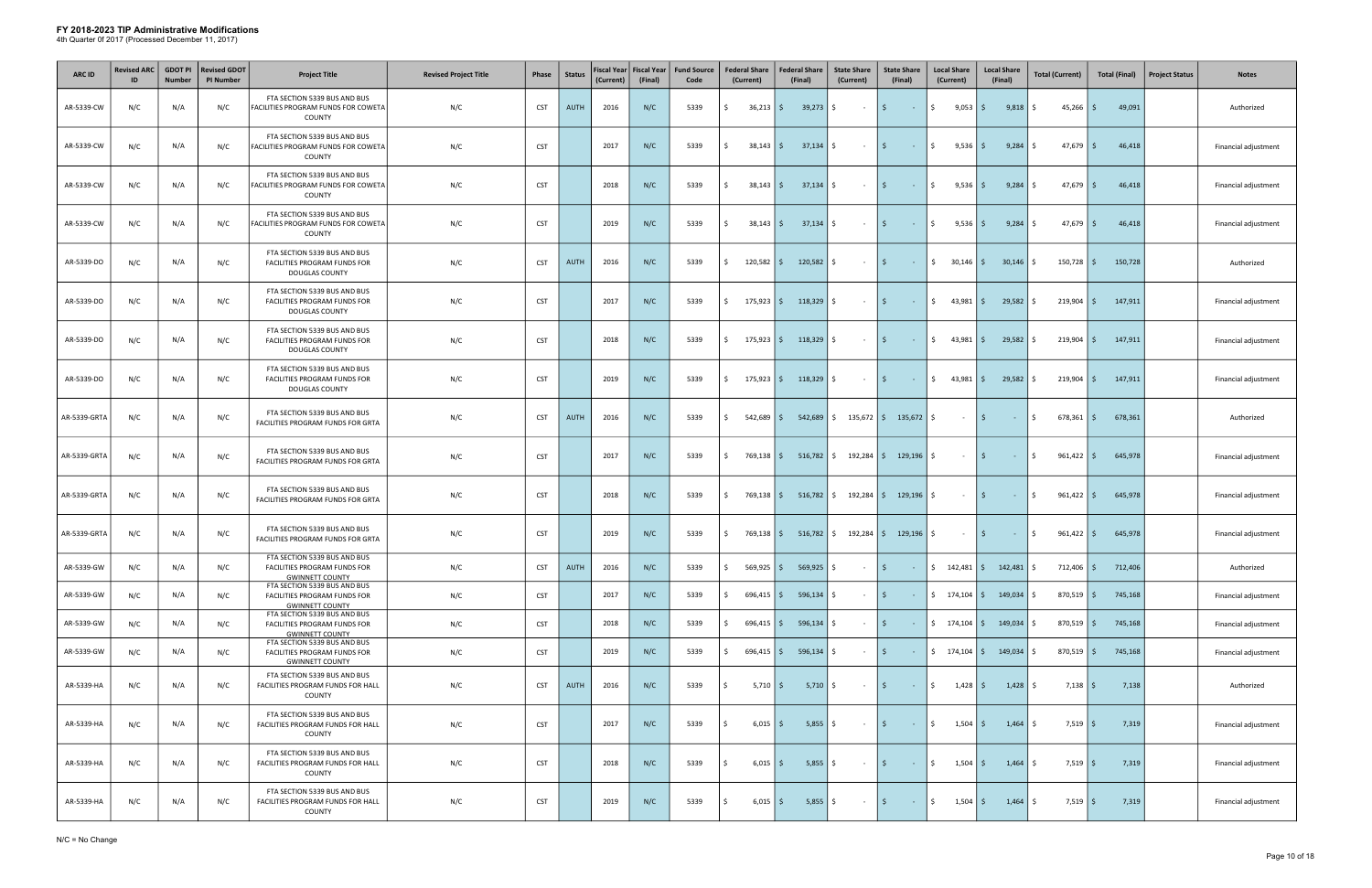| <b>ARC ID</b> | <b>Revised ARC</b><br>ID | <b>GDOT PI</b><br><b>Number</b> | <b>Revised GDOT</b><br><b>PI Number</b> | <b>Project Title</b>                                                                     | <b>Revised Project Title</b>                                                              | Phase      | <b>Status</b> | <b>Fiscal Year</b><br>(Current) | <b>Fiscal Year</b><br>(Final) | <b>Fund Source</b><br>Code | <b>Federal Share</b><br>(Current)                                                                  | <b>Federal Share</b><br>(Final)                                                                                | <b>State Share</b><br>(Current)                   | <b>State Share</b><br>(Final)                                                                                  | <b>Local Share</b><br>(Current) | <b>Local Share</b><br>(Final)                | <b>Total (Current)</b>                                                                                | <b>Total (Final)</b>      | <b>Project Status</b> | <b>Notes</b>                                                                                                              |
|---------------|--------------------------|---------------------------------|-----------------------------------------|------------------------------------------------------------------------------------------|-------------------------------------------------------------------------------------------|------------|---------------|---------------------------------|-------------------------------|----------------------------|----------------------------------------------------------------------------------------------------|----------------------------------------------------------------------------------------------------------------|---------------------------------------------------|----------------------------------------------------------------------------------------------------------------|---------------------------------|----------------------------------------------|-------------------------------------------------------------------------------------------------------|---------------------------|-----------------------|---------------------------------------------------------------------------------------------------------------------------|
| AR-5339-HE    | N/C                      | N/A                             | N/C                                     | FTA SECTION 5339 BUS AND BUS<br>FACILITIES PROGRAM FUNDS FOR HENRY<br>COUNTY             | N/C                                                                                       | <b>CST</b> | <b>AUTH</b>   | 2016                            | N/C                           | 5339                       | $98,942$ \$<br>Ś.                                                                                  | 98,942                                                                                                         | S.<br>$\sim$ $-$                                  | $\mathsf{S}$<br>$\sim 100$                                                                                     | $\frac{1}{2}$ 24,735 \$         | $24,735$ \$                                  | $123,677$ $\frac{1}{5}$                                                                               | 123,677                   |                       | Authorized                                                                                                                |
| AR-5339-HE    | N/C                      | N/A                             | N/C                                     | FTA SECTION 5339 BUS AND BUS<br>FACILITIES PROGRAM FUNDS FOR HENRY<br>COUNTY             | N/C                                                                                       | <b>CST</b> |               | 2017                            | N/C                           | 5339                       | Ś.<br>$81,517$ \$                                                                                  | 102,559                                                                                                        | Ŝ.<br>$\sim$ $-$                                  | l \$<br>$\sim 100$                                                                                             | $\frac{1}{20,379}$ \$           | 25,640                                       | 101,896<br>IS.                                                                                        | 128,199<br>l \$           |                       | Financial adjustment                                                                                                      |
| AR-5339-HE    | N/C                      | N/A                             | N/C                                     | FTA SECTION 5339 BUS AND BUS<br>FACILITIES PROGRAM FUNDS FOR HENRY<br>COUNTY             | N/C                                                                                       | <b>CST</b> |               | 2018                            | N/C                           | 5339                       | Ŝ.<br>$81,517$ $\frac{2}{3}$                                                                       | 102,559                                                                                                        | \$<br>$\sim$                                      | l \$<br><b>Contract</b>                                                                                        | $\frac{1}{20,379}$ \$           | $25,640$ \$                                  | 101,896                                                                                               | 128,199<br>l \$           |                       | Financial adjustment                                                                                                      |
| AR-5339-HE    | N/C                      | N/A                             | N/C                                     | FTA SECTION 5339 BUS AND BUS<br>FACILITIES PROGRAM FUNDS FOR HENRY<br>COUNTY             | N/C                                                                                       | <b>CST</b> |               | 2019                            | N/C                           | 5339                       | \$<br>$81,517$ $\mid$ \$                                                                           | $102,559$ $\frac{1}{2}$                                                                                        | $\sim$ $-$                                        | $\vert$ \$<br><b>Contractor</b>                                                                                | $\frac{1}{2}$ 20,379 \$         | $25,640$ \$                                  | $101,896$   \$                                                                                        | 128,199                   |                       | Financial adjustment                                                                                                      |
| AR-5339-M     | N/C                      | N/A                             | N/C                                     | FTA SECTION 5339 BUS AND BUS<br>FACILITIES PROGRAM FUNDS FOR MARTA                       | N/C                                                                                       | <b>CST</b> | AUTH          | 2016                            | N/C                           | 5339                       | \$2,926,602                                                                                        | \$2,926,602                                                                                                    | Ŝ.<br>$\sim$                                      | I \$<br>$\sim 10^{-1}$                                                                                         | $$731,651$ \$                   | 731,651                                      | 3,658,253<br>S.                                                                                       | 3,658,253<br>l \$         |                       | Authorized                                                                                                                |
| AR-5339-M     | N/C                      | N/A                             | N/C                                     | FTA SECTION 5339 BUS AND BUS<br>FACILITIES PROGRAM FUNDS FOR MARTA                       | N/C                                                                                       | <b>CST</b> |               | 2017                            | N/C                           | 5339                       |                                                                                                    |                                                                                                                | $\sim$ $-$                                        | l \$<br>$\sim 10^{-1}$                                                                                         |                                 |                                              | $\frac{1}{2}$ 722,217 $\frac{1}{2}$ 776,357 $\frac{1}{2}$ 3,611,085 $\frac{1}{2}$ 3,881,784           |                           |                       | Financial adjustment                                                                                                      |
| AR-5339-M     | N/C                      | N/A                             | N/C                                     | FTA SECTION 5339 BUS AND BUS<br>FACILITIES PROGRAM FUNDS FOR MARTA                       | N/C                                                                                       | <b>CST</b> |               | 2018                            | N/C                           | 5339                       | Ŝ.                                                                                                 | $2,888,868$ $\binom{6}{5}$ 3,105,427 $\binom{6}{5}$                                                            | $\sim 10^{-1}$                                    | l \$<br>$\sim 100$ km s $^{-1}$                                                                                | $\frac{1}{2}$ 722,217 \$        | 776,357 \$                                   | $3,611,085$ \$                                                                                        | 3,881,784                 |                       | Financial adjustment                                                                                                      |
| AR-5339-M     | N/C                      | N/A                             | N/C                                     | FTA SECTION 5339 BUS AND BUS<br>FACILITIES PROGRAM FUNDS FOR MARTA                       | N/C                                                                                       | <b>CST</b> |               | 2019                            | N/C                           | 5339                       | $\frac{1}{2}$ , 2,014,699 $\frac{1}{2}$ 3,105,427 $\frac{1}{2}$                                    |                                                                                                                | $\sim 100$                                        | $\vert$ \$<br><b>Contractor</b>                                                                                |                                 |                                              | $\frac{1}{2}$ 503,675 $\frac{1}{2}$ 776,357 $\frac{1}{2}$ 2,518,374 $\frac{1}{2}$ 3,881,784           |                           |                       | Financial adjustment                                                                                                      |
| AR-957A       | N/C                      | 0013546                         | N/C                                     | I-285 INTERCHANGE RECONSTRUCTION<br>AND COLLECTOR/DISTRIBUTOR                            | N/C                                                                                       | <b>CST</b> | <b>AUTH</b>   | 2016                            | 2016                          | Z460                       | $\frac{1}{2}$ 17,568,160 $\frac{1}{2}$ 31,536,000 $\frac{1}{2}$ 21,851,840 $\frac{1}{2}$ 7,884,000 |                                                                                                                |                                                   |                                                                                                                | \$<br>$\sim 10^{-11}$           | $\vert$ \$<br><b>Contract</b>                | $\frac{1}{2}$ 39,420,000 $\frac{1}{2}$ 39,420,000                                                     |                           |                       | Program previously<br>authorized Z460 funds<br>(converted from Z001)                                                      |
| AR-957A       | N/C                      | 0013546                         | N/C                                     | I-285 INTERCHANGE RECONSTRUCTION<br>AND COLLECTOR/DISTRIBUTOR                            | N/C                                                                                       | <b>CST</b> | AUTH          | 2017                            | 2017                          | LOCAL                      | Ŝ.<br>$\sim$                                                                                       | S.<br>$\sim 10$                                                                                                | \$<br>$\sim 100$ m $^{-1}$                        | l \$<br>$\sim 100$ km s $^{-1}$                                                                                |                                 |                                              | $\frac{1}{2}$ 1,000,000   $\frac{1}{2}$ 1,000,000   $\frac{1}{2}$ 1,000,000   $\frac{1}{2}$ 1,000,000 |                           |                       | Authorized                                                                                                                |
| AR-957A       | N/C                      | 0013546                         | N/C                                     | I-285 INTERCHANGE RECONSTRUCTION<br>AND COLLECTOR/DISTRIBUTOR                            | N/C                                                                                       | <b>CST</b> | AUTH          | 2017                            | 2017                          | Z460                       |                                                                                                    | $\frac{1}{2}$ 5,528,000 $\frac{1}{2}$ 15,728,000 $\frac{1}{2}$ 1,382,000 $\frac{1}{2}$ 3,932,000 $\frac{1}{2}$ |                                                   |                                                                                                                | $\sim 100$                      | $\vert$ \$<br>$\sim 1000$ km s $^{-1}$       | \$                                                                                                    | $6,910,000$ \$ 19,660,000 |                       | Program previously<br>authorized Z460 funds<br>(converted from Z001)                                                      |
| AR-957A       | N/C                      | 0013546                         | N/C                                     | I-285 INTERCHANGE RECONSTRUCTION<br>AND COLLECTOR/DISTRIBUTOR                            | N/C                                                                                       | <b>CST</b> |               | 2017                            | 2018                          | HB170                      | S.<br>$\sim$ $-$                                                                                   | I \$                                                                                                           | $\frac{1}{2}$   \$ 12,750,000   \$ 2,000,000   \$ |                                                                                                                | $\sim 100$                      | $\vert$ \$<br>$\alpha$ , $\alpha$ , $\alpha$ | $\frac{1}{2}$ 12,750,000 $\frac{1}{2}$ 2,000,000                                                      |                           |                       | Financial adjusment                                                                                                       |
| AR-957A       | N/C                      | 0013546                         | N/C                                     | <b>I-285 INTERCHANGE RECONSTRUCTION</b><br>AND COLLECTOR/DISTRIBUTOR                     | N/C                                                                                       | <b>CST</b> |               |                                 | 2018                          | <b>LY20S</b>               | Ŝ.<br>$\sim$                                                                                       | $\frac{1}{2}$ 1,799,800 \$                                                                                     | $\sim$ $-$                                        | $\frac{1}{2}$ 449,950 $\frac{1}{2}$                                                                            | $\sim 10^{-1}$                  | l \$<br>$\sim 10^{-1}$                       | \$<br>$\sim$                                                                                          | $\frac{1}{2}$ 2,249,750   |                       | Add earmark funded phase<br>(discretionary funding)                                                                       |
| AR-957A       | N/C                      | 0013546                         | N/C                                     | I-285 INTERCHANGE RECONSTRUCTION<br>AND COLLECTOR/DISTRIBUTOR                            | N/C                                                                                       | <b>CST</b> | <b>AUTH</b>   | 2019                            | 2018                          | LOCAL                      | Ŝ.<br>$\sim$                                                                                       | $\sim 10$                                                                                                      | \$<br>$\sim 100$                                  | l \$<br>$\sim 100$                                                                                             |                                 |                                              | $$10,000,000$ $$11,000,000$ $$10,000,000$ $$11,000,000$                                               |                           |                       | Add local funded CST phase                                                                                                |
| AR-ML-200     | N/C                      | 0001758                         | N/C                                     | REVIVE 285 - I-285 NORTH MANAGED<br>LANES AND COLLECTOR/DISTRIBUTOR<br>LANE IMPROVEMENTS | TOP END 285 - I-285 NORTH EXPRESS<br>LANES AND COLLECTOR/DISTRIBUTOR<br>LANE IMPROVEMENTS | N/A        | N/A           | N/A                             | N/A                           | N/A                        | Ŝ.<br>$\sim$ $-$                                                                                   | IS.<br><b>Contractor</b>                                                                                       | ls.<br>$\sim 100$                                 | $\vert$ \$<br><b>State State</b>                                                                               | \$<br>$\sim 100$                | l \$<br>$\sim 1000$ km s $^{-1}$             | S.<br>$\sim$                                                                                          | l \$                      |                       | Update project description<br>and project type to reference<br>Express Lanes branding and<br>update detailed description. |
| AR-ML-210     | N/C                      | 0013917                         | N/C                                     | I-285 WEST MANAGED LANES                                                                 | I-285 WEST EXPRESS LANES                                                                  | N/A        | N/A           | N/A                             | N/A                           | N/A                        | Ŝ.<br>$\sim$                                                                                       | <b>Contract</b>                                                                                                | \$<br>$\sim 100$                                  | l \$<br>$\sim 100$                                                                                             | \$<br>$\sim 10^{-1}$            | l \$<br>$\sim 10^{-1}$                       | Ŝ.<br>$\sim$                                                                                          | <b>S</b><br>$\sim$        |                       | Update project description<br>and project type to reference<br>Express Lanes branding and<br>update detailed description. |
| AR-ML-240     | N/C                      | 0013914                         | N/C                                     | I-285 EAST MANAGED LANES                                                                 | I-285 EAST EXPRESS LANES                                                                  | N/A        | N/A           | N/A                             | N/A                           | N/A                        | \$<br>$\sim$                                                                                       | 5<br>$-15$                                                                                                     | $\sim 100$                                        | $\vert$ \$<br>$\mathcal{L}^{\mathcal{L}}(\mathbb{R}^{d})$ . In the $\mathcal{L}^{\mathcal{L}}(\mathbb{R}^{d})$ | \$<br>$\sim$ $-$                | I\$<br>$\sim 100$                            | $\mathsf{S}$<br>$\sim$                                                                                | \$<br>$\sim$ $\sim$       |                       | Update project description<br>and project type to reference<br>Express Lanes branding and<br>update detailed description. |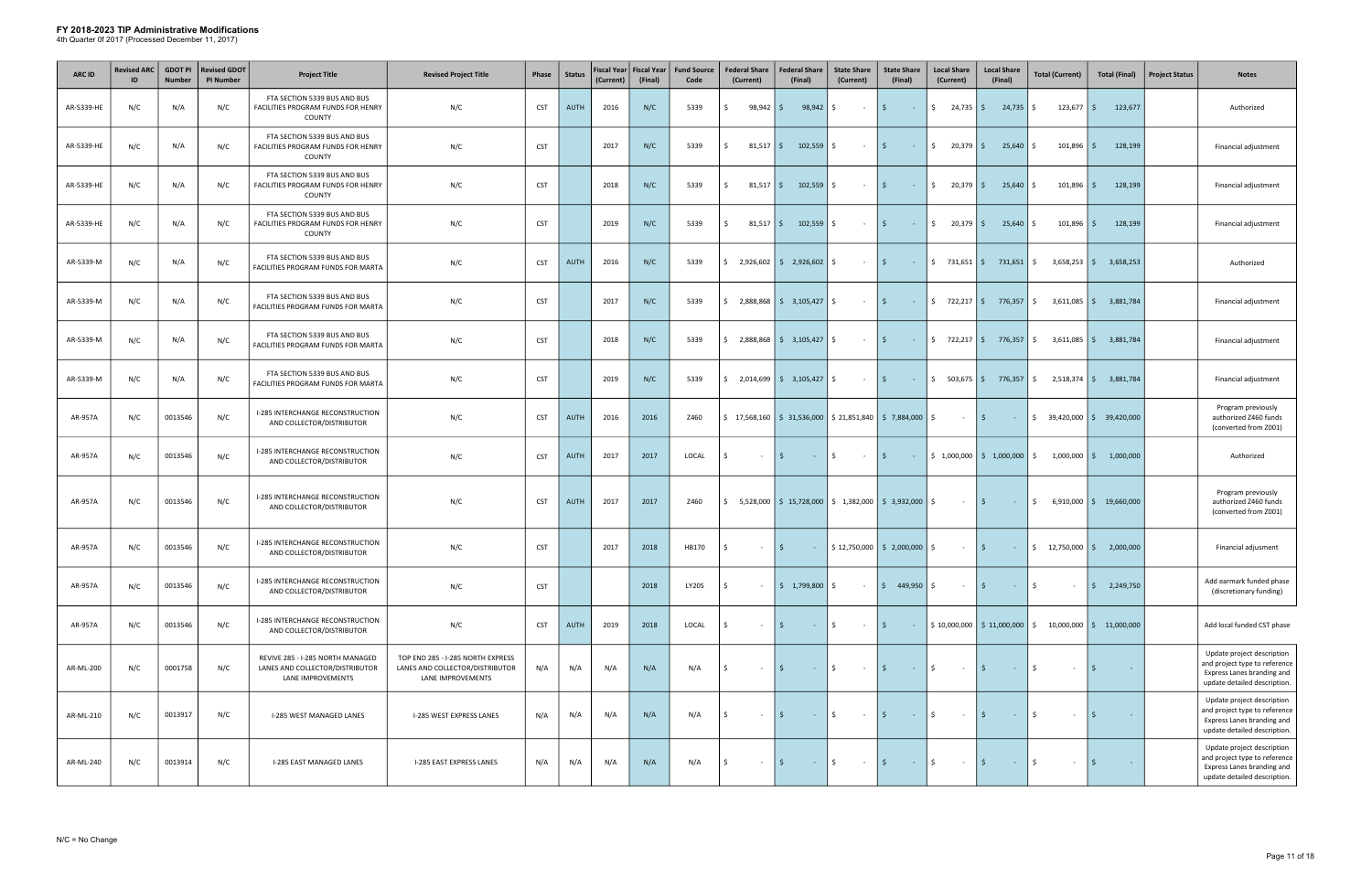| <b>ARC ID</b> | <b>Revised ARC</b> | <b>GDOT PI</b><br><b>Number</b> | <b>Revised GDOT</b><br><b>PI Number</b> | <b>Project Title</b>                                                                                                                                                    | <b>Revised Project Title</b>                                                                                                                                             | Phase               | <b>Status</b> | <b>Fiscal Year</b><br>(Current) | <b>Fiscal Year</b><br>(Final) | <b>Fund Source</b><br>Code | <b>Federal Share</b><br>(Current)                                                                                     | <b>Federal Share</b><br>(Final) | <b>State Share</b><br>(Current) | <b>State Share</b><br>(Final)                   | <b>Local Share</b><br>(Current)          | <b>Local Share</b><br>(Final)                                 | <b>Total (Current)</b>                                                                                                                       | <b>Total (Final)</b>     | <b>Project Status</b> | <b>Notes</b>                                                                                                                                             |
|---------------|--------------------|---------------------------------|-----------------------------------------|-------------------------------------------------------------------------------------------------------------------------------------------------------------------------|--------------------------------------------------------------------------------------------------------------------------------------------------------------------------|---------------------|---------------|---------------------------------|-------------------------------|----------------------------|-----------------------------------------------------------------------------------------------------------------------|---------------------------------|---------------------------------|-------------------------------------------------|------------------------------------------|---------------------------------------------------------------|----------------------------------------------------------------------------------------------------------------------------------------------|--------------------------|-----------------------|----------------------------------------------------------------------------------------------------------------------------------------------------------|
| AR-ML-300     | N/C                | 0001757/0<br>008445             | 0001757                                 | SR 400 MANAGED LANES                                                                                                                                                    | SR 400 EXPRESS LANES                                                                                                                                                     | PE                  | AUTH          | 2017                            | N/C                           | HB170                      | Ŝ.<br>$\sim$ $ \sim$                                                                                                  | l \$ l<br>$\sim 100$            |                                 | $$5,000,000$ $$5,000,000$ $$$                   | $\sim 100$                               | I \$<br>$\sim 100$                                            | \$<br>$5,000,000$ \$                                                                                                                         | 5,000,000                |                       | HB 170 PE --> AUTH. Update<br>PI# and project description<br>and project type to reference<br>Express Lanes branding and<br>update detailed description. |
| AR-ML-300     | N/C                | 0001757/0<br>008445             | 0001757                                 | SR 400 MANAGED LANES                                                                                                                                                    | SR 400 EXPRESS LANES                                                                                                                                                     | ROW                 |               | 2017                            | <b>DELETE</b>                 | Z001                       | \$3,200,000                                                                                                           |                                 | \$00,000                        |                                                 | \$                                       | I\$.<br>$\sim$                                                | $$4,000,000$ $$$                                                                                                                             |                          |                       | Delete FY 2017 Z001 ROW                                                                                                                                  |
| AR-ML-410     | N/C                | 110600-                         | N/C                                     | -85 NORTH MANAGED LANES - INCLUDING<br>SOUTHBOUND AUXILIARY LANE FROM SR<br>20 TO SR 317 AND NORTHBOUND<br>AUXILIARY LANE FROM SR 20 TO SR 324<br>(GRAVEL SPRINGS ROAD) | I-85 NORTH EXPRESS LANES - INCLUDING<br>SOUTHBOUND AUXILIARY LANE FROM SR<br>20 TO SR 317 AND NORTHBOUND<br>AUXILIARY LANE FROM SR 20 TO SR 324<br>(GRAVEL SPRINGS ROAD) | N/A                 | N/A           | N/A                             | N/A                           | N/A                        | Ŝ.<br>$\sim$ $-$                                                                                                      | IS.<br>$\sim 100$ km s $^{-1}$  | \$<br>$\sim 100$                | l \$<br><b>Contract</b>                         | \$<br>$\sim 100$                         | l \$<br>$\sim 10^{-1}$                                        | Ŝ.<br>$\sim$                                                                                                                                 | - S<br>$\sim$            |                       | Update project description<br>and project type to reference<br>Express Lanes branding.                                                                   |
| AR-ML-420     | N/C                | 0013920                         | N/C                                     | <b>I-85 NORTH MANAGED LANES</b>                                                                                                                                         | <b>I-85 NORTH EXPRESS LANES</b>                                                                                                                                          | N/A                 | N/A           | N/A                             | N/A                           | N/A                        | $\sim$                                                                                                                | <b>Contract</b>                 | \$<br>$\sim$ $-$                | I\$.<br>$\sim 100$                              | \$<br>$\sim$ $-$                         | 5.<br>$\sim$ $ \sim$                                          | Ŝ.<br>$\sim$                                                                                                                                 | - Ś                      |                       | Update project description<br>and project type to reference<br>Express Lanes branding.                                                                   |
| AR-ML-510     | N/C                | 0013913                         | N/C                                     | <b>I-20 EAST MANAGED LANES</b>                                                                                                                                          | I-20 EAST EXPRESS LANES                                                                                                                                                  | PE                  | AUTH          | 2018                            | N/C                           | Z001                       | $800,000$ \$<br>Ŝ.                                                                                                    | 800,000                         | $\frac{1}{2}$ 200,000 \$        | 200,000                                         | \$<br>$\sim$ $-$                         | l \$<br>$\sim 100$                                            | \$                                                                                                                                           | $1,000,000$ \$ 1,000,000 |                       | Z001 PE -- > AUTH. Update<br>project description and<br>project type to reference<br>Express Lanes branding.                                             |
| AR-ML-610     | N/C                | 0013913                         | N/C                                     | <b>I-75 SOUTH MANAGED LANES</b>                                                                                                                                         | <b>I-75 SOUTH EXPRESS LANES</b>                                                                                                                                          | N/A                 | N/A           | N/A                             | N/A                           | N/A                        | Ŝ.<br>$\sim$                                                                                                          | $\sim 10^{-1}$                  | \$<br>$\sim 100$                | l \$<br>$\sim 100$                              | \$<br>$\sim 10^{-1}$                     | l \$<br>$\sim$ $ \sim$                                        | Ŝ.<br>$\sim$                                                                                                                                 | $\sim$                   |                       | Update project description<br>and project type to reference<br>Express Lanes branding.                                                                   |
| AR-ML-800     | N/C                | 0013916                         | N/C                                     | I-20 WEST MANAGED LANES                                                                                                                                                 | <b>I-20 WEST EXPRESS LANES</b>                                                                                                                                           | PE                  | AUTH          | 2018                            | N/C                           | Z001                       | $800,000$ \$<br>Ŝ.                                                                                                    |                                 | $800,000$ \$ 200,000 \$ 200,000 |                                                 | Ŝ.<br>$\sim$                             | l \$<br>$\sim 100$                                            | \$                                                                                                                                           | $1,000,000$ \$ 1,000,000 |                       | Z001 PE --> AUTH. Update<br>project description and<br>project type to reference<br>Express Lanes branding.                                              |
| AR-ML-930     | N/C                | 0008256                         | N/C                                     | NORTHWEST CORRIDOR (I-75 AND I-575)<br><b>MANAGED LANES</b>                                                                                                             | N/C                                                                                                                                                                      | <b>CST</b>          | AUTH          | 2018                            | 2018                          | Z001                       | \$20,000,000                                                                                                          | $\frac{1}{2}$ 20,000,000        |                                 | $$5,000,000$ $$5,000,000$                       | Ŝ.                                       | $\mathsf{S}$<br>$\sim$                                        | $\frac{1}{2}$ 25,000,000 $\frac{1}{2}$ 25,000,000                                                                                            |                          |                       | Z001 CST -- > AUTH.                                                                                                                                      |
| AT-228        | N/C                | 0007174                         | N/C                                     | US 41/SR 3 (NORTHSIDE DRIVE) BRIDGE<br>REPLACEMENT                                                                                                                      | N/C                                                                                                                                                                      | ROW                 | AUTH          | 2018                            | N/C                           | 41613                      | Ś.<br>$\sim$ $-$                                                                                                      | I\$.<br>$\sim$ $-$              |                                 | $\frac{1}{2}$ 1,250,000 $\frac{1}{2}$ 1,250,000 | S.<br>$\sim$                             | I\$.<br>$\sim 10^{-1}$                                        | \$                                                                                                                                           | $1,250,000$ \$ 1,250,000 |                       | ROW -->AUTH                                                                                                                                              |
| AT-240        | N/C                | 0010322                         | N/C                                     | US 78/278/SR 8 (D.L. HOLLOWELL<br>PARKWAY) PEDESTRIAN FACILITY - PHASE A                                                                                                | N/C                                                                                                                                                                      | <b>ROW</b>          |               | 2018                            | 2019                          | LOCAL                      | $\sim$                                                                                                                | S.<br>$\sim 10$                 | \$<br>$\sim 100$                | l \$<br>$\sim 100$                              |                                          | $\frac{1}{2}$ 1,373,213 $\frac{1}{2}$ 1,373,213 $\frac{1}{2}$ |                                                                                                                                              | $1,373,213$ \$ 1,373,213 |                       | Shift ROW TO 2019                                                                                                                                        |
| AT-240        | N/C                | 0010322                         | N/C                                     | US 78/278/SR 8 (D.L. HOLLOWELL<br>PARKWAY) PEDESTRIAN FACILITY - PHASE A                                                                                                | N/C                                                                                                                                                                      | UTL                 |               | 2019                            | 2021                          | LOCAL                      | $\sim$                                                                                                                | S.<br>$\sim 10$                 | \$<br>$\sim$ $-$                | I\$.<br>$\sim 100$                              | \$998,589                                | 998,589                                                       | 998,589<br>\$                                                                                                                                | 998,589<br>- Ś           |                       | Shift UTL to FY 2021 to match<br>CST FY                                                                                                                  |
| AT-240        | N/C                | 0010322                         | N/C                                     | US 78/278/SR 8 (D.L. HOLLOWELL<br>PARKWAY) PEDESTRIAN FACILITY - PHASE A                                                                                                | N/C                                                                                                                                                                      | <b>CST</b>          |               | 2019                            | 2021                          | Z230                       | $\frac{1}{2}$ , 2,956,055   $\frac{1}{2}$ , 2,956,055   $\frac{1}{2}$ 739,014   $\frac{1}{2}$ 739,014   $\frac{1}{2}$ |                                 |                                 |                                                 | $\sim 100$                               | $\vert$ \$<br>$\sim 100$                                      | $$3,695,069$ $$$                                                                                                                             | 3,695,069                |                       | Shift CST to 2021                                                                                                                                        |
| AT-241        | N/C                | 0010323                         | N/C                                     | SR 260 (GLENWOOD AVENUE)<br>INTERSECTION REALIGNMENT AT US 23<br>(MORELAND AVENUE)                                                                                      | N/C                                                                                                                                                                      | ROW                 |               | 2018                            | N/C                           | Z230                       | $\frac{1}{2}$ \$ 1,698,400 \$                                                                                         |                                 | $ \frac{1}{2}$<br>$ \sqrt{5}$   |                                                 |                                          |                                                               | $\frac{1}{2}$ $\frac{1}{2}$ $\frac{31,600}{2}$ $\frac{1}{2}$ $\frac{2,130,000}{2}$ $\frac{1}{2}$ $\frac{2,130,000}{2}$ $\frac{2,130,000}{2}$ |                          |                       | All ROW activities on this<br>project are now to be funded<br>locally.                                                                                   |
| AT-244        | N/C                | 0013918                         | N/C                                     | <b>I-285 WEST INTERCHANGE</b><br>RECONSTRUCTION                                                                                                                         | I-285 INTERCHANGE IMPROVEMENTS                                                                                                                                           | N/A                 | N/A           | N/A                             | N/A                           | N/A                        | Ŝ.<br>$\sim 10^{-1}$                                                                                                  | $-15$<br>IS.                    | $\sim 10^{11}$ m $^{-1}$        | I \$<br><b>Contractor</b>                       | $\mathsf{\$}$<br>$\sim 100$ km s $^{-1}$ | l \$<br>$\alpha$ , $\alpha$ , $\alpha$                        | $\mathsf{S}$<br>$\sim 10^{-1}$                                                                                                               | l \$<br>÷                |                       | Update project title and<br>detailed description                                                                                                         |
| AT-269        | N/C                | 0012586                         | N/C                                     | PONCE DE LEON AVENUE / BELTLINE<br>PEDESTRIAN CONNECTION                                                                                                                | N/C                                                                                                                                                                      | <b>CST</b>          |               | 2018                            | 2019                          | Z230                       |                                                                                                                       |                                 | $-$ 5                           |                                                 |                                          |                                                               |                                                                                                                                              |                          |                       | Shift to FY 2019                                                                                                                                         |
| AT-285        | N/C                | 0011684                         | N/C                                     | SR 42 SPUR (MCDONOUGH BOULEVARD)<br><b>BRIDGE REPLACEMENT</b>                                                                                                           | N/C                                                                                                                                                                      | <b>ROW</b><br>(NEW) | AUTH          |                                 | 2017                          | 60501                      | \$<br>$\sim 10^{-1}$                                                                                                  | $\vert$ \$                      | $\sim$ $\sim$ $\sim$ $\sim$     | $\vert$ \$<br>$5,000$ \$                        | $ \vert$ \$                              | $\mathcal{L}(\mathcal{A})$ and $\mathcal{A}(\mathcal{A})$     | 5<br>$\sim$                                                                                                                                  | 5,000<br>l \$            |                       | ROW -->AUTH                                                                                                                                              |
| AT-285        | N/C                | 0011684                         | N/C                                     | SR 42 SPUR (MCDONOUGH BOULEVARD)<br><b>BRIDGE REPLACEMENT</b>                                                                                                           | N/C                                                                                                                                                                      | <b>CST</b>          | AUTH          | 2018                            | 2018                          | 41613                      | Ŝ.<br>$\sim 10^{-1}$                                                                                                  | $\vert$ \$<br><b>Contractor</b> |                                 | $\frac{1}{2}$ \$ 6,256,502 \$ 6,256,502 \$      | $ \sqrt{5}$                              | <b>Contract</b>                                               | $\frac{1}{2}$ 6,256,502 $\frac{1}{2}$ 6,256,502                                                                                              |                          |                       | CST-->AUTH                                                                                                                                               |
| AT-289        | N/C                | 0012825                         | N/C                                     | SR 237 (PIEDMONT ROAD) SIGNAL<br><b>UPGRADES</b>                                                                                                                        | N/C                                                                                                                                                                      | <b>CST</b>          |               | 2019                            | N/C                           | Z400                       | $\frac{1}{2}$ 1,441,123 $\frac{1}{2}$ 1,837,398 $\frac{1}{2}$ 360,281 $\frac{1}{2}$ 459,349 $\frac{1}{2}$             |                                 |                                 |                                                 | $\sim 10^{11}$ m $^{-1}$                 | l \$<br>$\mathcal{L}^{\text{max}}_{\text{max}}$               | $\frac{1}{2}$ 1,801,404 $\frac{1}{2}$ 2,296,747                                                                                              |                          |                       | Financial adjustment                                                                                                                                     |
| AT-289        | N/C                | 0012825                         | N/C                                     | SR 237 (PIEDMONT ROAD) SIGNAL<br>UPGRADES                                                                                                                               | N/C                                                                                                                                                                      | UTL                 |               | 2019                            | N/C                           | Z400                       | $271,669$ \$<br>\$                                                                                                    |                                 | $96,477$ \$ 67,917 \$ 24,119 \$ |                                                 | $\sim 100$                               | I \$<br>$\sim 1000$ km s $^{-1}$                              | $\ddot{\mathsf{S}}$<br>$339,586$ $\frac{2}{5}$                                                                                               | 120,596                  |                       | Financial adjustment                                                                                                                                     |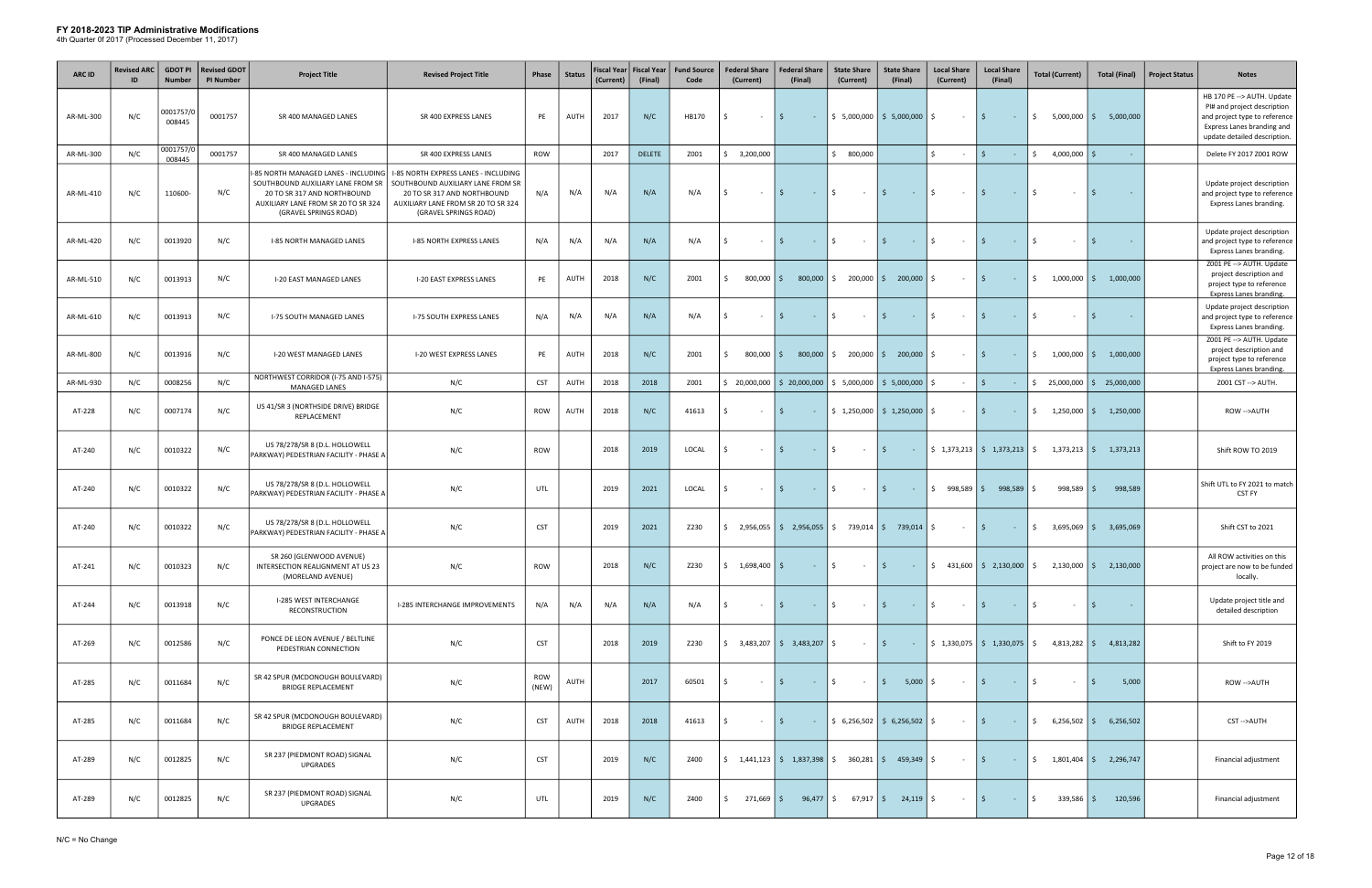| <b>ARC ID</b> | <b>Revised ARC</b><br>ID | <b>GDOT PI</b><br><b>Number</b> | <b>Revised GDOT</b><br><b>PI Number</b> | <b>Project Title</b>                                                                                              | <b>Revised Project Title</b>               | Phase        | <b>Status</b> | Fiscal Year  <br>(Current) | <b>Fiscal Year</b><br>(Final) | <b>Fund Source</b><br>Code | <b>Federal Share</b><br>(Current) | <b>Federal Share</b><br>(Final)                               | <b>State Share</b><br>(Current)                  | <b>State Share</b><br>(Final)                                 | <b>Local Share</b><br>(Current)                | <b>Local Share</b><br>(Final)                                                                     | <b>Total (Current)</b>                                  | <b>Total (Final)</b>               | <b>Project Status</b> | <b>Notes</b>                                                                                                                                                                         |
|---------------|--------------------------|---------------------------------|-----------------------------------------|-------------------------------------------------------------------------------------------------------------------|--------------------------------------------|--------------|---------------|----------------------------|-------------------------------|----------------------------|-----------------------------------|---------------------------------------------------------------|--------------------------------------------------|---------------------------------------------------------------|------------------------------------------------|---------------------------------------------------------------------------------------------------|---------------------------------------------------------|------------------------------------|-----------------------|--------------------------------------------------------------------------------------------------------------------------------------------------------------------------------------|
| CH-180        | N/C                      | 0002525                         | N/C                                     | SR 372 SPUR (BALL GROUND BYPASS) -<br>NEW ALIGNMENT                                                               | N/C                                        | N/A          | N/A           | N/A                        | N/A                           | N/A                        | \$<br>$\sim$                      | \$<br>$\sim 100$                                              | $\ddot{\mathsf{S}}$<br>$\sim 100$ m $^{-1}$      | $15 -$<br>$\sim 100$ km s $^{-1}$                             | $\ddot{\mathsf{S}}$<br>$\sim 100$ km s $^{-1}$ | l \$<br>$\sim 100$                                                                                | Ŝ.<br>$\sim$                                            | \$<br>$\sim$                       |                       | Change sponsor to City of Ball<br>Ground                                                                                                                                             |
| CH-231        | N/C                      | 0014131                         | N/C                                     | SR 20 (CUMMING HIGHWAY) WIDENING                                                                                  | N/C                                        | ROW          | AUTH          | 2018                       | N/C                           | HB170                      | $\sim$                            | S.                                                            | $\frac{1}{2}$   \$ 5,000,000   \$ 5,000,000   \$ |                                                               | $\sim 100$ km s $^{-1}$                        | \$<br>$\mathcal{L}^{\mathcal{L}}(\mathbb{R}^{d})$ and $\mathcal{L}^{\mathcal{L}}(\mathbb{R}^{d})$ | $$5,000,000$ $$5,000,000$                               |                                    |                       | ROW -->AUTH                                                                                                                                                                          |
| $CL-101$      | N/C                      | 742870-                         | N/C                                     | SR 920 (MCDONOUGH ROAD) WIDENING                                                                                  | N/C                                        | PE           | AUTH          | 2018                       | N/C                           | HB170                      | Ŝ.<br>$\sim$ $-$                  | $\mathsf{S}$<br><b>Contractor</b>                             |                                                  | $\frac{1}{2}$ 500,000 $\frac{1}{2}$ 3,833,714 $\frac{1}{2}$   | $\sim 100$                                     | $\vert$ \$<br>$\mathcal{L}^{\text{max}}_{\text{max}}$ and $\mathcal{L}^{\text{max}}_{\text{max}}$ | \$                                                      | $500,000$ $\binom{6}{5}$ 3,833,714 |                       | ROW -- > AUTH; financial<br>adjustment                                                                                                                                               |
| CL-267        | N/C                      | 0012603                         | N/C                                     | VALLEY HILL ROAD BRIDGE REPLACEMENT                                                                               | N/C                                        | <b>CST</b>   |               | 2019                       | N/C                           | Z230                       |                                   | $\frac{1}{2}$ 1,368,000 $\frac{1}{2}$ 2,905,810 $\frac{1}{2}$ | $ \frac{1}{2}$                                   |                                                               |                                                |                                                                                                   |                                                         |                                    |                       | TIP solicitation award for<br>existing project                                                                                                                                       |
| CO-329        | N/C                      | 0006866                         | N/C                                     | SR 92 (DALLAS ACWORTH HIGHWAY)<br>WIDENING                                                                        | N/C                                        | ROW<br>(NEW) | AUTH          |                            | 2017                          | HB170                      | Ś.<br>$\sim$                      | $\mathsf{S}$<br><b>Contract</b>                               | \$<br>$\sim 10^{-11}$                            | $\frac{1}{2}$ \$ 3,605,000 \$                                 | $\sim 100$                                     | $\vert$ \$<br>$\sim 10^{-10}$                                                                     | \$<br>$\sim$                                            | 3,605,000<br>IS.                   |                       | Program FY 2017 HB170 ROW<br>(AUTH)                                                                                                                                                  |
| CO-380        | N/C                      | 0013967                         | N/C                                     | WINDY HILL ROAD - TERRELL MILL ROAD<br>CONNECTOR                                                                  | N/C                                        | <b>ROW</b>   | AUTH          | 2017                       | 2018                          | LOCAL                      | Ŝ.<br>$\sim$                      | S.<br>$\sim 10^{-10}$                                         | \$<br>$\sim 100$                                 | l \$ l<br>$\sim 1000$ km s $^{-1}$                            |                                                |                                                                                                   | $$18,500,000$ $$22,242,900$ $$18,500,000$ $$22,242,900$ |                                    |                       | ROW -->AUTH; Shift to FY<br>2018. Financial adjustment                                                                                                                               |
| CO-445A       | N/C                      | 0012609                         | N/C                                     | KENNESAW TRUCK ROUTE SIGNAGE PHASE<br>I - JILES ROAD FROM NORTH OF PAULDING<br>STREET TO OLD 41 HIGHWAY NORTHWEST | N/C                                        | <b>CST</b>   |               | 2018                       | 2019                          | Z230                       | $320,000$ $\mid$ \$<br>\$         | $320,000$ \$                                                  | $ \frac{1}{2}$                                   |                                                               |                                                | $\frac{1}{5}$ 114,463 \$ 189,093 \$                                                               | $434,463$ \$                                            | 509,093                            |                       | Shift CST to FY 2019                                                                                                                                                                 |
| CO-445B       | N/C                      | 0015699                         | N/C                                     | KENNESAW TRUCK ROUTE SIGNAGE PHASE<br>II - CHEROKEE STREET FROM BEN KING<br>ROAD TO SHILOH ROAD                   | N/C                                        | <b>CST</b>   |               | 2019                       | N/C                           | Z230                       | Ŝ.                                | $160,000$   \$ $160,000$   \$                                 | $\alpha$ , $\alpha$ , $\alpha$                   | $\vert$ \$<br><b>Contractor</b>                               |                                                | $\frac{1}{2}$ 40,000 $\frac{1}{2}$ 269,438 $\frac{1}{2}$                                          | $200,000$ \$                                            | 429,438                            |                       | Financial adjustment                                                                                                                                                                 |
| CO-447        | N/C                      | 0012808                         | N/C                                     | <b>BOB CALLAN TRUNK TRAIL PHASE II -</b><br><b>SECTION B</b>                                                      | N/C                                        | N/A          | N/A           | N/A                        | N/A                           | N/A                        | l\$<br>$\sim 10^{-11}$            | $\vert$ \$<br><b>Contractor</b>                               | $\mathsf{\$}$<br>$\sim 100$ km s $^{-1}$         | $\vert \mathsf{S} \vert$<br>1994 - A                          | $\ddot{\mathsf{S}}$<br>$\sim 100$ km s $^{-1}$ | $\vert$ \$<br>$\sim 1000$ km s $^{-1}$                                                            | $\mathsf{S}$<br>$\sim$ $-$                              | $\vert$ \$<br><b>Contract</b>      |                       | Change limits to "FROM<br>TERMINUS OF BOB CALLAN<br>TRAIL 2A/INTERSTATE NORTH<br>PKWY AT ROTTENWOOD<br>CREEK BRIDGE TO SOUTH OF<br>WINDY HILL RD" and project<br>length to 0.3 miles |
| CO-450B       | N/C                      | 0013239                         | N/C                                     | BARRETT PARKWAY RELIEVER: PHASE 3                                                                                 | SOUTH BARRETT PARKWAY RELIEVER:<br>PHASE 3 | N/A          | N/A           | N/A                        | N/A                           | N/A                        | Ŝ.<br>$\sim$ $-$                  | $\sim$ $\frac{1}{2}$<br>\$                                    | $ \sqrt{5}$                                      | $\sim$ $\sim$ $\sim$ $\sim$                                   | $ \sqrt{5}$                                    | $\mathcal{L}^{\text{max}}_{\text{max}}$ and $\mathcal{L}^{\text{max}}_{\text{max}}$               | \$<br>$\sim$ $-$                                        | l \$<br>$\sim 100$ km s $^{-1}$    |                       | Update project title and<br>change limits to "FROM<br>BARRETT LAKES BOULEVARD<br>TO SR 5 CONNECTOR"                                                                                  |
| CO-453        | N/C                      | TBD                             | 0013137                                 | COBB COMMUNITY TRANSIT ROUTE 10X<br>OPERATING ASSISTANCE                                                          | N/C                                        | N/A          | N/A           | N/A                        | N/A                           | N/A                        | Ŝ.<br>$\sim$ $-$                  | Ŝ.<br><b>Contract</b>                                         | \$<br>$\sim$ $-$                                 | l \$<br><b>Contract</b>                                       | Ś.<br>$\sim$ $-$                               | $\mathsf{S}$<br>$\sim 10^{-10}$                                                                   | Ŝ.<br>$\sim$                                            | S.<br>$\sim$ $-$                   |                       | GDOT PI # populated                                                                                                                                                                  |
| CW-011        | N/C                      | 332180-                         | N/C                                     | SR 16 INTERSECTION IMPROVEMENTS                                                                                   | N/C                                        | <b>CST</b>   |               | 2020                       | N/C                           | HB170                      | Ŝ.<br>$\sim$ $-$                  | $\mathsf{S}$<br><b>Contract</b>                               |                                                  | $\frac{1}{2}$ 5,296,625 $\frac{1}{2}$ 4,991,128 $\frac{1}{2}$ | $\sim 100$                                     | $\vert$ \$<br>$\sim 1000$ km s $^{-1}$                                                            | $\frac{1}{2}$ 5,296,625 $\frac{1}{2}$ 4,991,128         |                                    |                       | Financial adjustment                                                                                                                                                                 |
| CW-075        | N/C                      | 0012610                         | N/C                                     | SR 16 INTERSECTION IMPROVEMENTS AND<br><b>BRIDGE REPLACEMENT</b>                                                  | N/C                                        | PE           |               | 2018                       | N/C                           | Z230                       | Ŝ.<br>$\sim$                      | 32,000<br>- \$                                                | Ŝ.<br>$\sim 10^{-11}$                            | l \$<br>$\sim 100$                                            | \$<br>$\sim$                                   | 68,000<br>l \$                                                                                    | $\sim$                                                  | 100,000<br>l \$                    |                       | Financial adjustment to in<br>progress PE phase                                                                                                                                      |
| CW-076        | N/C                      | 0013195                         | N/C                                     | US 29/SR 14 INTERSECTION<br><b>IMPROVEMENTS</b>                                                                   | MADRAS CONNECTOR - PHASE 1                 | N/A          | N/A           | N/A                        | N/A                           | N/A                        | \$<br>$\sim$ $-$                  | I \$<br>100 August 1                                          | $\ddot{\mathsf{S}}$<br>$\sim 100$ km s $^{-1}$   | $\vert$ \$<br><b>Contractor</b>                               | $\ddot{\mathsf{S}}$<br><b>Contract</b>         | $\vert$ \$<br>$\sim 100$                                                                          | Ŝ.<br>$\sim$                                            | l \$<br><b>Contract</b>            |                       | Update project title, extents<br>(FROM US 29/SR 14 TO EAST<br>OF HERRING ROAD (INCLUDES<br>NEW BRIDGE OVER CSX<br>RAILROAD) and detailed<br>description                              |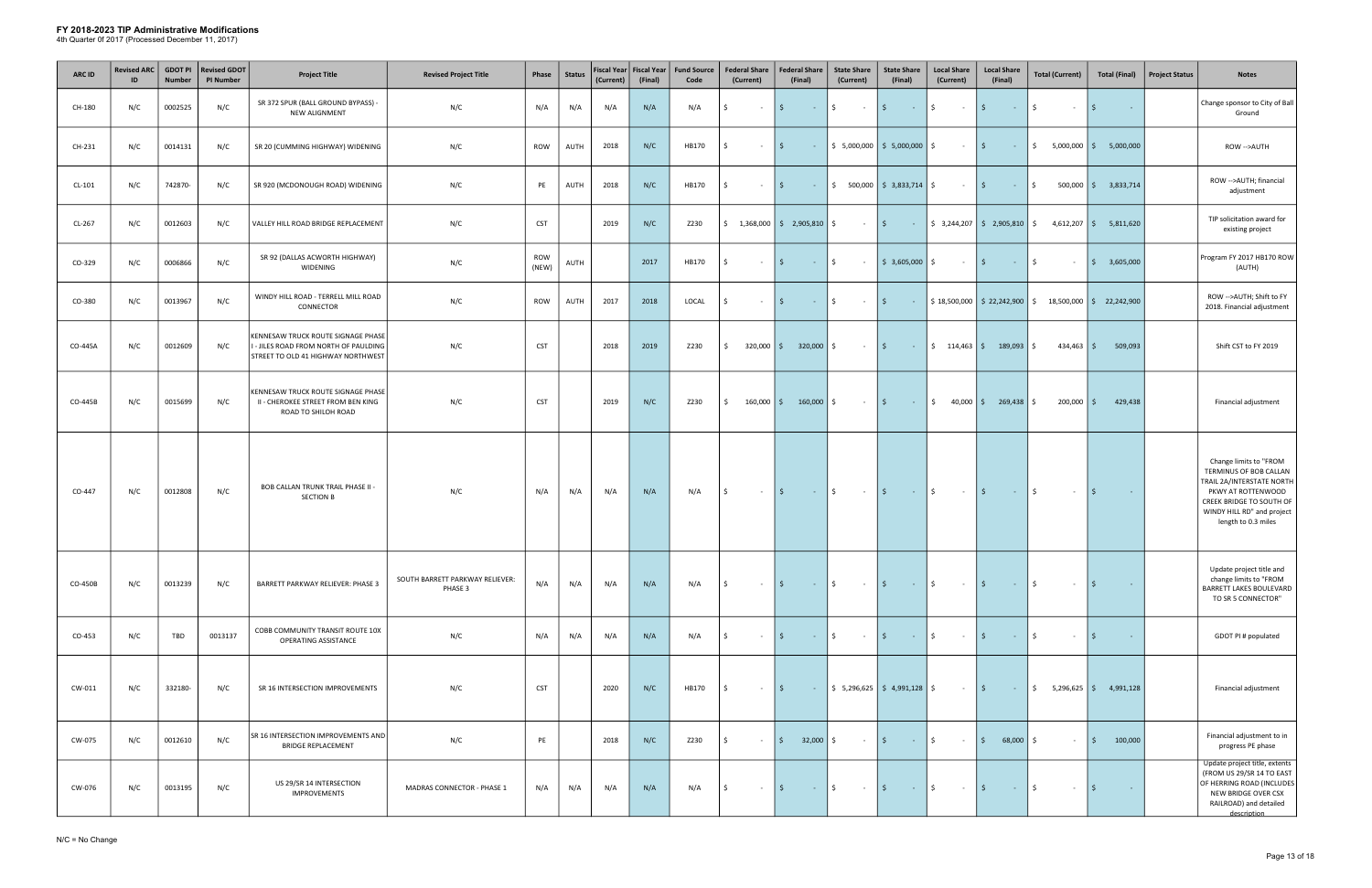| <b>ARC ID</b>  | <b>Revised ARC</b><br>ID | <b>GDOT PI</b><br><b>Number</b> | <b>Revised GDOT</b><br><b>PI Number</b> | <b>Project Title</b>                                                                 | <b>Revised Project Title</b>   | Phase        | <b>Status</b> | <b>Fiscal Year</b><br>(Current) | <b>Fiscal Year</b><br>(Final) | <b>Fund Source</b><br>Code | <b>Federal Share</b><br>(Current) | <b>Federal Share</b><br>(Final)                                                         | <b>State Share</b><br>(Current) | <b>State Share</b><br>(Final)             | <b>Local Share</b><br>(Current)    | <b>Local Share</b><br>(Final)                                                                                                   | <b>Total (Current)</b>                                                                      | <b>Total (Final)</b>                            | <b>Project Status</b><br><b>Notes</b>                    |
|----------------|--------------------------|---------------------------------|-----------------------------------------|--------------------------------------------------------------------------------------|--------------------------------|--------------|---------------|---------------------------------|-------------------------------|----------------------------|-----------------------------------|-----------------------------------------------------------------------------------------|---------------------------------|-------------------------------------------|------------------------------------|---------------------------------------------------------------------------------------------------------------------------------|---------------------------------------------------------------------------------------------|-------------------------------------------------|----------------------------------------------------------|
| CW-078         | N/C                      | 0013717                         | N/C                                     | SR 54 BRIDGE REPLACEMENT                                                             | N/C                            | <b>CST</b>   |               | 2022                            | N/C                           | Z240                       | Ŝ.                                | $842,688$ \$ 912,153                                                                    | $\frac{1}{2}$ 210,672 \$        | 228,038                                   | \$<br>$\sim$ $-$                   | l \$<br>$\sim 10^{-1}$                                                                                                          |                                                                                             | $\frac{1}{2}$ 1,053,360 $\frac{1}{2}$ 1,140,191 | Financial adjustment                                     |
| CW-078         | N/C                      | 0013717                         | N/C                                     | SR 54 BRIDGE REPLACEMENT                                                             | N/C                            | ROW          |               | 2020                            | N/C                           | Z240                       | $200,000$ \$<br>Ŝ.                | 208,080                                                                                 |                                 | $\frac{1}{2}$ 50,000 $\frac{1}{2}$ 52,020 | Ŝ.<br>$\sim$                       | l \$<br>$\sim 10^{-1}$                                                                                                          | 250,000 \$<br>\$                                                                            | 260,100                                         | Financial adjustment                                     |
| <b>DK-032B</b> | <b>DK-032B</b>           | 0002415                         | 0002415                                 | GLENWOOD ROAD PEDESTRIAN FACILITIES                                                  | N/C                            | UTL          | AUTH          | 2017                            | N/C                           | Z220                       | $192,000$ \$<br>Ŝ.                | 192,000                                                                                 | Ŝ.<br>$\sim$                    | l \$<br>$\sim 100$                        | $\ddot{\mathsf{S}}$<br>$48,000$ \$ | 48,000                                                                                                                          | $240,000$ \$<br>S.                                                                          | 240,000                                         | UTL--> AUTH                                              |
| DK-328B        | N/C                      | 0013756                         | N/C                                     | LITHONIA INDUSTRIAL BOULEVARD<br>EXTENSION: PHASE IV - NEW ALIGNMENT                 | N/C                            | N/A          | N/A           | N/A                             | N/A                           | N/A                        | \$<br>$\sim$                      | \$<br>$\sim 10^{-1}$                                                                    | \$<br>$\sim 10^{-1}$            | l \$<br>$\sim 1000$ km s $^{-1}$          | \$<br>$\sim$ $-$                   | \$<br>$\sim 10^{-1}$                                                                                                            | \$<br>$\sim$                                                                                | l \$<br>$\sim$                                  | GDOT PI # populated                                      |
| DK-330         | N/C                      | 0006891                         | N/C                                     | TURNER HILL ROAD WIDENING                                                            | N/C                            | ROW          | AUTH          | 2018                            | 2014                          | LOCAL                      | Ŝ.<br>$\sim$                      | \$<br>$\sim 10$                                                                         | Ś.<br>$\sim 10^{-1}$            | l \$<br>$\sim 10$                         |                                    | $\frac{1}{2}$ ,000,000 $\frac{1}{2}$ ,000,000                                                                                   | $2,000,000$ \$<br>S.                                                                        | 2,000,000                                       | Adjust ROW AUTH fiscal year                              |
| DK-330         | N/C                      | 0006891                         | N/C                                     | TURNER HILL ROAD WIDENING                                                            | N/C                            | <b>CST</b>   |               | 2020                            | 2023                          | Z230                       |                                   | $\frac{1}{2}$ 8,280,442   $\frac{1}{2}$ 8,280,442                                       | Ŝ.<br>$\sim$ $-$                | l \$<br>$\sim 10$                         |                                    | $\frac{1}{2}$ , 2,070,111   \$ 2,070,111                                                                                        | $\frac{1}{2}$ 10,350,553 $\frac{1}{2}$ 10,350,553                                           |                                                 | Shift CST into FY 2023                                   |
| DK-412         | N/C                      | 0012617                         | N/C                                     | TUCKER PEDESTRIAN FACILTIIES - PHASE II                                              | N/C                            | <b>CST</b>   |               | 2018                            | N/C                           | Z230                       | Ŝ.                                | $640,000$   \$ 1,440,000                                                                | Ś.<br>$\sim$                    | $\vert$ \$<br>$\sim 100$                  | \$618,642                          | 860,000                                                                                                                         | $1,258,642$ \$<br>S.                                                                        | 2,300,000                                       | TIP solicitation award for<br>existing project           |
| DK-416         | N/C                      | 0010474                         | N/C                                     | US 23/29 (PONCE DE LEON AVENUE)                                                      | N/C                            | <b>CST</b>   |               | 2020                            | N/C                           | Z240                       |                                   | $\binom{1}{5}$ 1,507,857 $\binom{2}{3}$ 1,694,301 $\binom{3}{5}$ 376,964 $\binom{3}{5}$ |                                 | $423,575$ \$                              | $\sim$ $-$                         | $\vert$ \$<br>$\sim 100$                                                                                                        |                                                                                             | $\frac{1}{2}$ 1,884,821 $\frac{1}{2}$ 2,117,876 | Financial adjustment                                     |
| DK-416         | N/C                      | 0010474                         | N/C                                     | US 23/29 (PONCE DE LEON AVENUE)                                                      | N/C                            | <b>ROW</b>   |               | 2019                            | N/C                           | Z240                       | \$<br>$682,502$ \$                | 759,696                                                                                 | \$170,626                       | $189,924$ \$                              | $\sim$ $-$                         | $\vert$ \$<br>$\sim 10^{-10}$                                                                                                   | \$<br>$853,128$ \$                                                                          | 949,620                                         | Financial adjustment                                     |
| DK-420         | N/C                      | 0013139                         | N/C                                     | DUNWOODY CITYWIDE SIGNAL<br><b>COMMUNICATIONS NETWORK</b>                            | N/C                            | <b>CST</b>   | AUTH          | 2018                            | N/C                           | Z400                       |                                   | $\frac{1}{2}$ 1,061,650 $\frac{1}{2}$ 1,204,273 $\frac{1}{2}$                           | $\sim 100$                      | l \$<br>$\sim 1000$ km s $^{-1}$          |                                    |                                                                                                                                 | $\frac{1}{2}$ 265,413 $\frac{1}{2}$ 301,069 $\frac{1}{2}$ 1,327,063 $\frac{1}{2}$ 1,505,342 |                                                 | TIP solicitation award for<br>existing project           |
| DK-420         | N/C                      | 0013139                         | N/C                                     | DUNWOODY CITYWIDE SIGNAL<br><b>COMMUNICATIONS NETWORK</b>                            | N/C                            | UTL          | AUTH          | 2018                            | N/C                           | LOCAL                      | Ŝ.<br>$\sim$                      | Ŝ.<br>$\sim 10$                                                                         | \$<br>$\sim 10^{-1}$            | l \$ l<br><b>Contract</b>                 |                                    | $\frac{1}{2}$ 125,000 \$ 125,000 \$                                                                                             | $125,000$ \$                                                                                | 125,000                                         | UTL--> AUTH                                              |
| DK-426         | N/C                      | 0012820                         | N/C                                     | SR 154 (MEMORIAL DRIVE) AND SR 155<br>(CANDLER ROAD) SIGNAL UPGRADES                 | N/C                            | UTL          |               | 2018                            | 2019                          | Z240                       | $125,970$ \$<br>\$                | $153,000$   \$                                                                          | $\sim 100$                      | $\vert$ \$<br>$ \sqrt{5}$                 | $\sim 100$                         | $\vert$ \$<br>$\mathcal{L}^{\mathcal{L}}(\mathcal{L}^{\mathcal{L}})$ and $\mathcal{L}^{\mathcal{L}}(\mathcal{L}^{\mathcal{L}})$ | \$<br>$125,970$ \$                                                                          | 153,000                                         | Financial adjustment; shift to<br>FY 2019                |
| DK-426         | N/C                      | 0012820                         | N/C                                     | SR 154 (MEMORIAL DRIVE) AND SR 155<br>(CANDLER ROAD) SIGNAL UPGRADES                 | N/C                            | <b>CST</b>   |               | 2018                            | 2019                          | Z240                       | \$                                | 510,480   \$ 520,689                                                                    | S.<br>$\sim$ $-$                | l \$<br>$\sim 100$                        | \$<br>$\sim 10^{-11}$              | l \$<br>$\sim 10^{-1}$                                                                                                          | \$<br>$510,480$ \$                                                                          | 520,689                                         | Financial adjustment; shift to<br>FY 2019                |
| DK-441         | N/C                      | 00156071                        | N/C                                     | US 278 IMPROVEMENTS                                                                  | N/C                            | PE           |               |                                 | 2018                          | Z230                       | Ŝ.<br>$\sim$ $-$                  | $\frac{1}{2}$ 272,000 $\frac{1}{2}$                                                     | $\sim 100$                      | l \$ l<br><b>Contractor</b>               | $\frac{1}{2}$<br>$\sim 100$        | 68,000<br>I \$                                                                                                                  | 5.<br>$\sim$                                                                                | 340,000<br>$\mathsf{S}$                         | Financial adjustment to in<br>progress PE phase          |
| DK-AR-241      | N/C                      | 0013915                         | N/C                                     | I-285 EAST INTERCHANGE IMPROVEMENTS                                                  | I-285 INTERCHANGE IMPROVEMENTS | N/A          | N/A           | N/A                             | N/A                           | N/A                        | Ŝ.<br>$\sim$                      |                                                                                         | \$<br>$\sim 10^{-1}$            | l \$<br>$\sim 100$                        | \$<br>$\sim$ $-$                   | -\$<br>$\sim 10^{-1}$                                                                                                           | S.<br>$\sim$                                                                                | -S                                              | Update project length, title<br>and detailed description |
| DO-220A        | N/C                      | 0004428                         | N/C                                     | LEE ROAD: SEGMENT 2 - WIDENING                                                       | N/C                            | N/A          | N/A           | N/A                             | N/A                           | N/A                        | \$<br>$\sim$ $-$                  | S.<br><b>Contract</b>                                                                   | $\frac{1}{2}$<br>$\sim 10^{-1}$ | \$<br><b>Contract</b>                     | \$<br>$\sim 10^{-1}$               | l \$<br>$\sim 10^{-10}$                                                                                                         | Ŝ.<br>$\sim$                                                                                | l \$<br>$\sim$ $ \sim$                          | Change project sponsor to<br>Douglas County              |
| DO-290         | N/C                      | 0012618                         | N/C                                     | SR 5 (BILL ARP ROAD) CONGESTION<br>REDUCTION AND TRAFFIC FLOW<br><b>IMPROVEMENTS</b> | N/C                            | <b>CST</b>   |               | 2018                            | N/C                           | Z400                       | Ŝ.<br>$723,155$ \$                | 723,155 \$                                                                              | $\sim 100$                      | l \$<br>$\sim 10^{-1}$                    | \$180,789                          | $195,561$ \$                                                                                                                    | $903,944$ \$                                                                                | 918,716                                         | Financial adjustment                                     |
| DO-296         | N/C                      | 0012621                         | N/C                                     | MAXHAM ROAD CONGESTION REDUCTION<br>AND TRAFFIC FLOW IMPROVEMENTS                    | N/C                            | ROW<br>(NEW) |               |                                 | 2018                          | LOCAL                      | Ŝ.<br>$\sim$                      | Ŝ.<br>$\sim 10^{-11}$                                                                   | \$<br>$\sim 100$                | l \$<br><b>Contract</b>                   | \$<br>$\sim 10^{-1}$               | $172,000$ \$<br>l \$ l                                                                                                          | $\sim$                                                                                      | 172,000<br>- \$                                 | Program local ROW                                        |
| DO-296         | N/C                      | 0012621                         | N/C                                     | MAXHAM ROAD CONGESTION REDUCTION<br>AND TRAFFIC FLOW IMPROVEMENTS                    | N/C                            | <b>CST</b>   |               | 2018                            | 2019                          | Z400                       |                                   | $\frac{1}{2}$ 1,686,048 $\frac{1}{2}$ 1,686,048                                         | \$<br>$\sim$                    | \$<br>$\sim 10^{-1}$                      | $\frac{1}{2}$ 421,512 \$           | 477,008                                                                                                                         | \$                                                                                          | $2,107,560$ \$ 2,163,056                        | FY shift to 2019; Financial<br>adjustment                |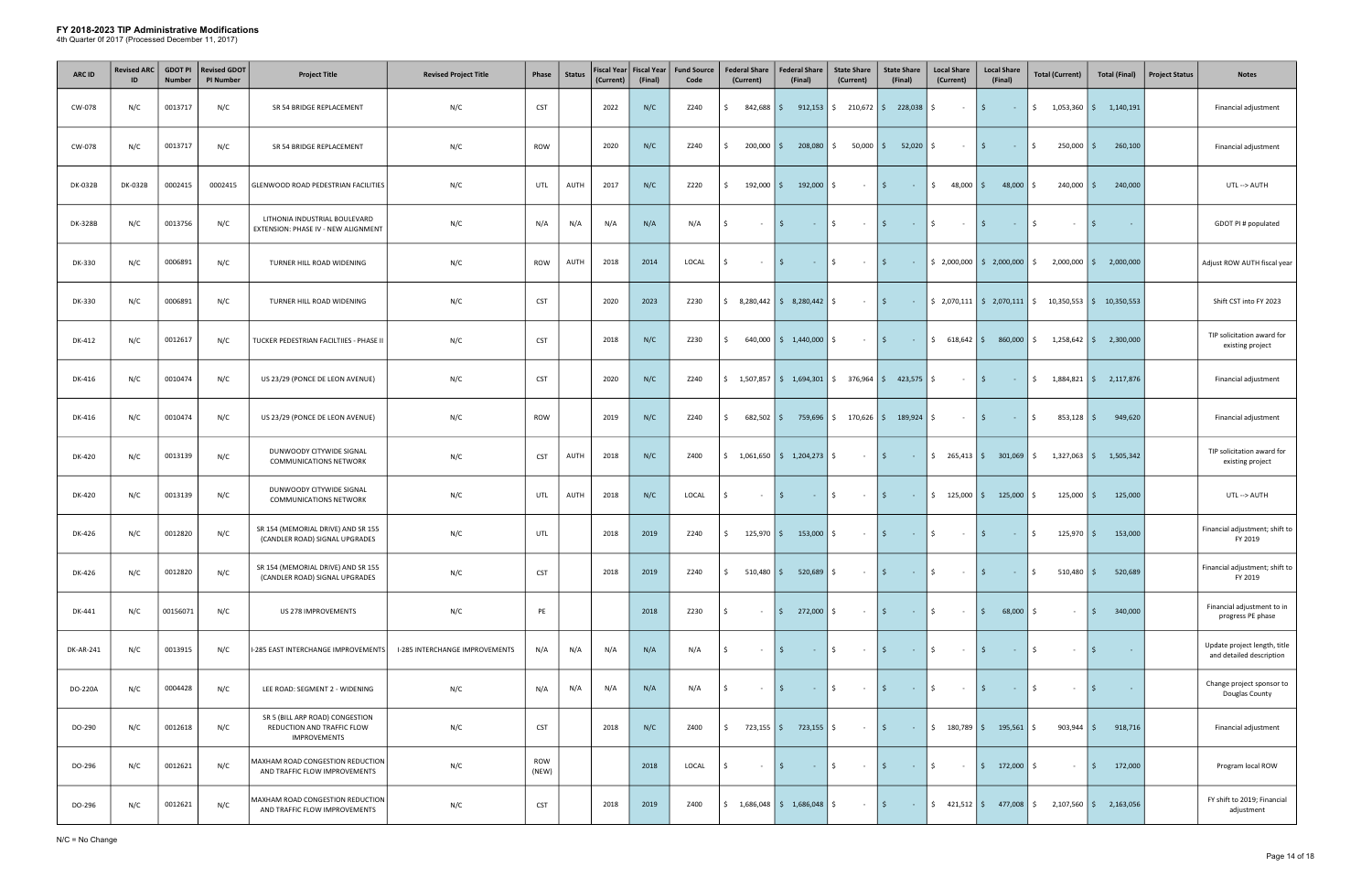| <b>ARC ID</b>  | <b>Revised ARC</b><br>ID | <b>GDOT PI</b><br><b>Number</b> | <b>Revised GDOT</b><br><b>PI Number</b> | <b>Project Title</b>                                                                                     | <b>Revised Project Title</b> | Phase      | <b>Status</b> | (Current) | Fiscal Year   Fiscal Year<br>(Final) | <b>Fund Source</b><br>Code | <b>Federal Share</b><br>(Current)                             | <b>Federal Share</b><br>(Final)                                                                           | <b>State Share</b><br>(Current)          | <b>State Share</b><br>(Final)                                         | <b>Local Share</b><br>(Current) | <b>Local Share</b><br>(Final)                                                                                           | <b>Total (Current)</b>                                          | Total (Final)                                     | <b>Project Status</b> | <b>Notes</b>                                                                                                               |
|----------------|--------------------------|---------------------------------|-----------------------------------------|----------------------------------------------------------------------------------------------------------|------------------------------|------------|---------------|-----------|--------------------------------------|----------------------------|---------------------------------------------------------------|-----------------------------------------------------------------------------------------------------------|------------------------------------------|-----------------------------------------------------------------------|---------------------------------|-------------------------------------------------------------------------------------------------------------------------|-----------------------------------------------------------------|---------------------------------------------------|-----------------------|----------------------------------------------------------------------------------------------------------------------------|
| FA-355         | N/C                      | 0013734                         | N/C                                     | SR 85 BRIDGE REPLACEMENT                                                                                 | N/C                          | <b>CST</b> |               | 2020      | N/C                                  | Z240                       |                                                               | $\frac{1}{2}$ 1,647,914 $\frac{1}{2}$ 1,714,490 $\frac{1}{2}$ 411,979 $\frac{1}{2}$ 428,623 $\frac{1}{2}$ |                                          |                                                                       | $\sim 10^{-11}$                 | 15<br>$\mathcal{L}^{\mathcal{L}}(\mathcal{L}^{\mathcal{L}})$ and $\mathcal{L}^{\mathcal{L}}(\mathcal{L}^{\mathcal{L}})$ |                                                                 | $\frac{1}{2}$ , 2,059,893 $\frac{1}{2}$ 2,143,113 |                       | Financial adjustment                                                                                                       |
| FA-355         | N/C                      | 0013734                         | N/C                                     | SR 85 BRIDGE REPLACEMENT                                                                                 | N/C                          | ROW        |               | 2019      | N/C                                  | Z240                       | \$<br>$200,000$ \$                                            | $204,000$ \$                                                                                              |                                          | $50,000$ \$ $51,000$ \$                                               | $\sim$ $-$                      | l \$<br>$ \sqrt{5}$                                                                                                     | $250,000$ \$                                                    | 255,000                                           |                       | Financial adjustment                                                                                                       |
| FN-221         | N/C                      | 751420-                         | N/C                                     | JOHNSON FERRY ROAD AND MOUNT<br>VERNON HIGHWAY ONE-WAY PAIR<br><b>IMPROVEMENT PROJECT</b>                | N/C                          | ALL        |               | 2018      |                                      | ALL                        | Ŝ.<br>$\sim$                                                  | IS.<br>$\sim 10^{-10}$                                                                                    | $\ddot{\mathsf{S}}$<br>$\sim 100$        | l \$<br><b>Contract</b>                                               | \$<br>$\sim 100$                | l \$<br><b>Contractor</b>                                                                                               | \$<br>$\sim$                                                    | l \$ l<br><b>Contract</b>                         | DELETE                | Project no longer eligible for<br>federal funding; has no impact<br>on air quality conformity. Will<br>be deleted from TIP |
| <b>FN-233A</b> | N/C                      | 0004634                         | N/C                                     | McGINNIS FERRY ROAD: SEGMENT 1 -<br>WIDENING FROM UNION HILL ROAD TO<br>SARGENT ROAD                     | N/C                          | <b>ROW</b> |               | 2018      | N/C                                  | LOCAL                      | \$<br>$\sim$                                                  | Is.<br><b>Contractor</b>                                                                                  | $\frac{1}{2}$ 3,801,584 \$               | $\sim 100$ km s $^{-1}$                                               | I \$<br>$\sim 100$              | $\frac{1}{2}$ 3,801,584                                                                                                 | S.                                                              | $3,801,584$ $\frac{2}{3}$ $3,801,584$             |                       | Change sponsor to Forsyth<br>County; Change ROW fund<br>source to LOCAL                                                    |
| <b>FN-233A</b> | N/C                      | 0004634                         | N/C                                     | McGINNIS FERRY ROAD: SEGMENT 1 -<br>WIDENING FROM UNION HILL ROAD TO<br>SARGENT ROAD                     | N/C                          | UTL        |               | 2020      | N/C                                  | LOCAL                      | 5<br>$\sim$                                                   | $\vert$ \$                                                                                                | $\frac{1}{2}$   \$ 6,011,520   \$        | $ \sqrt{5}$                                                           | $\sim 10^{-11}$                 | $\frac{1}{2}$ \$ 6,011,520 \$                                                                                           | $6,011,520$ \$                                                  | 6,011,520                                         |                       | Change UTL fund source to<br>LOCAL                                                                                         |
| FN-263         | N/C                      | 0010418                         | N/C                                     | SR 120 (KIMBALL BRIDGE ROAD)<br>WIDENING                                                                 | N/C                          | <b>CST</b> | AUTH          | 2018      | N/C                                  | HB170                      | Ŝ.<br>$\sim$                                                  | I \$<br>$\sim 100$                                                                                        |                                          | $\frac{1}{2}$ \$ 15,922,264 $\frac{1}{2}$ \$ 15,922,264 $\frac{1}{2}$ | $\sim 10^{-1}$                  | $\vert$ \$<br>$\sim 1000$ km s $^{-1}$                                                                                  |                                                                 | $\frac{1}{2}$ 15,922,264 $\frac{1}{2}$ 15,922,264 |                       | CST-->AUTH                                                                                                                 |
| FN-292         | N/C                      | 0010874                         | Delete                                  | BIG CREEK PARKWAY - NEW ALIGNMENT                                                                        | BIG CREEK PARKWAY - PHASE II | N/A        | N/A           | N/A       | N/A                                  | N/A                        | 5<br>$\sim$                                                   | ls.<br><b>Contact Contact</b>                                                                             | $\mathsf{\$}$<br>$\sim 100$ km s $^{-1}$ | $\vert$ \$<br>$\sim$ $\frac{1}{2}$                                    | $\sim 100$                      | $\vert$ \$<br>$\alpha$ , $\alpha$ , $\alpha$                                                                            | \$<br>$\sim$                                                    | l \$<br>$\sim$                                    |                       | Strip GDOT PI#. Update<br>detailed description and<br>project length to 1.9 miles.                                         |
| FN-304         | N/C                      | 0015023                         | N/C                                     | PATH 400 TRAIL EXTENSION                                                                                 | N/C                          | <b>CST</b> |               | 2021      | 2022                                 | LOCAL                      | \$<br>$\sim$                                                  | $ \frac{1}{5}$<br>I\$.                                                                                    |                                          | $\frac{1}{2}$   \$ 3,120,000   \$ 3,120,000   \$                      |                                 | $\sim 10^{-1}$                                                                                                          |                                                                 | $\frac{1}{2}$ 3,120,000 $\frac{1}{2}$ 3,120,000   |                       | Update project length, title<br>and detailed description. Shift<br>CST to FY 2022                                          |
| FS-208         | FS-208                   | 0007533                         | 0007533                                 | BUTNER ROAD INTERSECTION<br>IMPROVEMENTS/CONGESTION<br>REDUCTION AND TRAFFIC FLOW<br><b>IMPROVEMENTS</b> | N/C                          | <b>ROW</b> |               |           | 2018                                 | LY10                       | 5<br>$35,400$   \$                                            | $383,515$ \$                                                                                              | $ \frac{1}{2}$                           | $ \frac{1}{2}$                                                        | $8,850$ \$                      | $95,879$ \$                                                                                                             | $44,250$ \$                                                     | 479,394                                           |                       | Reallocation of existing federal<br>earmark funding                                                                        |
| FS-208         | FS-208                   | 0007533                         | 0007533                                 | BUTNER ROAD INTERSECTION<br>IMPROVEMENTS/CONGESTION<br>REDUCTION AND TRAFFIC FLOW<br><b>IMPROVEMENTS</b> | N/C                          | UTL        |               | 2018      | N/C                                  | LY10                       | \$<br>$114,443$ $\frac{1}{5}$                                 | $49,582$ \$                                                                                               | $ \sqrt{5}$                              | <b>Contact Contact</b>                                                | $\frac{1}{2}$ 28,611 \$         | $12,395$ \$                                                                                                             | $143,054$ \$                                                    | 61,977                                            |                       | Reallocation of existing federal<br>earmark funding                                                                        |
| FS-217         | N/C                      | 731830-                         | N/C                                     | CAMPBELLTON ROAD INTERSECTION<br><b>IMPROVEMENT</b>                                                      | N/C                          | UTL        |               | 2019      | N/C                                  | Z240                       | \$                                                            | 815,000   \$951,293   \$                                                                                  | $\sim 10^{-10}$                          | $\vert$ \$<br>$ \sqrt{5}$                                             | $\sim 100$                      | 15<br><b>Contract Contract</b>                                                                                          | $\frac{1}{2}$<br>$815,000$   \$                                 | 951,293                                           |                       | Financial adjustment                                                                                                       |
| FS-217         | N/C                      | 731830-                         | N/C                                     | CAMPBELLTON ROAD INTERSECTION<br>IMPROVEMENT                                                             | N/C                          | <b>CST</b> |               | 2019      | N/C                                  | Z240                       | $\frac{1}{2}$ 1,278,875 $\frac{1}{2}$ 1,465,684 $\frac{1}{2}$ |                                                                                                           | $ \sqrt{5}$                              | $\sim$ $\sim$ $\sim$ $\sim$                                           | $\sim 100$ km s $^{-1}$         | $\vert$ \$<br>$\mathcal{L}(\mathcal{A})$ and $\mathcal{A}(\mathcal{A})$                                                 | $\frac{1}{278,875}$ $\frac{1}{278,875}$ $\frac{1}{294,465,684}$ |                                                   |                       | Financial adjustment                                                                                                       |
| FS-217         | N/C                      | 731830-                         | N/C                                     | CAMPBELLTON ROAD INTERSECTION<br>IMPROVEMENT                                                             | N/C                          | <b>ROW</b> | AUTH          | 2018      |                                      | Z240                       |                                                               | $\frac{1}{2}$ , 2,390,000 $\frac{1}{2}$ , 2,390,000 $\frac{1}{2}$                                         | $ \frac{1}{2}$                           | <b>Contractor</b>                                                     | I \$<br>$\sim 100$              | $\vert$ \$<br><b>Contract</b>                                                                                           |                                                                 | $\sin 2,390,000$ $\sin 2,390,000$                 |                       | ROW -->AUTH                                                                                                                |
| FS-279         | N/C                      | 0012638                         | N/C                                     | DOWNTOWN EAST POINT/MARTA<br>STATION MULTIMODAL IMPROVEMENTS                                             | N/C                          | <b>ROW</b> |               | 2018      | 2019                                 | Z230                       | $\mathsf{S}$<br>$220,000$ \$                                  | $220,000$ \$                                                                                              | $ \sqrt{5}$                              | $\alpha$ , $\alpha$ , $\alpha$                                        |                                 | $\frac{1}{2}$ 55,000 \$ 55,000 \$                                                                                       | 275,000 \$                                                      | 275,000                                           |                       | Financial adjustment                                                                                                       |
| FS-279         | N/C                      | 0012638                         | N/C                                     | DOWNTOWN EAST POINT/MARTA<br>STATION MULTIMODAL IMPROVEMENTS                                             | N/C                          | <b>CST</b> |               | 2019      | 2020                                 | Z230                       | $\frac{1}{2}$ 3,082,880 $\frac{1}{2}$ 3,082,880 $\frac{1}{2}$ |                                                                                                           |                                          | $ \frac{1}{2}$                                                        |                                 |                                                                                                                         |                                                                 | $5,160,030$ \$ $5,160,030$                        |                       | Financial adjustment                                                                                                       |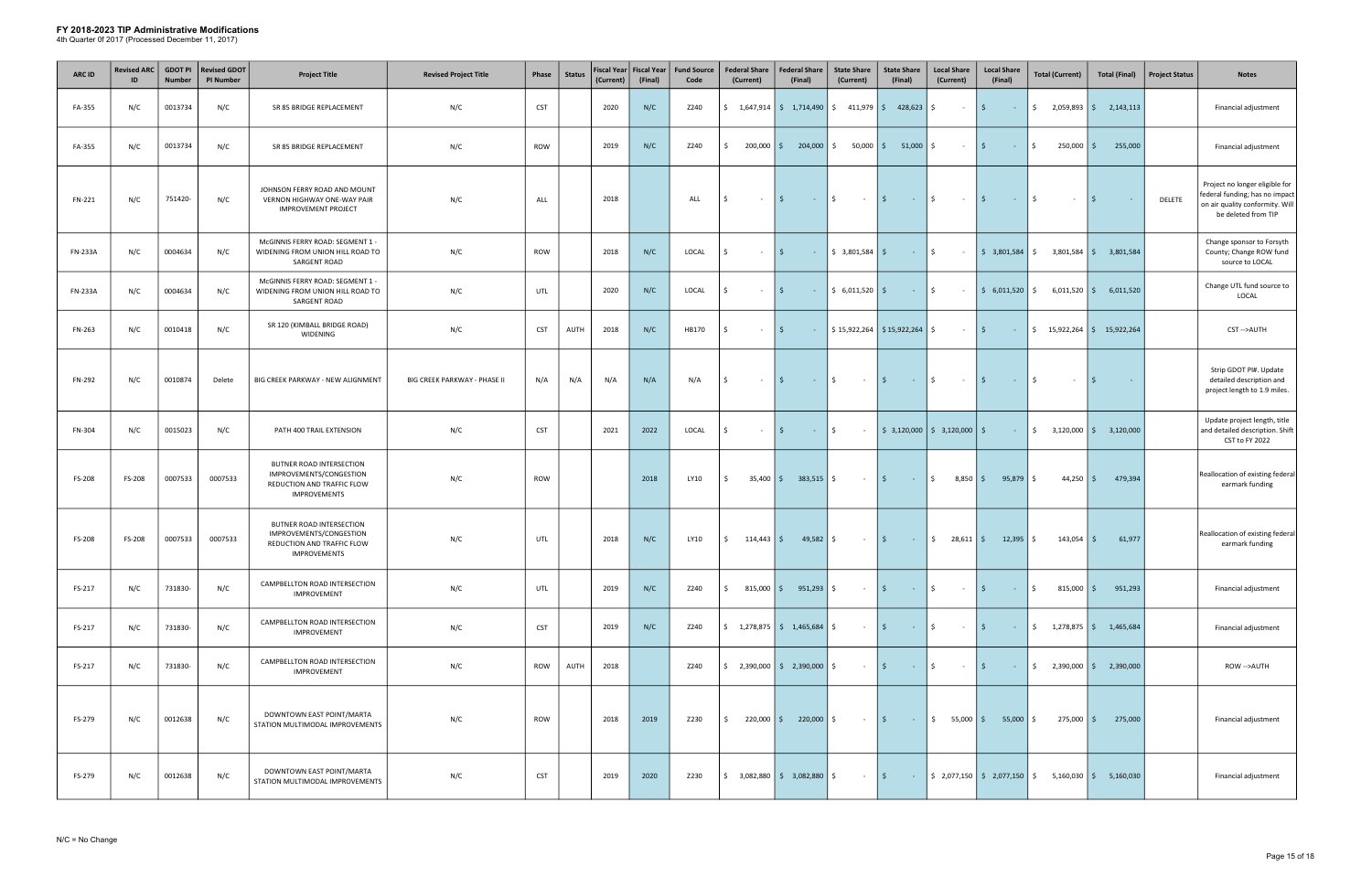| <b>ARC ID</b> | <b>Revised ARC</b><br>ID | <b>GDOT PI</b><br><b>Number</b> | <b>Revised GDOT</b><br><b>PI Number</b> | <b>Project Title</b>                                                                     | <b>Revised Project Title</b> | Phase      | <b>Status</b> | (Current)        | Fiscal Year Fiscal Year<br>(Final) | <b>Fund Source</b><br>Code | <b>Federal Share</b><br>(Current)                                                                                          | <b>Federal Share</b><br>(Final)                               | <b>State Share</b><br>(Current)                | <b>State Share</b><br>(Final)                                     | <b>Local Share</b><br>(Current) | <b>Local Share</b><br>(Final)                                          | <b>Total (Current)</b>                                                                            | <b>Total (Final)</b>                              | <b>Project Status</b><br><b>Notes</b>                               |
|---------------|--------------------------|---------------------------------|-----------------------------------------|------------------------------------------------------------------------------------------|------------------------------|------------|---------------|------------------|------------------------------------|----------------------------|----------------------------------------------------------------------------------------------------------------------------|---------------------------------------------------------------|------------------------------------------------|-------------------------------------------------------------------|---------------------------------|------------------------------------------------------------------------|---------------------------------------------------------------------------------------------------|---------------------------------------------------|---------------------------------------------------------------------|
| FS-282        | N/C                      | 0012818                         | N/C                                     | US 19/41/SR 3 (METROPOLITAN<br>PARKWAY) AND SR 6 (CAMP CREEK<br>PARKWAY) SIGNAL UPGRADES | N/C                          | <b>CST</b> |               | 2019             | N/C                                | Z400                       | \$                                                                                                                         | $1,838,193$ \$ $1,814,752$ \$ $459,548$ \$ $453,688$ \$       |                                                |                                                                   | $\sim 10^{-10}$                 | $\vert \mathfrak{s} \vert$<br>$\sim 100$ km s $^{-1}$                  |                                                                                                   | $\frac{1}{2}$ , 2,297,741 $\frac{1}{2}$ 2,268,440 | Financial adjustment                                                |
| FS-288        | N/C                      | 0015624                         | N/C                                     | SR 279 (OLD NATIONAL HIGHWAY)<br>SIDEWALKS - PHASE II                                    | N/C                          | UTL        |               | 2018             | 2019                               | Z230                       | $160,000$ $\frac{1}{5}$<br>Ŝ.                                                                                              | 160,000                                                       | $\ddot{\mathsf{S}}$<br>$\sim$ $-$              | I \$<br>$\sim 1000$ km s $^{-1}$                                  | $\frac{1}{2}$<br>40,000         | I \$<br>$40,000$ \$                                                    | $200,000$ \$                                                                                      | 200,000                                           | Shift to FY 2019; change<br>sponsor to Fulton                       |
| FS-288        | N/C                      | 0015624                         | N/C                                     | SR 279 (OLD NATIONAL HIGHWAY)<br>SIDEWALKS - PHASE II                                    | N/C                          | <b>CST</b> |               | 2018             | 2019                               | Z230                       |                                                                                                                            | $\frac{1}{2}$ 1,588,000   \$ 1,588,000   \$                   | $ \frac{1}{2}$                                 |                                                                   |                                 | $\frac{1}{2}$   \$ 1,062,000   \$ 1,062,000   \$                       |                                                                                                   | $2,650,000$ \$ 2,650,000                          | Shift to FY 2019; change<br>sponsor to Fulton                       |
| FT-001C       | N/C                      | 0008357                         | N/C                                     | SR 9 (ATLANTA HIGHWAY): SEGMENT 3 -<br>WIDENING                                          | N/C                          | <b>CST</b> |               | 2021             | N/C                                | HB170                      | Ŝ.<br>$\sim$                                                                                                               | \$<br>$\sim 10^{-1}$                                          |                                                | $$32,536,111$ $$30,273,941$ $$$                                   | $ \frac{1}{2}$                  | $\sim 100$                                                             |                                                                                                   | $\frac{1}{2}$ 32,536,111 $\frac{1}{2}$ 30,273,941 | Financial adjustment                                                |
| FT-060        | N/C                      | 0013627                         | N/C                                     | SR 369 (MATT HIGHWAY) BRIDGE<br>REPLACEMENT                                              | N/C                          | UTL        |               | 2019             | N/C                                | Z240                       | Ŝ.<br>$\sim$                                                                                                               | S.<br><b>Contract</b>                                         |                                                | $\frac{1}{2}$ 260,000 $\frac{1}{2}$ 260,000 $\frac{1}{2}$         | $\sim 10^{-10}$                 | l \$<br><b>Contract</b>                                                | \$<br>$260,000$ $\frac{2}{5}$                                                                     | 260,000                                           | Convert funding from bridge<br>bond to Z240                         |
| FT-060        | N/C                      | 0013627                         | N/C                                     | SR 369 (MATT HIGHWAY) BRIDGE<br>REPLACEMENT                                              | N/C                          | <b>CST</b> |               | 2019             | N/C                                | Z240                       | Ŝ.<br>$\sim$                                                                                                               | S.<br>$\sim 10$                                               |                                                | $\frac{1}{2}$ , 2,465,019 $\frac{1}{2}$ , 2,465,019 $\frac{1}{2}$ | $\sim 10^{-11}$                 | I\$.<br>$\sim 10^{-1}$                                                 | \$                                                                                                | $2,465,019$ \$ 2,465,019                          | Convert funding from bridge<br>bond to Z240                         |
| FT-061A       | N/C                      | 0002862                         | N/C                                     | SR 20 (CANTON HIGHWAY / CUMMING<br>HIGHWAY) WIDENING                                     | N/C                          | <b>ROW</b> |               | 2020             |                                    | HB170                      | Ŝ.<br>$\sim$ $-$                                                                                                           | $\mathsf{S}$<br><b>Contract</b>                               |                                                | $$15,701,400$ $$10,467,600$ $$$                                   | $\sim$                          | l \$<br>$\alpha$ , $\alpha$ , $\alpha$                                 |                                                                                                   | $\frac{1}{2}$ 15,701,400 $\frac{1}{2}$ 10,467,600 | Financial adjustment                                                |
| FT-061A       | N/C                      | 0002862                         | N/C                                     | SR 20 (CANTON HIGHWAY / CUMMING<br>HIGHWAY) WIDENING                                     | N/C                          | ROW        |               |                  | 2019                               | HB170                      | Ŝ.<br>$\sim$ $-$                                                                                                           | $ \sqrt{5}$<br>$\mathsf{S}$                                   | $\sim 100$                                     | $\frac{1}{2}$ \$26,169,000 \$                                     | $\sim 10^{-1}$                  | $\vert$ \$<br>$\sim 1000$ km s $^{-1}$                                 | \$<br>$\sim$                                                                                      | $\frac{1}{2}$ 26,169,000                          | Add new HB170 ROW phase                                             |
| FT-062A       | N/C                      | 0015762                         | N/C                                     | SR 369 (BROWNS BRIDGE ROAD)<br>WIDENING                                                  | N/C                          | N/A        | N/A           | N/A              | N/A                                | N/A                        | l\$<br>$\sim$ $-$                                                                                                          | - \$<br><b>Contractor</b>                                     | $\ddot{\mathsf{S}}$<br>$\sim 100$              | l \$<br>$\alpha$ , $\alpha$ , $\alpha$ , $\alpha$                 | $\frac{1}{2}$<br>$\sim 100$     | \$<br>$\sim 100$                                                       | Ŝ.<br>$\sim$ $-$                                                                                  | l \$<br>$\sim$ $-$                                | GDOT PI # populated. Change<br>sponsor to Forsyth County.           |
| FT-086        | N/C                      | 0013552                         | N/C                                     | SR 369 PASSING LANES                                                                     | N/C                          | N/A        | N/A           | N/A              | N/A                                | N/A                        | \$<br>$\sim$                                                                                                               | $\mathsf{S}$<br><b>Contact Contact</b>                        | \$<br>$\sim 100$ km s $^{-1}$                  | $\vert$ \$<br><b>Contractor</b>                                   | \$<br>$\sim 100$                | $\vert \mathsf{S} \vert$<br>$\sim 100$                                 | Ŝ.<br>$\sim$                                                                                      | l \$<br>$\sim$                                    | Change sponsor to Forsyth<br>County                                 |
| GW-308B       | N/C                      | 0006924                         | N/C                                     | SUGARLOAF PARKWAY EXTENSION: PHASE<br>2 - NEW ALIGNMENT                                  | N/C                          | UTL        |               | LR 2031-<br>2040 | LR 2031-<br>2040                   | LOCAL                      | l\$<br>$\sim$                                                                                                              | S.<br>$\sim$                                                  | \$<br>$\sim 100$                               | $\vert$ \$<br>$\sim 100$                                          |                                 |                                                                        | $\frac{1}{2}$ 10,355,000 $\frac{1}{2}$ 6,414,500 $\frac{1}{2}$ 10,355,000 $\frac{1}{2}$ 6,414,500 |                                                   | Financial adjustment                                                |
| GW-308B       | N/C                      | 6924                            | N/C                                     | SUGARLOAF PARKWAY EXTENSION: PHASE<br>2 - NEW ALIGNMENT                                  | N/C                          | <b>ROW</b> |               | 2019             | 2019                               | LOCAL                      | S.<br>$\sim$ $-$                                                                                                           | \$<br>$\sim 10^{-10}$                                         | $\ddot{\mathsf{S}}$<br>$\sim 10^{11}$          | l \$                                                              |                                 |                                                                        | $\frac{1}{2}$ \$39,597,000 \$29,717,000 \$39,597,000 \$29,717,000                                 |                                                   | Financial adjustment                                                |
| GW-308B       | N/C                      | 6924                            | N/C                                     | SUGARLOAF PARKWAY EXTENSION: PHASE<br>2 - NEW ALIGNMENT                                  | N/C                          | PE         |               | 2018             | 2018                               | LY20                       |                                                                                                                            | $\frac{1}{2}$ 4,499,500 $\frac{1}{2}$ 4,499,500 $\frac{1}{2}$ | $\sim 10^{-11}$                                | l \$                                                              |                                 | $\frac{1}{5}$ $\frac{1}{24,875}$ $\frac{1}{5}$ 4,950,500 $\frac{1}{5}$ |                                                                                                   | $5,624,375$ \$ 9,450,000                          | Financial adjustment                                                |
| GW-308B       | N/C                      | 6924                            | N/C                                     | SUGARLOAF PARKWAY EXTENSION: PHASE<br>2 - NEW ALIGNMENT                                  | N/C                          | <b>CST</b> |               | LR 2041+         |                                    |                            | LR 2041+ FEDAID 2041+ $\vert$ \$ 165,427,567 $\vert$ \$ 165,427,567 $\vert$ \$ 41,356,892 $\vert$ \$ 41,356,892 $\vert$ \$ |                                                               |                                                |                                                                   | $\sim 10^{-10}$                 |                                                                        | $\frac{1}{2}$ \$ 32,873,241 \$ 206,784,459 \$ 239,657,700                                         |                                                   | Financial adjustment                                                |
| GW-309        | N/C                      | 0006926                         | N/C                                     | WEST LIDDELL ROAD / CLUB DRIVE<br>CONNECTOR - NEW ALIGNMENT                              | N/C                          | N/A        | N/A           | N/A              | N/A                                | N/A                        | l \$<br>$\sim$ $-$                                                                                                         | l \$<br>$\sim 1000$ km s $^{-1}$                              | $\ddot{\mathsf{S}}$<br>$\sim 100$ km s $^{-1}$ | $\vert$ \$<br>$ \sqrt{5}$                                         | $\sim 100$                      | $\vert$ \$<br><b>Contract</b>                                          | \$<br>$\sim$                                                                                      | l \$<br>$\sim 100$                                | GDOT PI stripped; project to<br>be completed with local<br>funding. |
| GW-331        | N/C                      | 0007535                         | N/C                                     | NORTH EVERMORE PARKWAY - NEW<br>ALIGNMENT                                                | N/C                          | N/A        | N/A           | N/A              | N/A                                | N/A                        | l \$<br>$\sim$                                                                                                             | - \$<br><b>Contractor</b>                                     | \$<br>$\sim 100$                               | $\vert$ \$<br>$ \frac{15}{2}$                                     | $\sim 100$                      | \$<br>$\sim 10^{-1}$                                                   | Ŝ.<br>$\sim$                                                                                      | l \$<br>$\sim 100$ km $^{-1}$                     | Change sponsor to Gwinnett<br>County                                |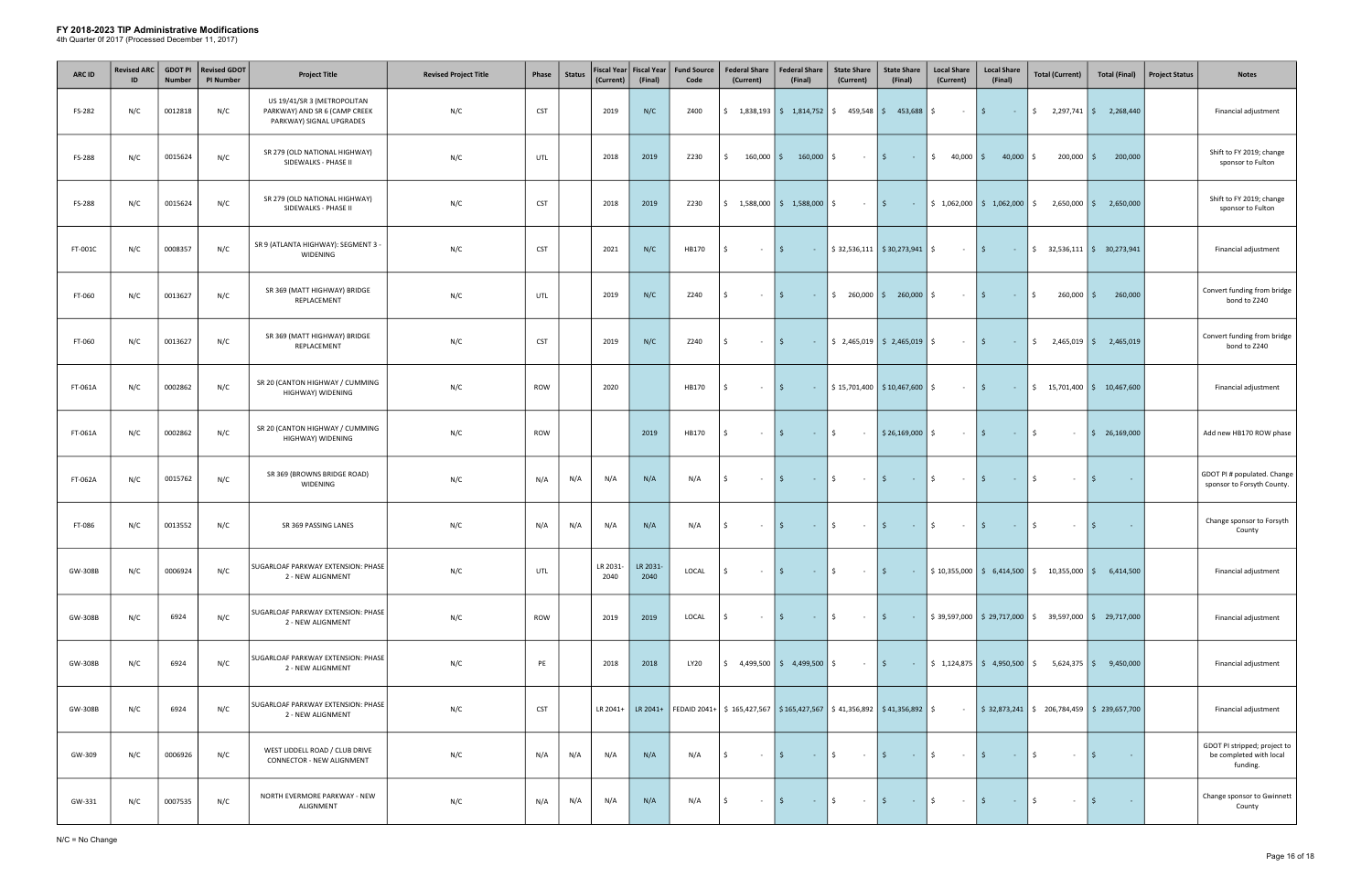| <b>ARC ID</b>    | <b>Revised ARC</b> | <b>GDOT PI</b><br><b>Number</b> | <b>Revised GDOT</b><br><b>PI Number</b> | <b>Project Title</b>                                                                                                                     | <b>Revised Project Title</b> | Phase             | <b>Status</b> | <b>Fiscal Year</b><br>(Current) | <b>Fiscal Year</b><br>(Final) | <b>Fund Source</b><br>Code | <b>Federal Share</b><br>(Current) |                               | <b>Federal Share</b><br>(Final)                      | <b>State Share</b><br>(Current)                                      | <b>State Share</b><br>(Final)                 | <b>Local Share</b><br>(Current)  | <b>Local Share</b><br>(Final)                                 | <b>Total (Current)</b>                                                                          | <b>Total (Final)</b>                              | <b>Project Status</b><br><b>Notes</b>                                                                |
|------------------|--------------------|---------------------------------|-----------------------------------------|------------------------------------------------------------------------------------------------------------------------------------------|------------------------------|-------------------|---------------|---------------------------------|-------------------------------|----------------------------|-----------------------------------|-------------------------------|------------------------------------------------------|----------------------------------------------------------------------|-----------------------------------------------|----------------------------------|---------------------------------------------------------------|-------------------------------------------------------------------------------------------------|---------------------------------------------------|------------------------------------------------------------------------------------------------------|
| GW-382           | N/C                | 0012640                         | N/C                                     | SR 378 (BEAVER RUIN ROAD) SAFE ROUTES<br>TO SCHOOL (SRTS) IMPROVEMENTS                                                                   | N/C                          | <b>CST</b>        |               | 2018                            | N/C                           | Z230                       | Ŝ.                                | 756,000 \$                    | $939,338$ $\frac{1}{5}$                              | $\sim$ $-$                                                           | l \$<br>$\sim 100$ km s $^{-1}$               |                                  | $\frac{1}{2}$ 962,134 $\frac{1}{2}$ 1,195,521 $\frac{1}{2}$   |                                                                                                 | $1,718,134$ \$ 2,134,859                          | Financial adjustment                                                                                 |
| GW-384           | N/C                | 0012883                         | N/C                                     | WESTERN GWINNETT BIKEWAY<br><b>EXTENSION</b>                                                                                             | N/C                          | UTL               |               | 2019                            | N/C                           | LOCAL                      | Ŝ.                                | $\sim$                        | I\$.<br>$\sim 100$                                   | $\frac{1}{2}$<br>$\sim$ $-$                                          | I \$<br>$\sim 1000$ km s $^{-1}$              | $\frac{1}{2}$ 210,550 \$         | 343,100 \$                                                    | $210,550$   \$                                                                                  | 343,100                                           | Adjust project limits - From<br>Rogers Bridge Road to Noblin<br>Ridge Drive. Financial<br>adjustment |
| GW-385           | N/C                | 0012884                         | N/C                                     | NORCROSS TO LILBURN MULTIUSE TRAIL                                                                                                       | N/C                          | UTL               |               | 2019                            | 2021                          | LOCAL                      | Ŝ.                                | $\sim$ $-$                    | IS.<br>$\sim 10^{-11}$                               | \$<br>$\sim 100$                                                     | I \$<br>$\sim 100$ km s $^{-1}$               |                                  | $\frac{1}{2}$ 471,000 $\frac{1}{2}$ 471,000 $\frac{1}{2}$     | 471,000 \$                                                                                      | 471,000                                           | Shift to FY 2021                                                                                     |
| GW-385           | N/C                | 0012884                         | N/C                                     | NORCROSS TO LILBURN MULTIUSE TRAIL                                                                                                       | N/C                          | <b>CST</b>        |               | 2019                            | 2021                          | Z220                       | \$                                |                               | $1,070,000$ $\binom{5}{7}$ $1,070,000$               | Ŝ.<br>$\sim$ $-$                                                     | l \$<br>$\sim 100$                            | $$267,500$ \$                    | 267,500                                                       | S.                                                                                              | $1,337,500$   \$ 1,337,500                        | Shift to FY 2021                                                                                     |
| GW-386           | N/C                | 110610-                         | N/C                                     | <b>I-85 NORTH WIDENING</b>                                                                                                               | N/C                          | N/A               | N/A           | N/A                             | N/A                           | N/A                        | Ŝ.                                | $\sim$ $-$                    | $\sim 100$                                           | Ŝ.<br>$\sim$ 100 $\pm$                                               | I\$.<br>$\sim 100$                            | Ŝ.<br>$\sim 100$                 | l \$<br>$\sim 100$                                            | Ŝ.<br>$\sim$ $-$                                                                                | - Ś<br>$\sim 10^{-1}$                             | Update project detailed<br>description                                                               |
| GW-388           | N/C                | 0012698                         | N/C                                     | I-85 NORTH - NEW INTERCHANGE                                                                                                             | N/C                          | <b>CST</b>        |               | 2019                            | N/C                           | Z001                       | \$                                |                               | $9,835,869$ \$ $9,835,869$ \$ 2,458,967 \$ 2,458,967 |                                                                      |                                               | \$<br>$\sim$                     | l \$<br>$\sim 10^{-1}$                                        |                                                                                                 | $\frac{1}{2}$ 12,294,836 $\frac{1}{2}$ 12,294,836 | Change fund source from<br>Z240 to Z001                                                              |
| GW-389           | N/C                | 0013104                         | N/C                                     | I-85 NORTH - NEW INTERCHANGE                                                                                                             | N/C                          | <b>ROW</b>        |               | 2018                            | 2019                          | LOCAL                      | Ŝ.                                | $\sim$ $-$                    | <b>Contract</b>                                      | \$<br>$\sim$ 100 $\pm$                                               | IS.<br><b>Contract</b>                        |                                  | $\frac{1}{2}$ 4,000,000 $\frac{1}{2}$ 4,000,000 $\frac{1}{2}$ |                                                                                                 | $4,000,000$ \$ $4,000,000$                        | Shift ROW to FY 2019                                                                                 |
| GW-392           | N/C                | 0013062                         | N/C                                     | SR 13 INTERSECTION IMPROVEMENTS                                                                                                          | N/C                          | <b>CST</b>        |               | 2019                            | N/C                           | Z240                       | \$                                | 744,000 S                     | 744,000 \$                                           | $\sim$ 100 $\pm$                                                     | \$<br>$\sim 1000$                             | $\frac{217,908}{5}$              | $186,000$ \$                                                  | 961,908 \$                                                                                      | 930,000                                           | Financial adjustment                                                                                 |
| GW-394           | N/C                | 0013897                         | N/C                                     | SR 316 INTERCHANGE                                                                                                                       | N/C                          | N/A               | N/A           | N/A                             | N/A                           | N/A                        | -S                                | $\sim$ $-$                    | I\$.<br><b>State State</b>                           | \$<br>$\sim 100$                                                     | l \$<br><b>Contract</b>                       | \$<br>$\sim 100$                 | I\$.<br>$\sim 10^{-1}$                                        | S.<br>$\sim$ $-$                                                                                | l \$<br>$\sim$                                    | Change project sponsor to<br><b>Gwinnett County</b>                                                  |
| GW-409           | N/C                | 0014130                         | N/C                                     | <b>I-985 WIDENING</b>                                                                                                                    | N/C                          | PE                | AUTH          | 2018                            | N/C                           | HB170                      |                                   | $\sim 10^{-1}$                | I \$<br>$\alpha$ , $\alpha$ , $\alpha$ , $\alpha$    |                                                                      | $\frac{1}{2}$ 940,000 $\frac{1}{2}$ 2,000,000 | \$<br>$\sim 100$                 | I \$<br>$\sim 1000$ km s $^{-1}$                              | \$                                                                                              | $940,000$ $\binom{6}{5}$ 2,000,000                | PE -- > AUTH; financial<br>adjustments                                                               |
| GW-410           | N/C                | 0015439                         | N/C                                     | SR 20 (NELSON BROGDON BOULEVARD)<br><b>WIDENING</b>                                                                                      | N/C                          | PE                | AUTH          | 2018                            | N/C                           | HB170                      | l\$                               | $\sim$ $-$                    | $\vert$ \$                                           | $ \vert \xi \vert$ 50,000 $\vert \xi \vert$ 50,000 $\vert \xi \vert$ |                                               | $\sim 100$                       | $\vert$ \$<br><b>Contractor</b>                               | $\ddot{s}$<br>$50,000$ \$                                                                       | 50,000                                            | PE -- > AUTH; Change project<br>sponsor to Gwinnett County.                                          |
| GW-410           | N/C                | 0015439                         | N/C                                     | SR 20 (NELSON BROGDON BOULEVARD)<br><b>WIDENING</b>                                                                                      | N/C                          | PE                | AUTH          | 2018                            | N/C                           | LOCAL                      | Ŝ.                                |                               | $\sim 10^{-10}$                                      | \$<br>$\sim 100$ km s $^{-1}$                                        | l \$<br><b>Contract</b>                       |                                  |                                                               | $\frac{1}{2}$ 1,300,000 $\frac{1}{2}$ 1,300,000 $\frac{1}{2}$ 1,300,000 $\frac{1}{2}$ 1,300,000 |                                                   | Local PE -- > AUTH to conincide<br>with AUTH HB 170 PE                                               |
| HE-107           | N/C                | 0007855                         | N/C                                     | US 23 WIDENING                                                                                                                           | N/C                          | UTL               |               | 2023                            | N/C                           | HB170                      |                                   | $\sim$                        |                                                      |                                                                      | $$11,254,290$ $$8,179,300$                    | $\sim$ $-$                       | I\$<br>$\sim$ $-$                                             |                                                                                                 | $\frac{1}{2}$ 11,254,290 $\frac{1}{2}$ 8,179,300  | Financial adjustment                                                                                 |
| HE-107           | N/C                | 0007855                         | N/C                                     | US 23 WIDENING<br>WESTERN PARALLEL CONNECTOR - NEW                                                                                       | N/C                          | <b>CST</b>        |               | 2023                            | N/C                           | HB170                      |                                   | $\sim$                        | IS.                                                  |                                                                      | $$ 51,075,905$ $$ 69,608,218$                 | Ś.<br>$\sim$ 10 $\,$             | l \$<br>$\sim$                                                | $\frac{1}{2}$ 51,075,905 $\frac{1}{2}$ 69,608,218                                               |                                                   | Financial adjustment                                                                                 |
| HE-179           | N/C                | 0014482                         | N/C                                     | ALIGNMENT<br>WESTERN PARALLEL CONNECTOR - NEW                                                                                            | N/C                          | UTL               |               | 2022                            | N/C                           | HB170                      |                                   |                               | S.                                                   |                                                                      | $$500,000$ $$1,200,000$                       | Ś.                               | \$                                                            | Ŝ.                                                                                              | $500,000$ $\binom{6}{5}$ 1,200,000                | Financial adjustment                                                                                 |
| HE-179           | N/C                | 0014482                         | N/C                                     | ALIGNMENT<br>WESTERN PARALLEL CONNECTOR - NEW                                                                                            | N/C                          | PE                | AUTH          | 2018                            | N/C                           | HB170                      |                                   | $\sim$                        | 5                                                    |                                                                      | $\frac{1}{2}$ ,000,000 $\frac{1}{2}$ ,000,000 | Ś.<br>$\sim$ $-$                 | l \$<br>$\sim$                                                |                                                                                                 | $\frac{1}{2}$ ,000,000 $\frac{1}{2}$ 2,000,000    | PE-->AUTH                                                                                            |
| HE-179           | N/C                | 0014482                         | N/C                                     | ALIGNMENT                                                                                                                                | N/C                          | <b>CST</b>        |               | 2022                            | N/C                           | HB170                      |                                   |                               | S.                                                   |                                                                      | $$34,900,000$ $$43,974,000$                   | Ŝ.                               | \$<br>$\sim$ $-$                                              | $$34,900,000$ $$$                                                                               | 43,974,000                                        | Financial adjustment                                                                                 |
| HE-196<br>HE-197 | HE-196<br>N/C      | 0011690<br>0011691              | 0011690<br>N/C                          | ELLIOTT ROAD BRIDGE REPLACEMENT<br>BLACKHALL ROAD BRIDGE REPLACEMENT                                                                     | N/C<br>N/C                   | <b>ROW</b><br>UTL | AUTH          | 2018<br>2019                    | N/C<br>N/C                    | LOCAL<br>Z240              | I\$<br>l \$                       | $\sim 10^{-1}$<br>$40,000$ \$ | 97,920                                               | Ŝ.<br>$10,000$ \$<br>\$                                              | I\$.<br>$\sim 100$<br>24,480                  | $533,725$ \$<br>\$<br>$\sim 100$ | $533,725$ \$<br><b>Contract</b>                               | $533,725$ \$<br>$50,000$ \$                                                                     | 533,725<br>122,400                                | ROW-->AUTH<br>Financial adjustments                                                                  |
| HE-197           | N/C                | 0011691                         | N/C                                     | BLACKHALL ROAD BRIDGE REPLACEMENT                                                                                                        | N/C                          | <b>CST</b>        |               | 2019                            | N/C                           | Z240                       |                                   |                               |                                                      | 346,060 \$                                                           | 600,280                                       | $\sim 10^{-11}$                  | l \$<br><b>Contractor</b>                                     | $1,730,302$ \$<br>$\mathsf{S}$                                                                  | 3,001,398                                         | Financial adjustments                                                                                |
| HE-200<br>HE-201 | N/C<br>N/C         | 0013363<br>0013995              | N/C<br>N/C                              | SR 81 BRIDGE REPLACEMENT<br>SR 42 BRIDGE REPLACEMENT                                                                                     | N/C<br>N/C                   | N/A<br><b>CST</b> | N/A           | N/A<br>2021                     | N/A<br>N/C                    | N/A<br>Z240                | ls.                               | $\sim$ $-$                    | I\$.<br><b>Contractor</b>                            | $ \vert$ \$<br>\$                                                    | <b>Contact Contact</b>                        | Ŝ.<br>$\sim 100$<br>$\sim$ $-$   | 5<br>$\sim 100$<br>l \$<br>$\sim 100$                         | Ŝ.<br>$\sim$ $-$<br>$\mathsf{S}$<br>$3,600,000$ \$                                              | l \$<br><b>Contract</b><br>4,613,071              | Change sponsor to GDOT<br>Financial adjustment                                                       |
| HE-201           | N/C                | 0013995                         | N/C                                     | SR 42 BRIDGE REPLACEMENT                                                                                                                 | N/C                          | <b>ROW</b>        |               | 2019                            | N/C                           | Z240                       | $\sqrt{5}$                        | 200,000 \$                    | $204,000$ \$                                         | $50,000$ \$                                                          | 51,000                                        | Ŝ.<br>$\sim 10^{-11}$            | ls.<br>$\sim 100$                                             | $250,000$ \$<br>$\zeta$                                                                         | 255,000                                           | Financial adjustment                                                                                 |
| NE-100           | N/C                | 0012647                         | N/C                                     | SR 81 (EMORY STREET) BICYCLE AND<br>PEDESTRIAN BRIDGE AND OTHER<br>FACILITIES OVER I-20 BETWEEN CITIES OF<br><b>COVINGTON AND OXFORD</b> | N/C                          | <b>CST</b>        | AUTH          | 2018                            | N/C                           | Z230                       | \$                                |                               | 520,823   \$ 520,823   \$                            | $\sim$                                                               | I\$.                                          |                                  |                                                               | $651,029$ \$                                                                                    | 651,029                                           | CST-->AUTH                                                                                           |